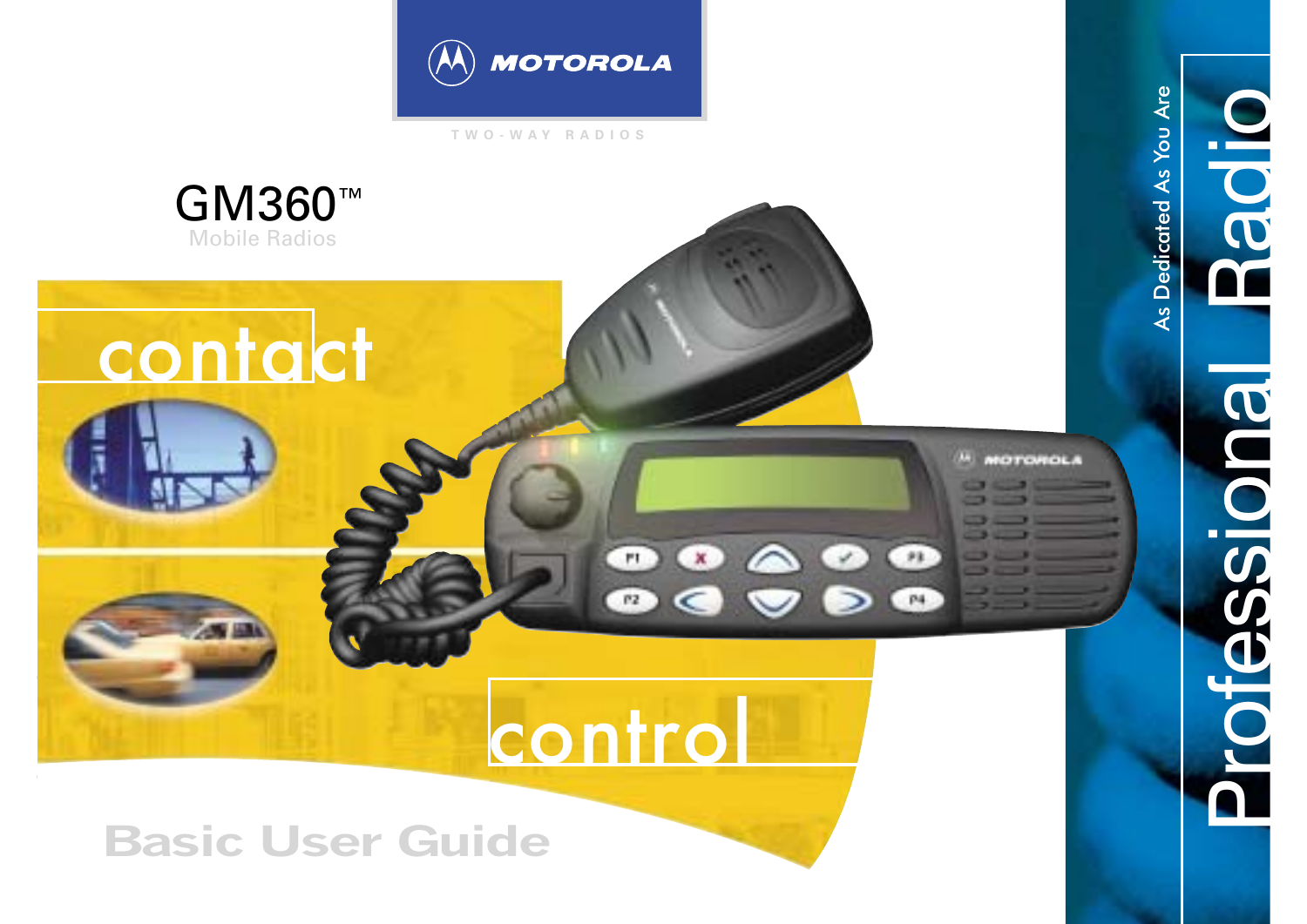# **GM360 Professional Mobile Radio**

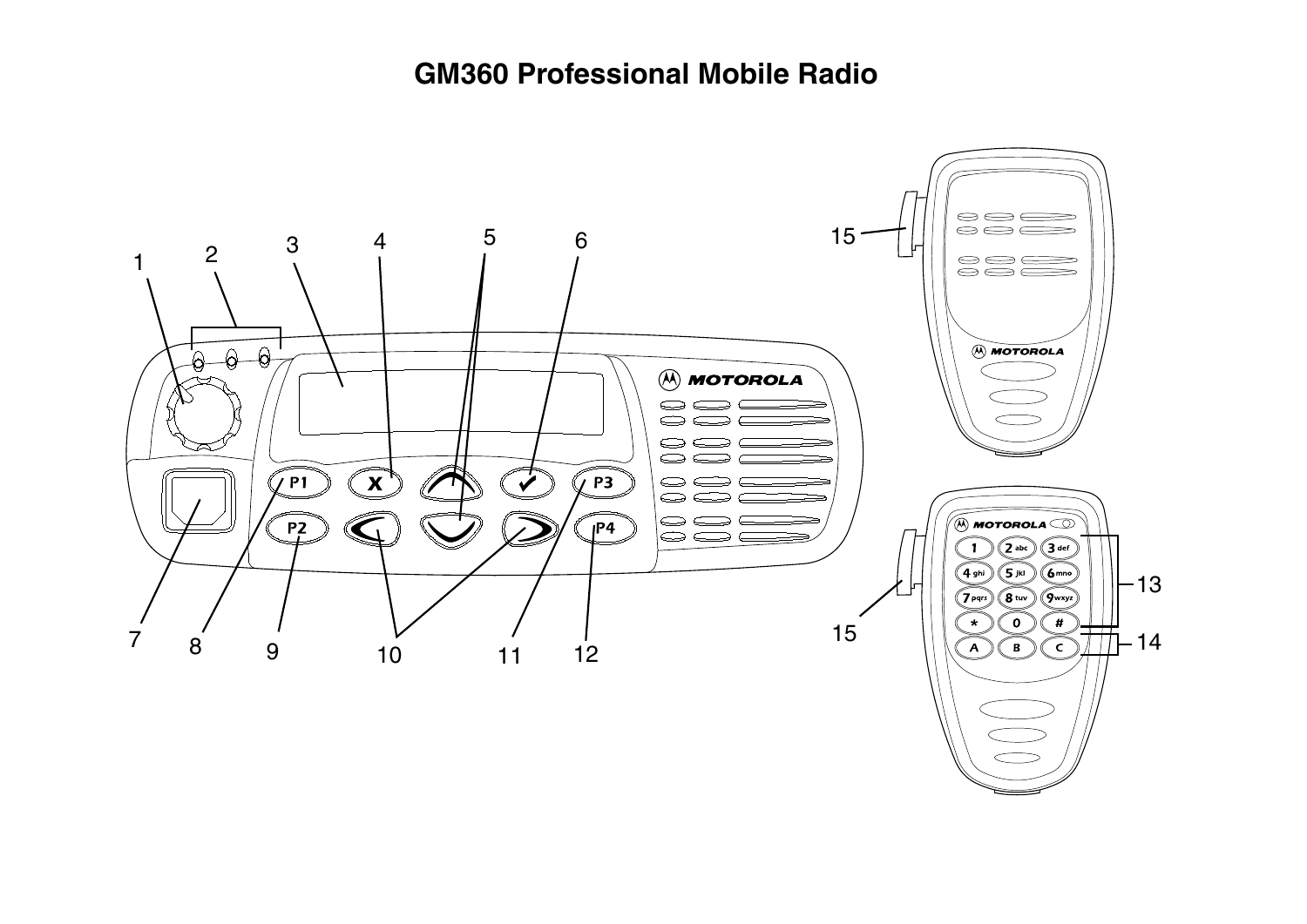# **BASIC USER GUIDE**

## **Contents**

| General Information 2                    |    |
|------------------------------------------|----|
| <b>Operation and Control Functions 3</b> |    |
|                                          |    |
| Microphone Controls 3                    |    |
| Audio Signal Tones 4                     |    |
| Programmable Buttons 5                   |    |
|                                          |    |
| Menu Navigation Chart 7                  |    |
| LCD Display and Icons. 8                 |    |
|                                          |    |
| Turning the Radio On or Off. 9           |    |
| Adjusting the Volume 9                   |    |
| Radio On Message 9                       |    |
| Selecting a Radio Channel.               | 10 |
|                                          |    |
|                                          | 10 |
|                                          | 10 |

# **Copyright Information**

The Motorola products described in this manual may include copyrighted Motorola computer programs stored in semiconductor memories or other mediums. Laws in the United States and other countries preserve for Motorola certain exclusive rights for copyrighted computer programs, including the exclusive right to copy or reproduce in any form the copyrighted computer program. Accordingly, any copyrighted Motorola computer programs contained in the Motorola products described in this manual may not be copied or reproduced in any manner without the express written permission of Motorola. Furthermore, the purchase of Motorola products shall not be deemed to grant either directly or by implication, estoppel, or otherwise, any licence under the copyrights, patents, or patent applications of Motorola, except for the normal non-exclusive royalty-free licence to use that arises by operation of the law in the sale of a product.

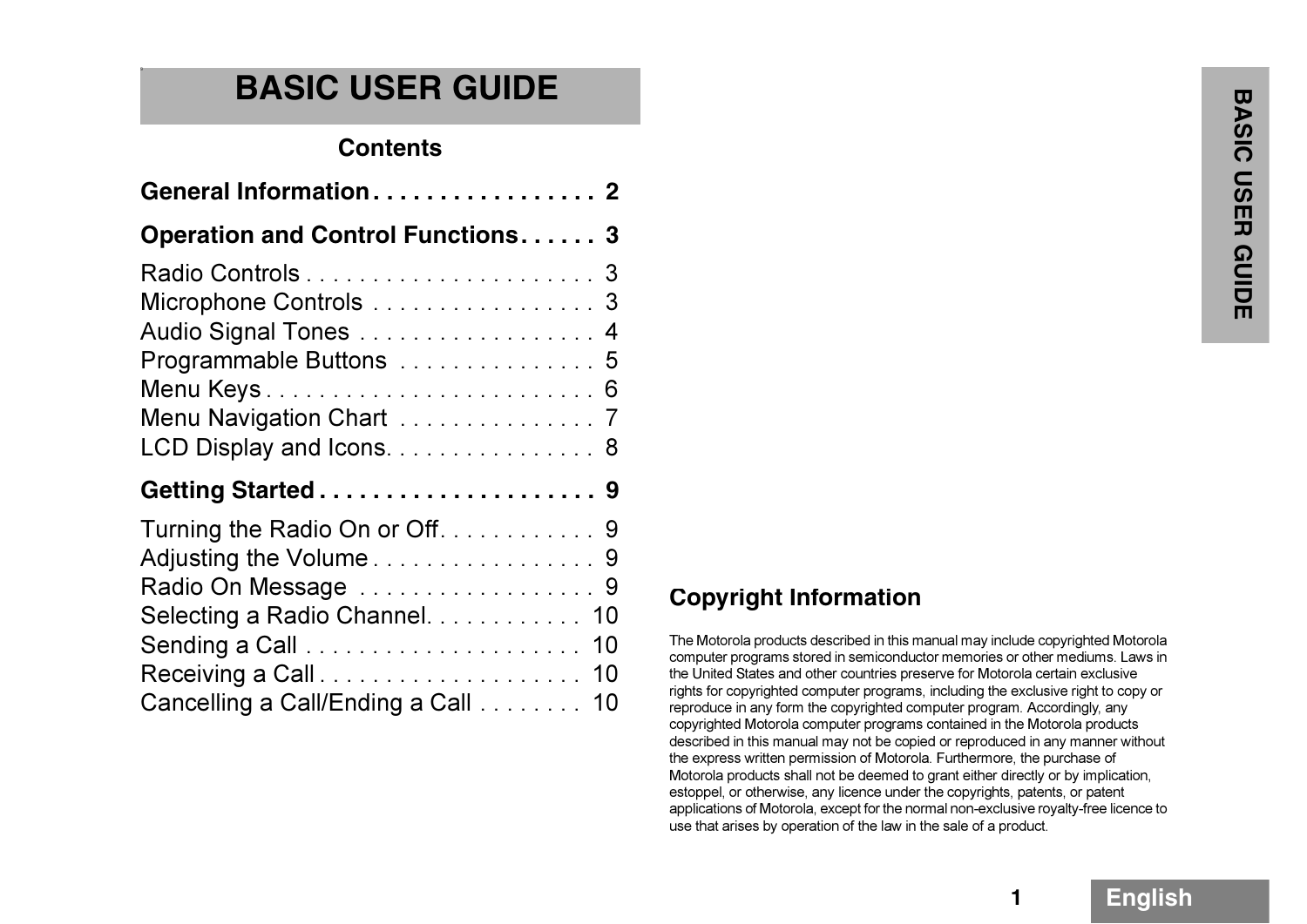# **GENERAL INFORMATION**

This user guide covers the basic operation of the GM360 Professional Mobile Radio. Please consult your dealer for further, more detailed information which is contained in a full feature user guide 68P64110B89\_.



Before using this product, read the operating instructions for safe usage contained in the Product Safety and RF Exposure booklet 6866537D37\_ **Caution** enclosed with your radio.

# **ATTENTION!**

This radio is restricted to occupational use only to satisfy ICNIRP RF energy exposure requirements. Before using this product, read the RF energy awareness information and operating instructions in the Product Safety and RF Exposure booklet (Motorola Publication part number 6866537D37\_) to ensure compliance with RF energy exposure limits.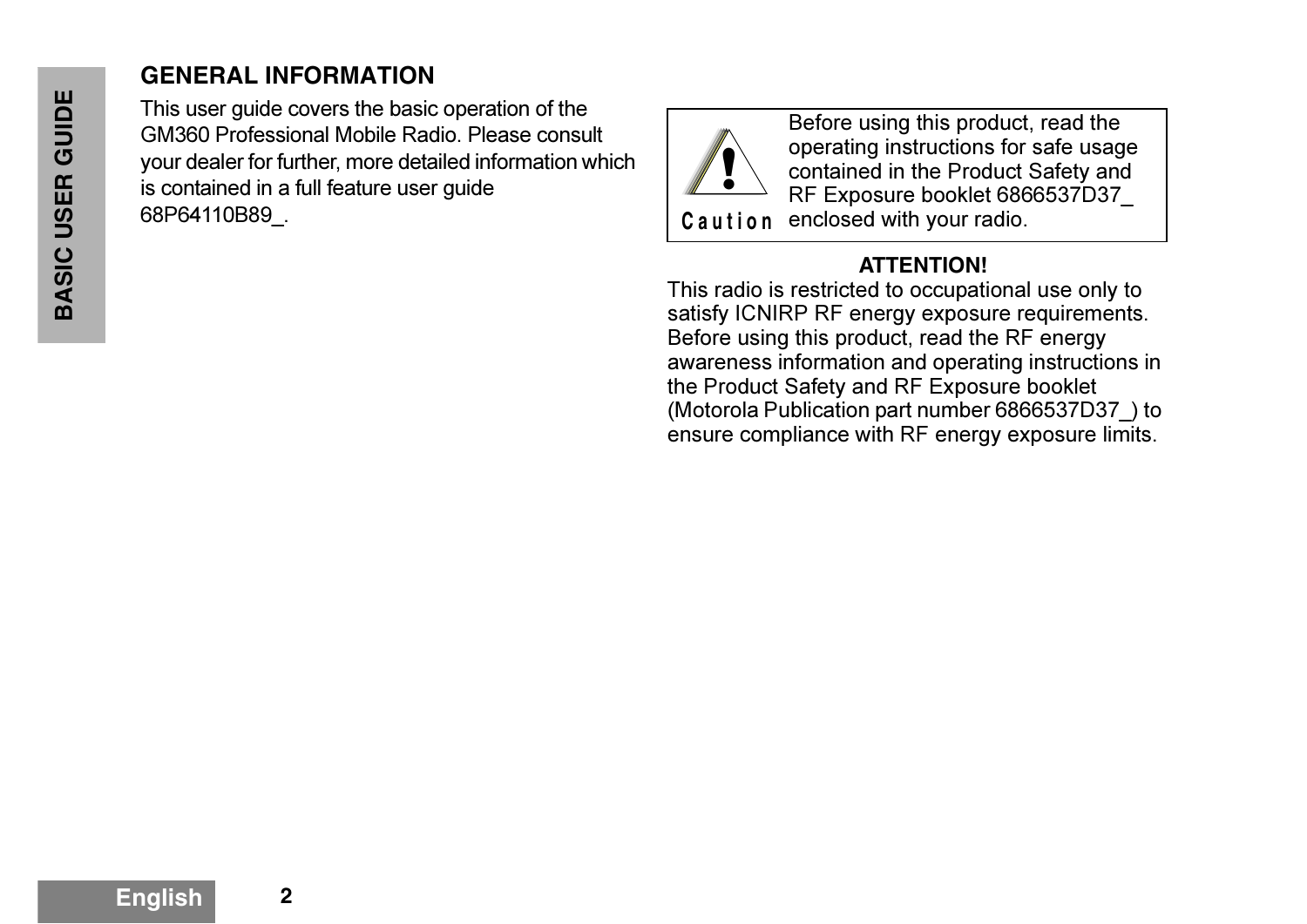# **OPERATION AND CONTROL FUNCTIONS**

Indicate channel, scan and monitor status, as well as receipt of a selective call.

- **3. LCD Display** (1 Line)
- **4.**. Menu Exit/Escape Button  $\bigcirc$
- **5.** Channel Selector/Menu Navigation Up/Down  $\bigcirc$  or  $\bigcirc$

When in menu mode, used for menu navigation. Used for channel scrolling.

- **6. Menu Enter/Select Button** c
- **7.**Mic Jack
- **8.**. Programmable Button 1  $\binom{p_1}{p_2}$
- **9.**. Programmable Button  $2$   $\binom{P2}{P2}$
- **10.** Edit Buttons Left/Right  $\bigcirc$  or  $\bigcirc$
- 11. Programmable Button 3 <sup>(P3</sup>)
- **12.** Programmable Button 4 (P4)

#### **Microphone Controls** (Keypad Microphone)

- **13.** Keypad
- **14.** Programmable Keys  $\textcircled{{A}}$  $\overline{B}$  $\epsilon$
- Radio Controls<br>
The numbers below refer to the illustrations on 14. Programmable Keys (A) (B) (C)<br>
the inside front cover.<br>
15. Push-to-talk (PTT)<br>
15. Push-to-talk (PTT)<br>
Press and hold down this button to talk;<br>
Used to **15. Push-to-talk (PTT)** Press and hold down this button to talk; release it to listen.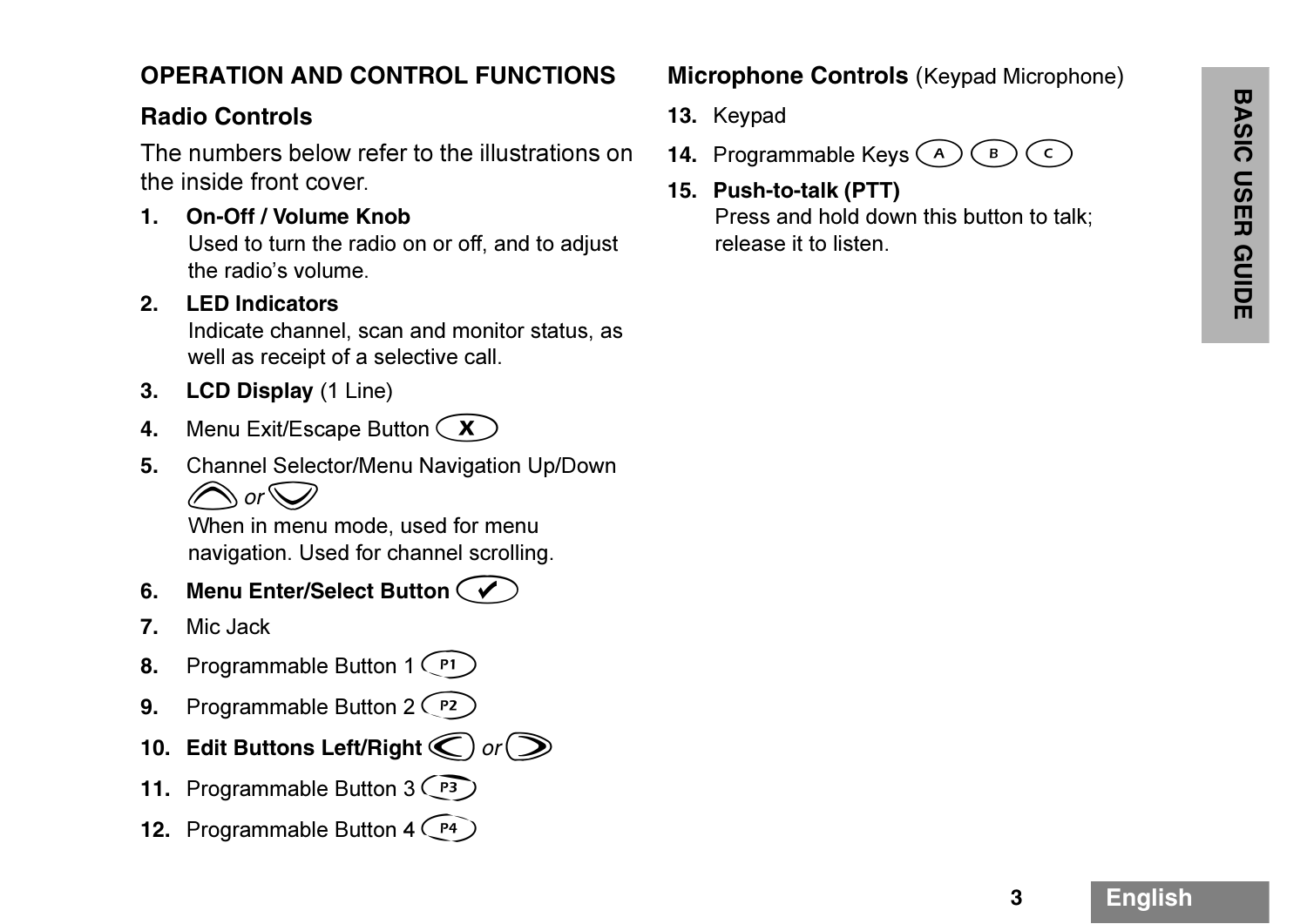# **Audio Signal Tones**

High pitched tone  $\square$  Low pitched tone

| <b>Tone</b>                                | <b>Signal</b> | <b>Description</b>                                                |
|--------------------------------------------|---------------|-------------------------------------------------------------------|
| Power up OK                                |               | Radio self-test OK.                                               |
| Power up Fail                              |               | Radio self-test fail.                                             |
| Button/<br><b>Keypad Error</b>             |               | Button/keypad key/<br>menu key press not<br>permitted.            |
| Engaged                                    |               | Channel busy or not<br>permitted to transmit.                     |
| <b>Call Failed</b>                         |               | Call failed to connect.                                           |
| <b>Force Monitor</b>                       |               | Radio must monitor<br>channel before trans-<br>mission permitted. |
| <b>Button</b><br>Feature<br>Enable         |               | Any option button<br>pressed to enable a<br>feature.              |
| <b>Button</b><br>Feature<br><b>Disable</b> |               | Any option button<br>pressed to disable a<br>feature.             |
| <b>Group Call</b>                          |               | Radio receives a<br>Group Call.                                   |

| <b>Tone</b>                    | <b>Signal</b> | <b>Description</b>                       |
|--------------------------------|---------------|------------------------------------------|
| <b>Individual Call</b>         |               | Radio receives an<br>Individual Call.    |
| Call<br>Reminder               |               | Reminder of<br>unanswered call.          |
| <b>TOT Pre-Alert</b>           |               | Warns of expiry of<br>time out timer.    |
| <b>Monitor Alert</b>           |               | Alerts to change of<br>squelch.          |
| <b>Voice Storage</b>           |               | Voice Storage-<br>Recording.             |
| <b>Voice Storage</b>           |               | Voice Storage-<br>Warning.               |
| <b>Voice Storage</b>           |               | Voice Storage-<br>Full.                  |
| <b>Scan Start</b>              |               | Radio starts<br>scanning.                |
| Scan Stop                      |               | Radio stops<br>scanning.                 |
| <b>Priority Call</b><br>Decode |               | Radio detects a<br>priority call.        |
| Priority<br>Channel            |               | Radio landed on the<br>priority channel. |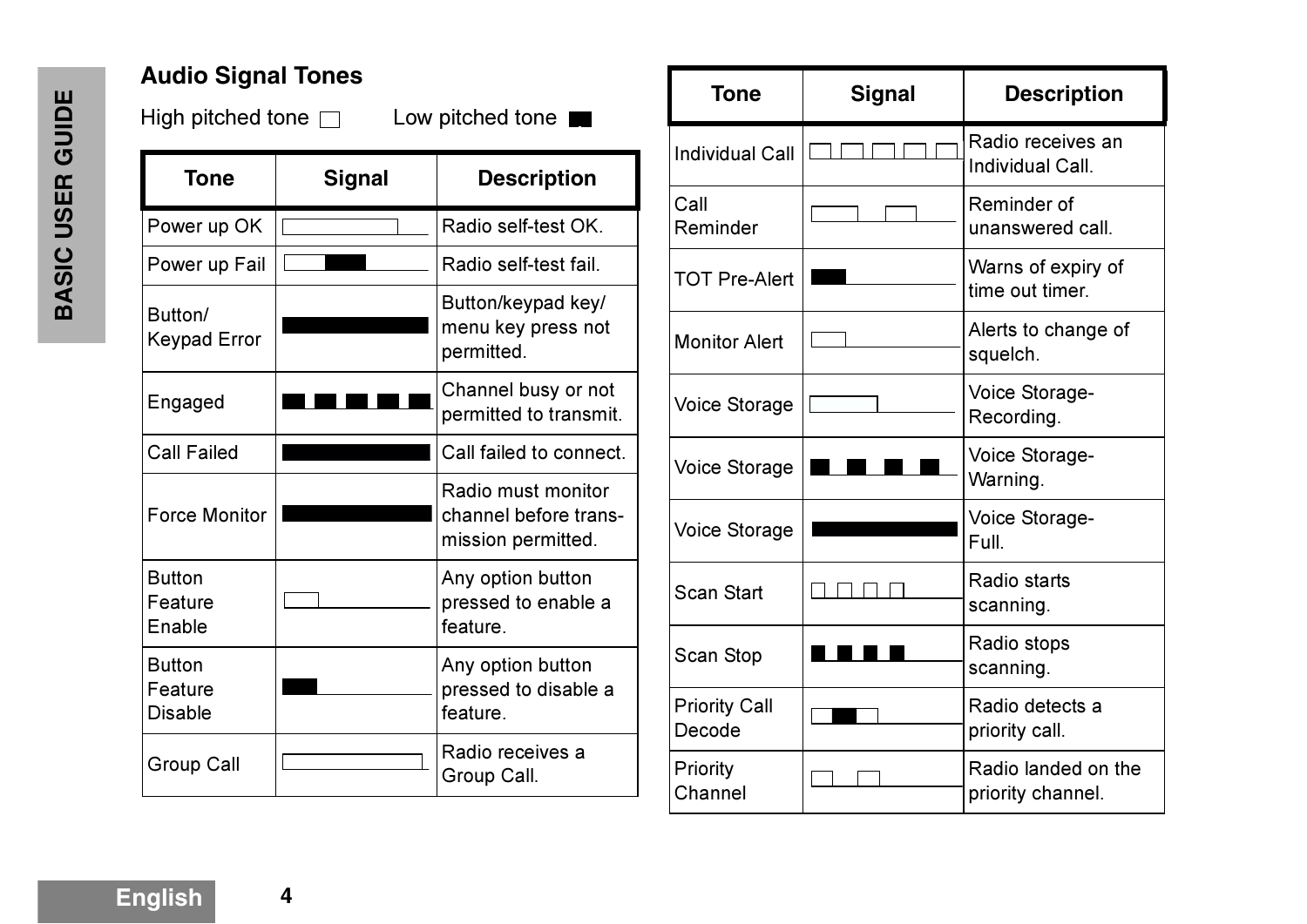| Tone                           | Signal                     | <b>Description</b>                                                                                  |
|--------------------------------|----------------------------|-----------------------------------------------------------------------------------------------------|
| Lone Worker                    |                            | Reminds lone worker<br>to respond.                                                                  |
| Hardware<br>Error              |                            | Hardware error, tone<br>continues until valid<br>operation.                                         |
| Cancel<br>Message              |                            | Previous message or<br>message currently<br>being played from<br>Voice Storage has<br>been deleted. |
| <b>Channel Free</b><br>Beep    |                            | Indicates current<br>channel is free.                                                               |
| Incoming<br>Emergency<br>Alert |                            | Indicates an<br>emergency situation.                                                                |
| Keypad<br>Acknowledge          |                            | Confidence tone<br>when any key<br>pressed.                                                         |
| Ringtones                      | English/French/<br>General | Incoming calls (high<br>tones), outgoing calls<br>(low tones).                                      |

# **Programmable Buttons**

**BASIC USER GUIDE** Several of your radio's keys and buttons can be programmed, by Customer Programming Software (CPS), as short-cut buttons for many of the radio's features. Programmable buttons include: • ghij • { } <sup>|</sup> (on the keypad microphone)

- 
- 

Check with your dealer for a complete list of the functions your radio supports.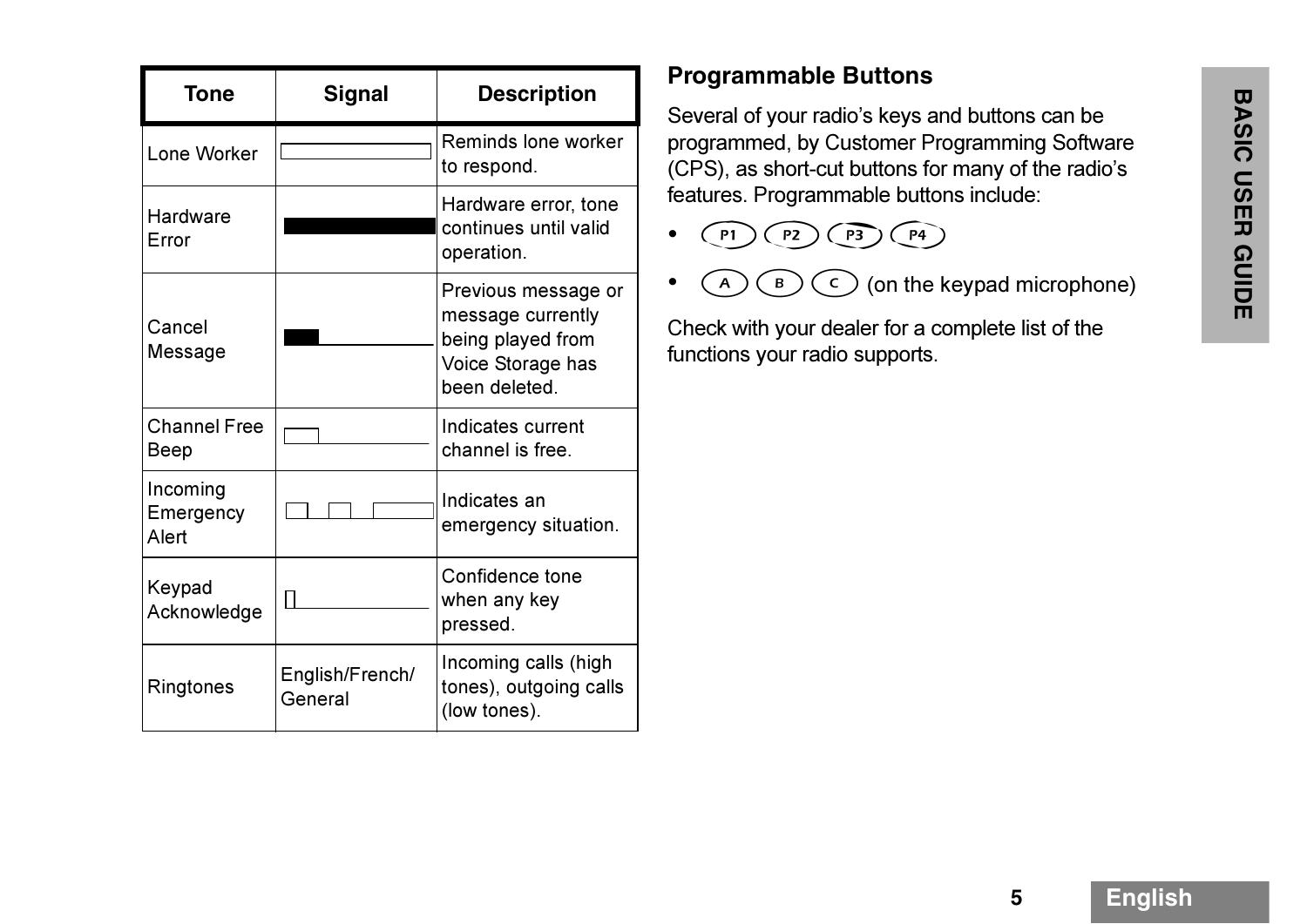## **Menu Keys**



# **Menu/Select Key** $\widehat{\mathcal{F}}$

Used to enter the Menu Mode. When you are in the Menu Mode, this key is also used to make menu selections.

**Note:** When the radio is in the IDLE STATE, pressing any of the  $\mathcal{O}(\mathbf{X})\mathcal{O}(\mathbf{X})$ menu keys causes the radio to enter the Menu mode.

## **Exit Key**  $\bigcirc$ **x**  $\bigcirc$

Used to move up to the next higher Menu level. When the top level menu is selected, this key is used to exit the Menu Mode.

# *Up* /Down Key  $\bigotimes$  /  $\bigotimes$

Used to scroll when in Menu Mode.Increment/decrement channel number or scroll address/status list, whichever is defined as IDLE STATE.



Used as More key to provide additional information.

Left **Key**  $\mathbb{C}$ 

Used as a destructive backspace key when editing.

Refer to the menu navigation chart for menu selectable features.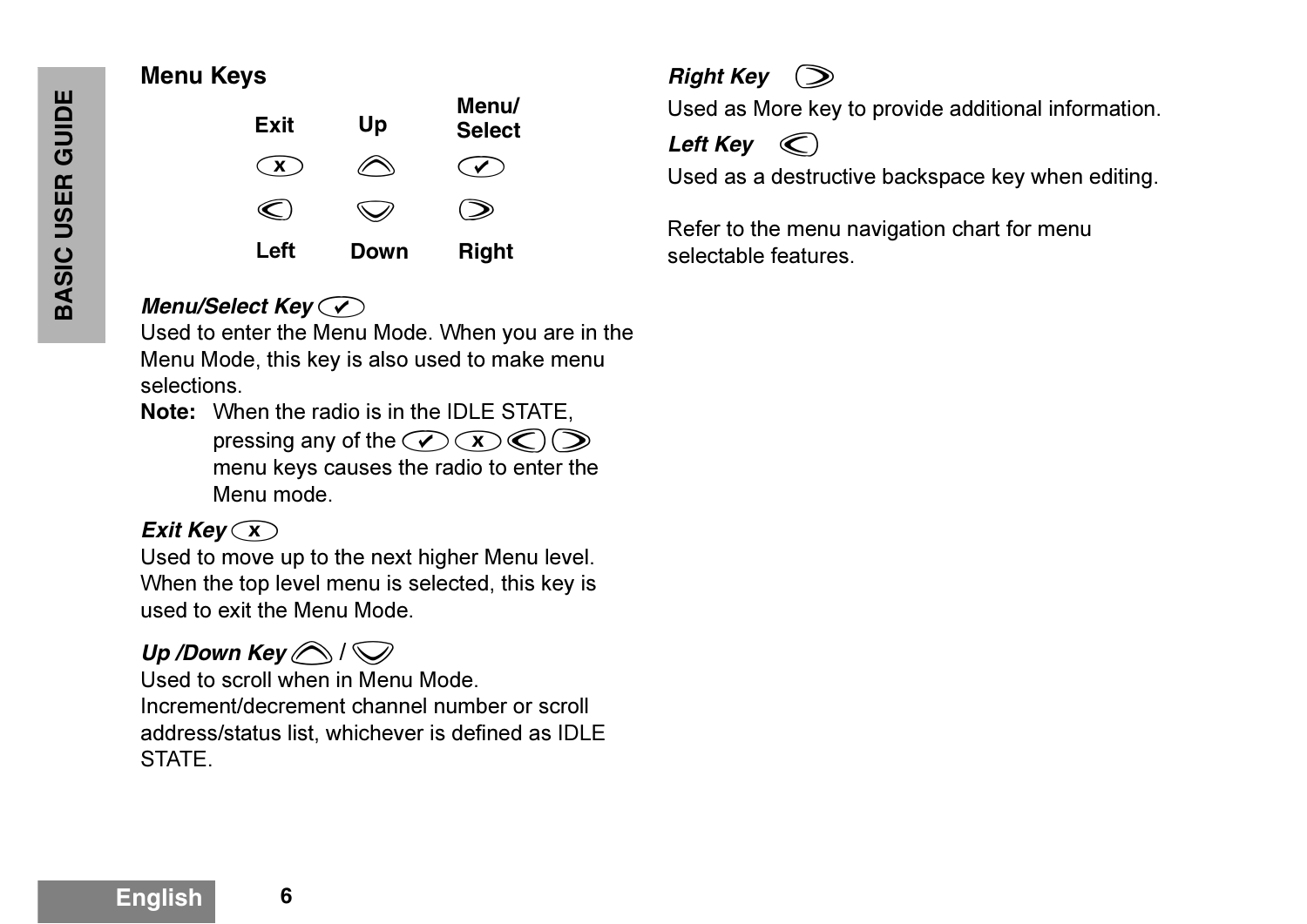#### **Menu Navigation Chart**

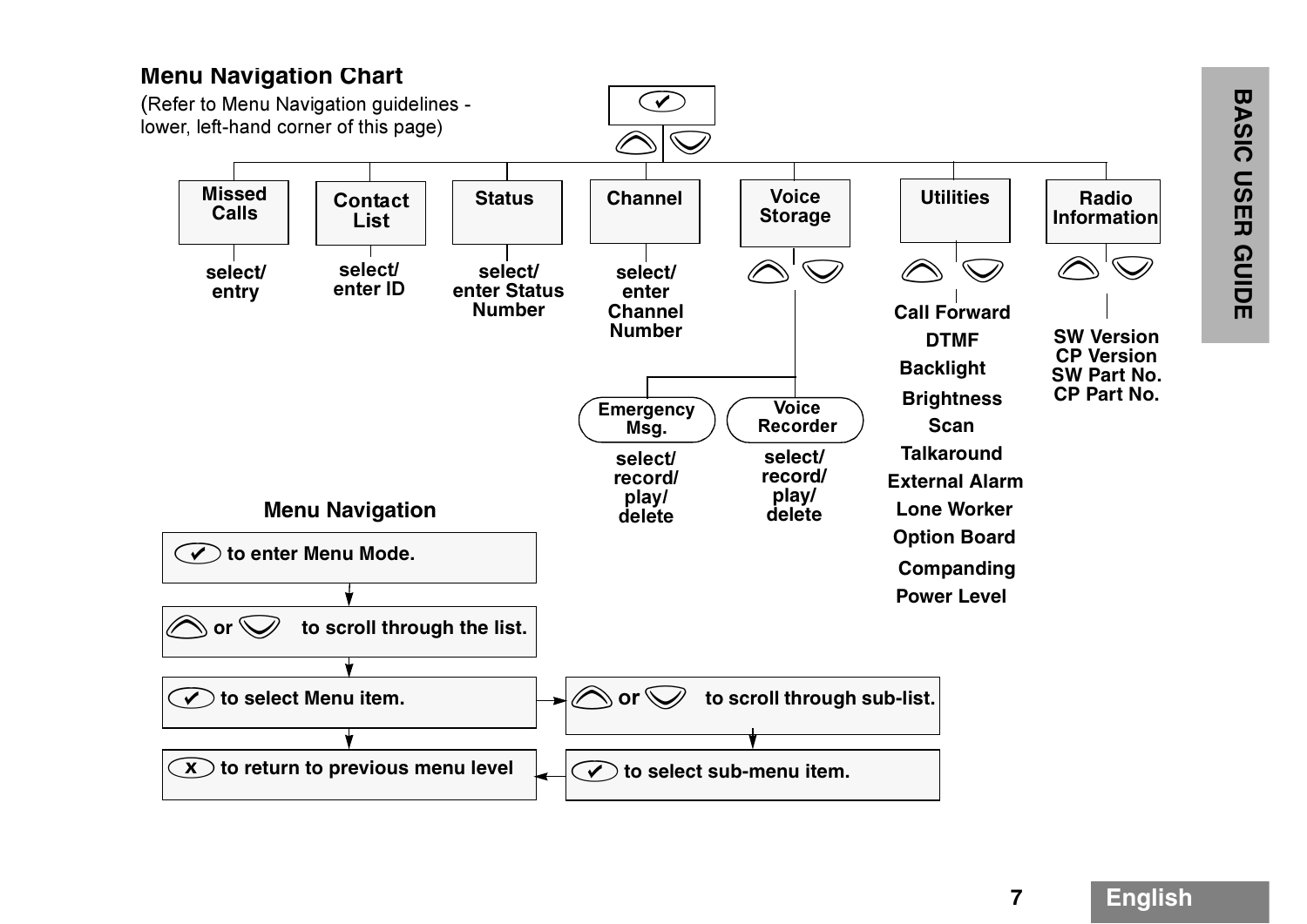# **LCD DISPLAY AND ICONS**



Displays channel, menu, and radio status information. The top screen row shows radio status indicator symbols, explained in the table below:

| Symbol | <b>Name and Description</b>                                                                                                                                                     |
|--------|---------------------------------------------------------------------------------------------------------------------------------------------------------------------------------|
|        | XPAND <sup>™</sup> Indicator<br>Indicates that your radio has the<br>companding feature activated.                                                                              |
| ιH     | <b>Power Level Indicator</b><br>"L" lights when your radio is configured to<br>transmit in Low Power. "H" lights when your<br>radio is configured to transmit in High<br>Power. |
|        | <b>Monitor Indicator</b><br>On indicates carrier squelch.<br>Off indicates signalling squelch.                                                                                  |
|        | <b>Voice Recorder Indicator</b><br>Indicates that there are stored messages or<br>memos in the voice recorder.                                                                  |

| Symbol | <b>Name and Description</b>                                                                                                            |
|--------|----------------------------------------------------------------------------------------------------------------------------------------|
|        | <b>Scan Indicator</b><br>Indicates that you are scanning. The dot is<br>lit during priority scan mode.                                 |
|        | <b>Keypad Lock Indicator</b><br>On indicates that the keypad and menu<br>keys are locked. Off indicates unlocked.                      |
| Ö      | <b>Option Board Indicator</b><br>Indicates that an option board is activated.                                                          |
|        | <b>DTMF Indicator</b><br>Indicates DTMF is enabled.                                                                                    |
| ∧ \    | <b>Missed Call Indicator</b><br>On indicates call in list.<br>Off indicates no calls in list.<br>Flashing, indicates new call in list. |
| ┡      | <b>Talkaround Indicator</b><br>Indicates talkaround enabled.                                                                           |
|        | <b>External Alarm Indicator</b><br>Indicates external alarm enabled.                                                                   |

**Note:** At extremely low temperatures, you may experience a slight delay in displaying new information. This is normal and does not affect the function of your radio.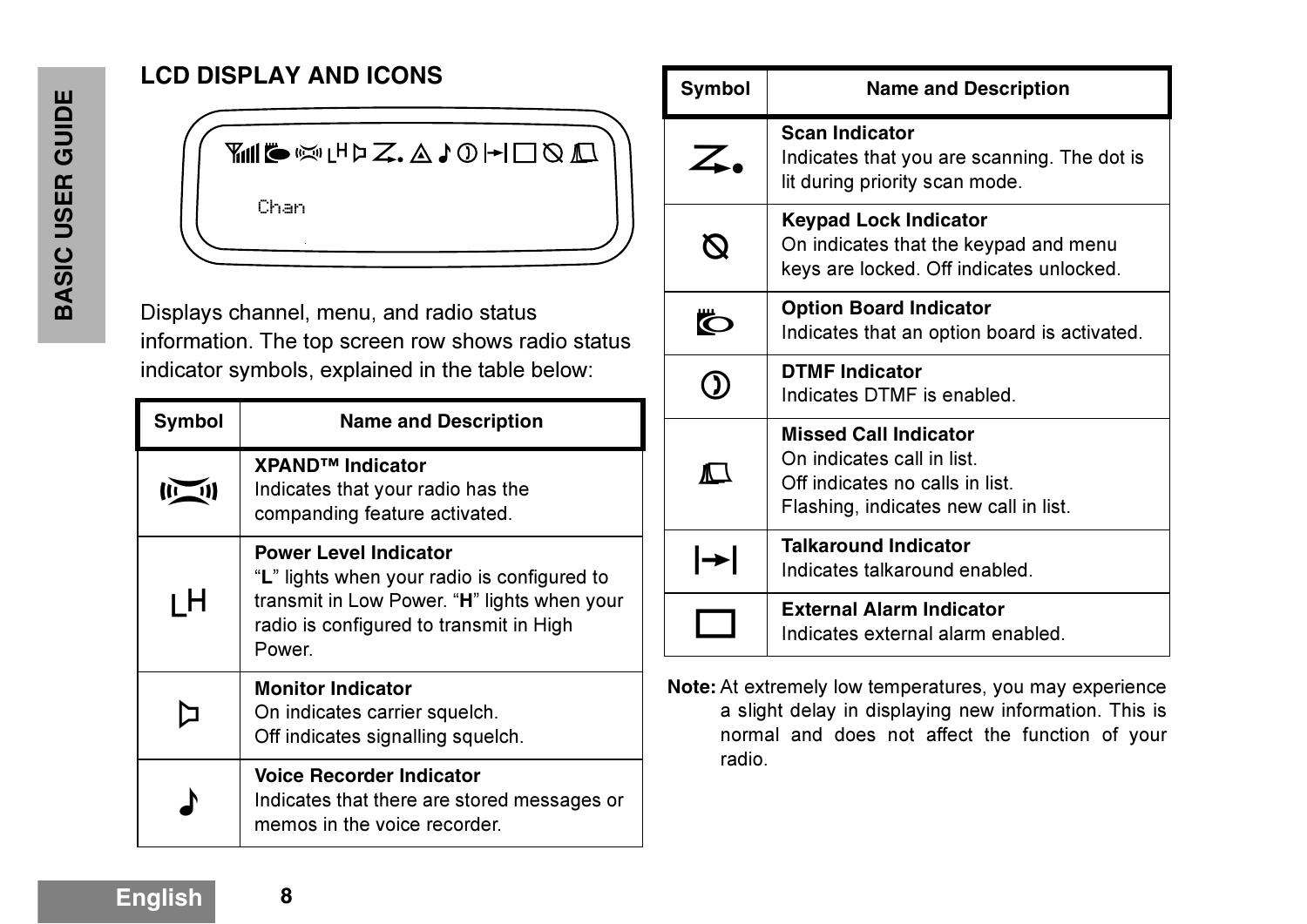#### **GETTING STARTED**



| OΝ                                                                               | <b>OFF</b>                                                                                                  |
|----------------------------------------------------------------------------------|-------------------------------------------------------------------------------------------------------------|
| Push the <b>On/Off/</b><br><b>Volume Control knob</b><br>until you hear a click. | Push the On/Off/<br><b>Volume Control knob</b><br>$\vert$ until you hear a click and<br>the display clears. |

#### **Adjusting the Volume**

Turn the **On/Off/Volume Control** knob clockwise to increase the volume, or counterclockwise to decrease the volume.

# **Radio On Message**

At power up the radio will display a message customised by your dealer, e.g.:

Radio On

After this text has been displayed, the radio performs a self test routine. On completion of a successful self test the radio will display:

Channel

This may be a number or an alias and will be the current channel. Alternatively, if required the radio may display a message customised by your dealer, e.g.

Ready

If your radio fails the self test routine consult your dealer.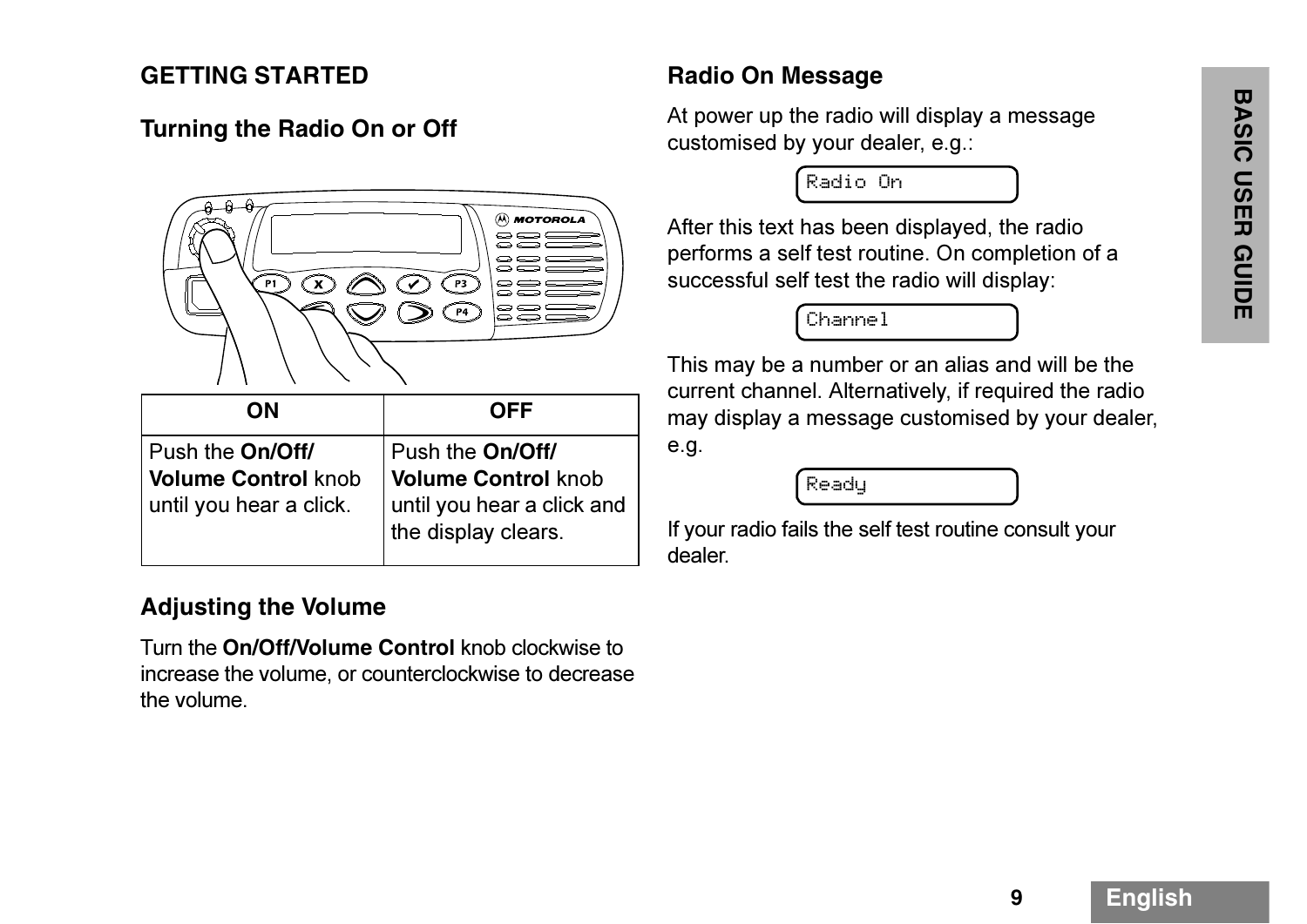#### **Selecting <sup>a</sup> Radio Channel**

Using the Menu Navigation Chart on page 7, select menu mode, then select Channel and scroll through the channel list until the desired number or alias is displayed and select the channel.

# **Sending <sup>a</sup> Call**

Before you can make a call the radio must be in the IDLE STATE, as displayed above, i.e. a channel has been selected and no call is in progress.

The radio is capable of making a variety of calls, including calls to individual radios, groups of radios and calls to private and public telephone systems.

Please contact your dealer for further information.

# **Receiving <sup>a</sup> Call**

- **1.**Turn your radio on and adjust the volume level.
- **2.**Switch to the desired radio channel.
- **3.** If, at any time, a call is received you will hear the call at the volume level you have set.
- **Note:**The system may have a limited call time and the call may be terminated automatically if this call time is exceeded.

# **Cancelling <sup>a</sup> Call**

At any time while setting up a call it may be cancelled by pressing the Monitor/Call Cancel button, or replacing the microphone in its holder (referred to as going "on hook") .

The call timer can also cancel a call.

# **Ending <sup>a</sup> Call**

A call should always be ended by pressing the Monitor/Call Cancel button, or replacing the microphone in its holder.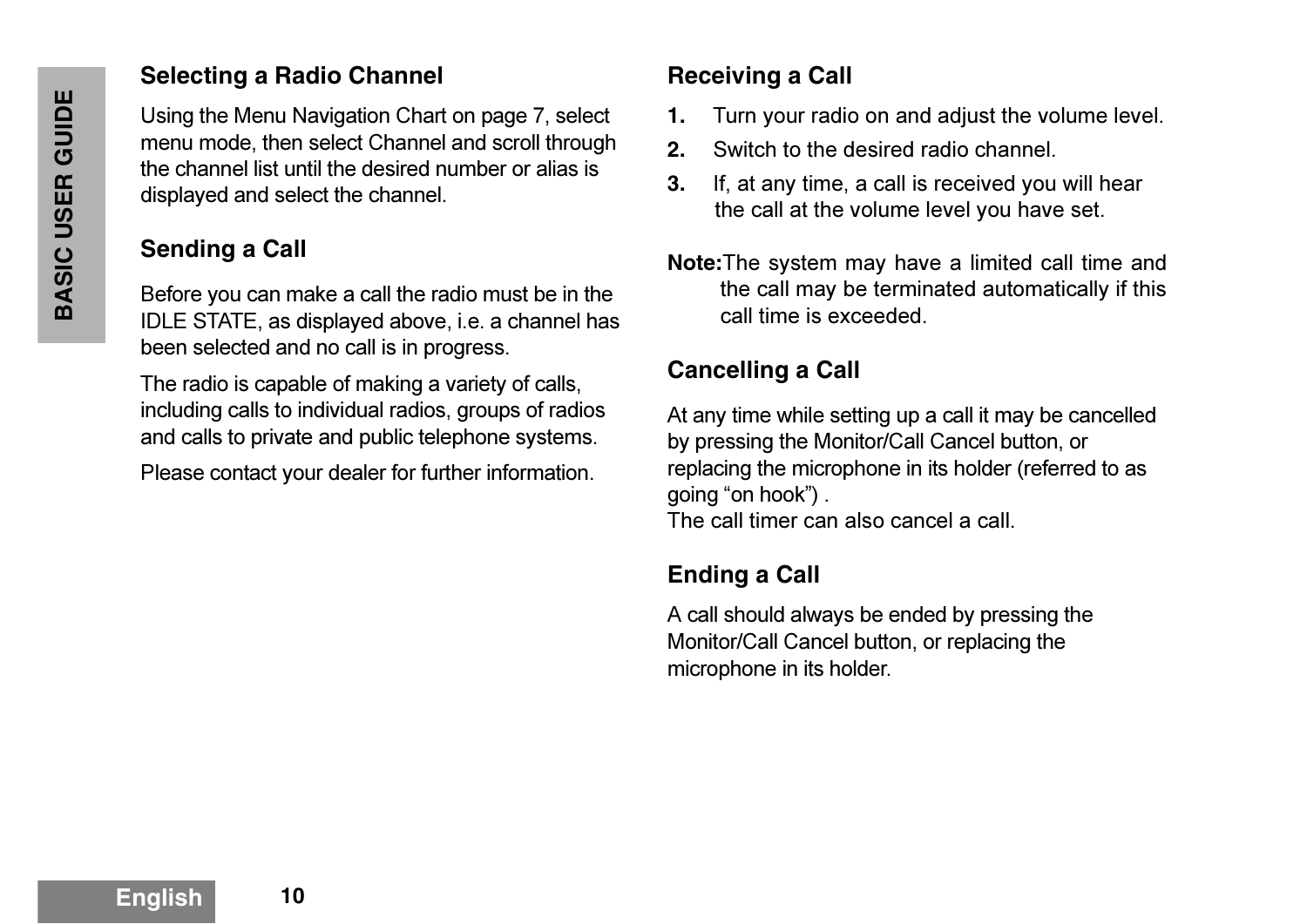#### **ALLGEMEINES BENUTZERHANDBUCH**

#### **Inhalt**

| Allgemeine Hinweise  2                 |
|----------------------------------------|
| Betriebs- und Bedienfunktionen. 3      |
| Bedienelemente des Funkgeräts 3        |
| Bedienelemente des Tastaturmikrofons 3 |
| Akustische Signale 4                   |
| Programmierbare Tasten 5               |
| Menütasten  6                          |
|                                        |
| LCD-Display und Symbolanzeigen 8       |
| Inbetriebnahme des Geräts 9            |
| Ein-/Ausschalten des Funkgeräts 9      |
| Einstellen der Lautstärke  9           |
|                                        |
| Auswählen eines Kanals 10              |
| Aussenden eines Rufs 10                |
| Empfangen eines Rufs. 10               |
| Abbrechen eines Rufs 10                |
|                                        |

# **Copyright für die Computer-Software**

Die in diesem Handbuch beschriebenen Motorola-Produkte werden zum Teil mit urheberrechtlich geschützten Motorola-Computerprogrammen ausgeliefert, die in Halbleiterspeichern oder auf anderen Medien gespeichert sind. Nach den Gesetzen der USA und anderer Staaten sind bestimmte exklusive Rechte an der urheberrechtlich geschützten Software, insbesondere Rechte der Vervielfältigung, der Firma Motorola vorbehalten. Demzufolge dürfen urheberrechtlich geschützte Motorola-Computerprogramme, die zusammen mit den in diesem Handbuch beschriebenen Produkten ausgeliefert werden, ohne die vorherige schriftliche Genehmigung von Motorola nicht kopiert oder in irgendeiner Weise reproduziert werden. Auch der Erwerb der Motorola-Produkte bedeutet in keiner Weise den Erwerb einer Lizenz für die mitgelieferten Produkte, die durch Copyright, Patente oder Patentanmeldungen von Motorola geschützt sind. Der Käufer erhält mit dem Erwerb lediglich die normale Berechtigung, das Produkt in der dafür vorgesehenen Form und in rechtmäßiger Weise zu benutzen.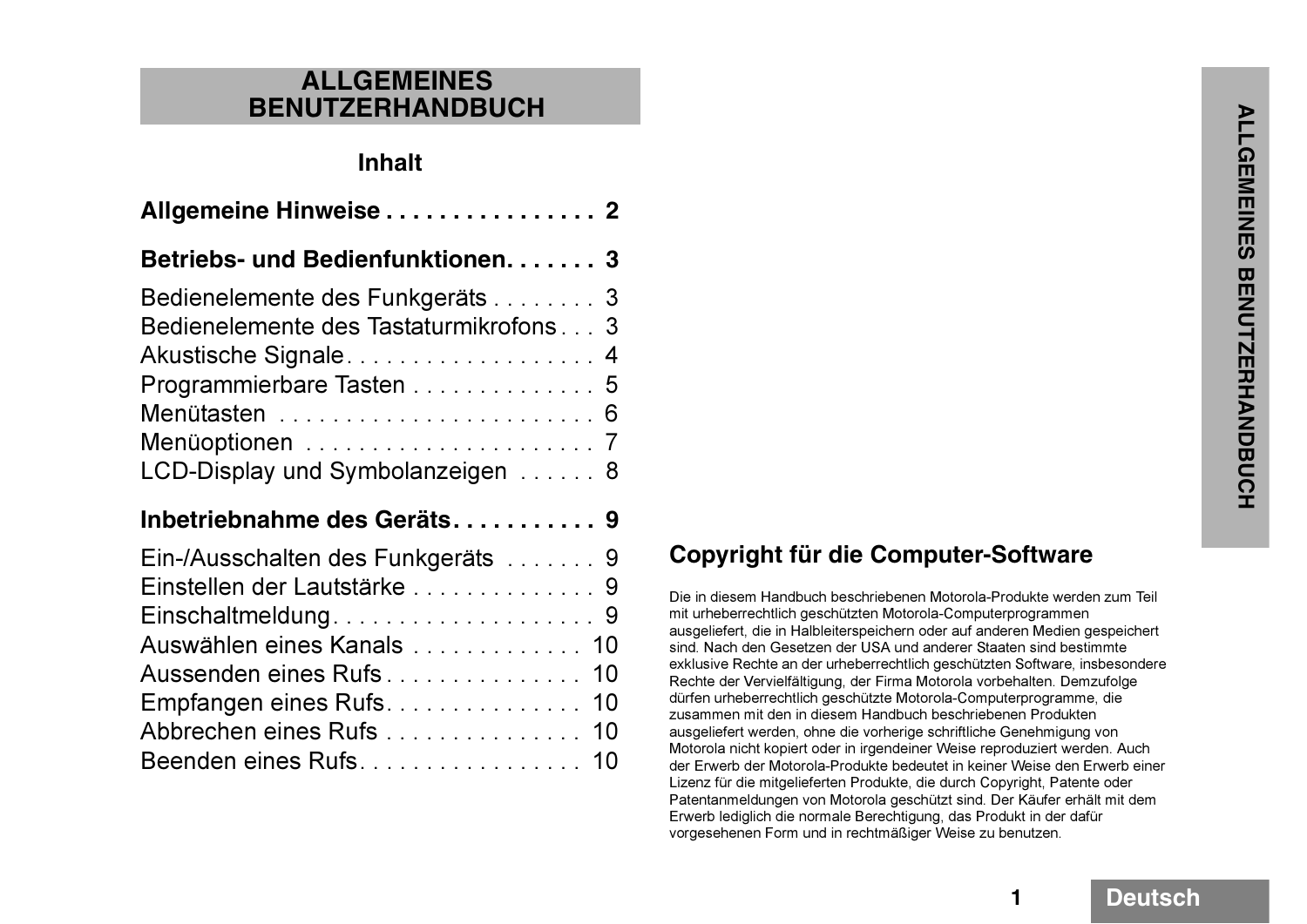# **ALLGEMEINE HINWEISE**

Dieses Handbuch beschreibt die grundlegenden Funktionen des Mobilfunkgeräts GM360 der Professionellen Funkgeräteserie. Falls Sie weitere, detaillierte Informationen wünschen – enthalten im detaillierten Benutzerhandbuch 68P64110B89\_ – wenden Sie sich bitte an Ihren Motorola Vertriebspartner.



Bitte lesen Sie die im Heft 6866537D37\_ über Produktsicherheit und Funkfrequenzstrahlung enthaltenen Hinweise für den sicheren Einsatz des Funkgeräts, bevor Sie es in Betrieb nehmen. Das Heft erhalten Sie zusammen mit Ihrem Funkgerät.

#### **ACHTUNG!**

Dieses Funkgerät ist in Erfüllung der ICNIRP-Vorschriften für Funkfrequenzstrahlung nur für den beruflichen Gebrauch bestimmt. Um die Einhaltung der Belastungsgrenzen im Umgang mit Funkfrequenzstrahlung zu gewährleisten, lesen Sie bitte die im Heft über Produktsicherheit und Funkfrequenzstrahlung (Motorola-Veröffentlichung Teil-Nr. 6866537D37\_) enthaltenen Hinweise über Funkfrequenzstrahlung und Betriebsinformationen, bevor Sie das Funkgerät in Betrieb nehmen.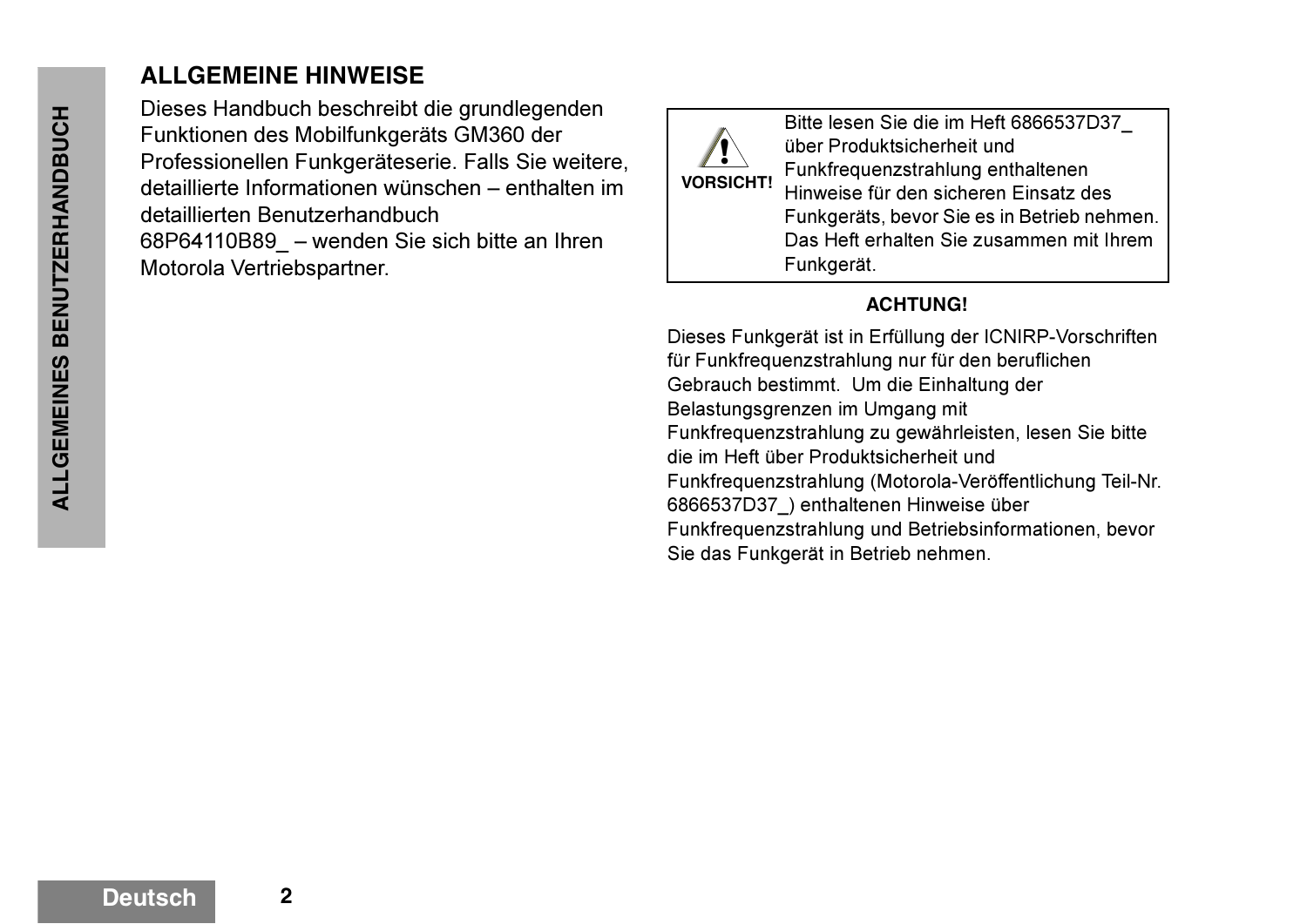#### **BETRIEBS- UND BEDIENFUNKTIONEN**

#### **Bedienelemente des Funkgeräts**

Die Zuordnungsnummern beziehen sich auf die Abbildungen auf den inneren Umschlagseiten.

**1. Ein-Aus/Lautstärkeregler**  Zum Ein- und Ausschalten des Funkgeräts und zum Finstellen der Lautstärke

#### **2. LED-Anzeigen**

Zeigen Kanal-, Suchlauf- und Monitor-Status an, sowie den Empfang eines Selektivrufs.

- **3. LCD-Anzeige** (1-zeilig)
- **4. Taste Menüausgang/Beenden**  x
- **5. Kanalwahlschalter/Menüauswahl auf/ab**
	- **s**oder<sup>Q</sup>

Menüsteuerung im Menümodus. Kanalliste durchsuchen.

- **6. Menü/Auswahltaste**  c
- **7. Mikrofonbuchse**
- **8.** Programmierbare Taste 1 (P1)
- **9.** Programmierbare Taste 2 (P2)
- **10. Editiertasten links/rechts**  $\bigcirc$  **oder**  $\bigcirc$
- 11. Programmierbare Taste 3 <sup>(P3</sup>)
- **12. Programmierbare Taste 4 (P4)**

#### **Bedienelemente des Tastaturmikrofons**

- **13. Tastenfeld**
- **14. Programmierbare Tasten**  {  $\mathbf B$  $\epsilon$
- **15. Sendetaste (PTT)** Zum Sprechen diese Taste drücken und gedrückt halten, zum Zuhören loslassen.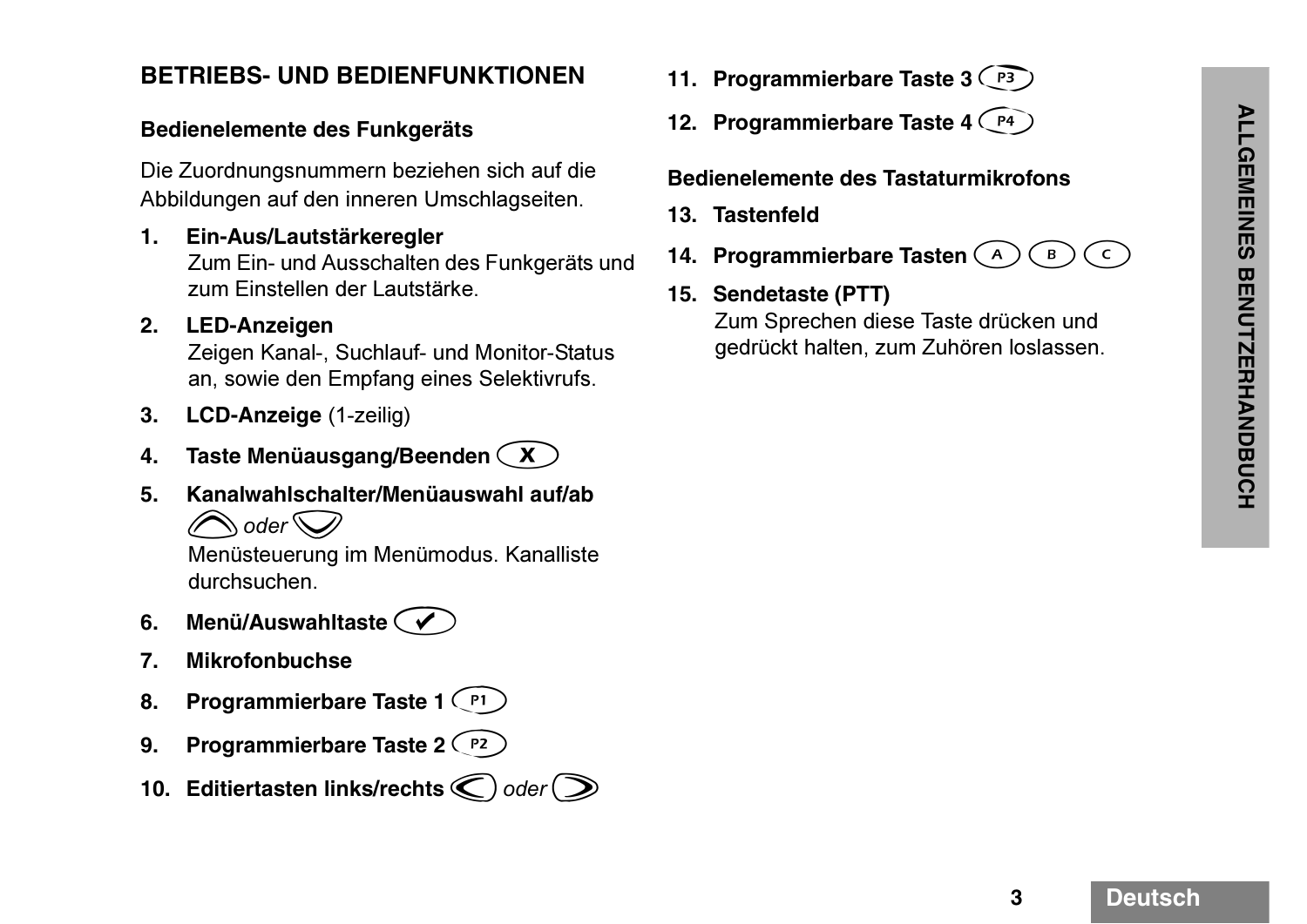| <b>Akustische Signale</b><br><b>Hoher Ton</b> |               | Tiefer Ton ■                                                                 | <b>Ton</b>                             | <b>Signal</b>                       | <b>Beschreibung</b>                                |
|-----------------------------------------------|---------------|------------------------------------------------------------------------------|----------------------------------------|-------------------------------------|----------------------------------------------------|
|                                               |               |                                                                              | Gruppenruf                             |                                     | Gruppenruf empfangen                               |
| <b>Ton</b>                                    | <b>Signal</b> | <b>Beschreibung</b>                                                          | Einzelruf                              |                                     | Einzelruf empfangen                                |
| Einschalttest<br><b>OK</b>                    |               | Selbsttest Funkgerät<br><b>OK</b>                                            | Anruf-<br>erinnerung                   |                                     | Erinnerung an einen<br>nicht beantworteten Ruf     |
| Fehler beim<br>Einschalten                    |               | Fehler während des<br><b>Selbsttests</b>                                     | Vorwarnung<br>Sendezeit-<br>begrenzung |                                     | Hinweis, dass<br>Sendezeit fast<br>abgelaufen ist  |
| <b>Tastenfehler</b>                           |               | Unzulässige Betätigung<br>einer Funktionstaste /<br>Zifferntaste / Menütaste | Hinweiston<br><b>Monitor</b>           |                                     | Monitorfunktion ein-<br>oder ausgeschaltet         |
| <b>Belegt</b>                                 |               | Kanal belegt oder keine<br>Sendeerlaubnis                                    | Sprach-<br>speicher                    |                                     | Sprachspeicher-<br>Aufnahme                        |
| Fehlerh. Ruf                                  |               | Fehler beim<br>Verbindungsaufbau                                             | Sprach-<br>speicher                    |                                     | Sprachspeicher-<br>Warnung - Speicher<br>bald voll |
| Erzwungene<br>Überwachung                     |               | Funkgerät muss den<br>Kanal überwachen,<br>bevor es<br>Sendeerlaubnis erhält | Sprach-<br>speicher                    |                                     | Sprachspeicher - Voll                              |
| <b>Taste</b><br>"Funktion                     |               | <b>Funktion durch</b><br>Betätigen einer                                     | Scannen<br>starten                     | $\perp$                             | Funkgerät startet Scan                             |
| aktivieren"                                   |               | Optionstaste aktiviert                                                       | Scannen<br>beenden                     | 1 E I<br>$\mathcal{L}^{\text{max}}$ | Funkgerät beendet<br>Scan                          |
| <b>Taste</b><br>"Funktion<br>deaktivieren"    |               | Funktion durch<br>Betätigen einer<br>Optionstaste deaktiviert                | Prioritätsruf<br>Auswerter             |                                     | Funkgerät erkennt<br>einen Prioritätsruf           |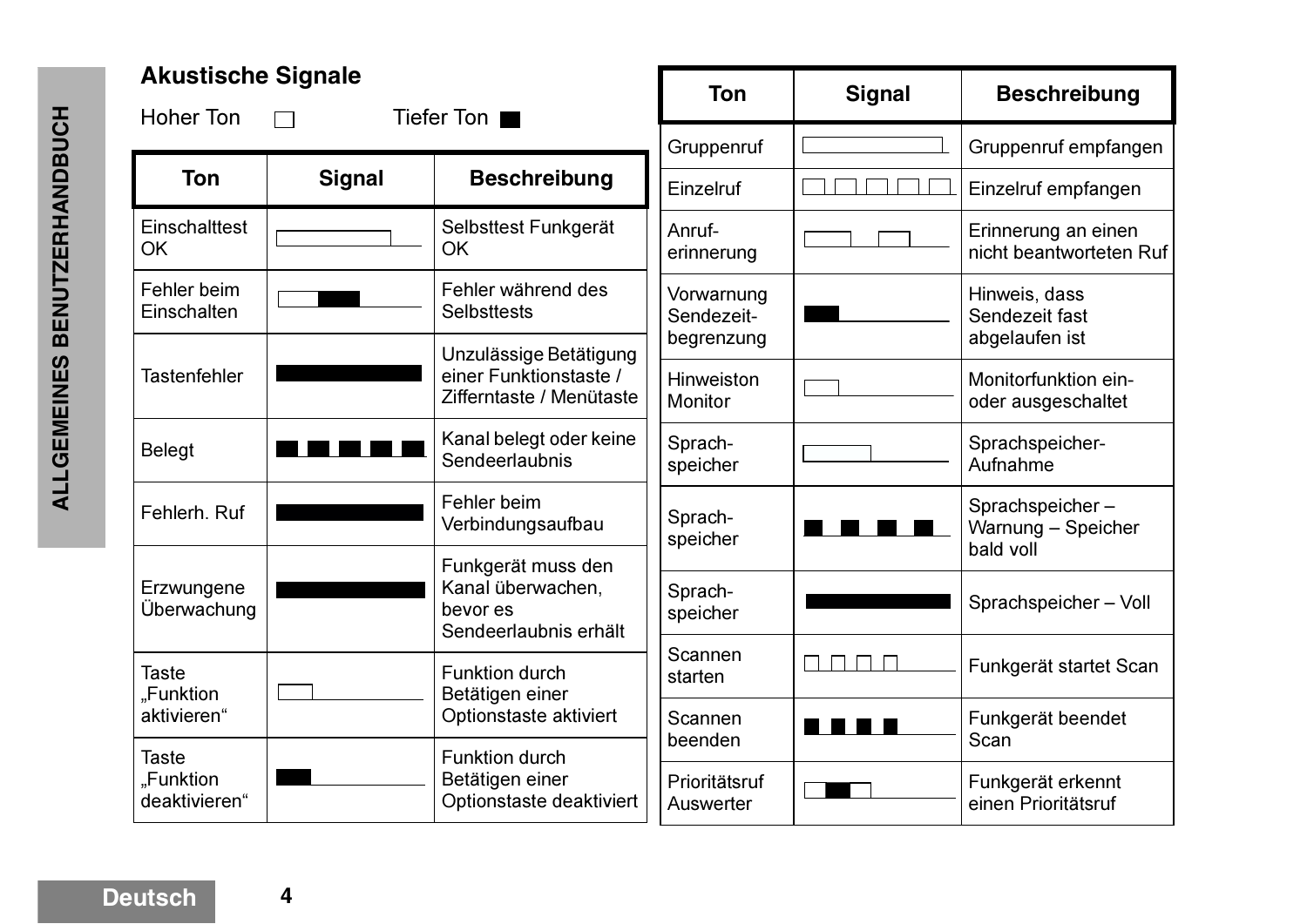| Ton                                 | <b>Signal</b>                          | <b>Beschreibung</b>                                                                                |
|-------------------------------------|----------------------------------------|----------------------------------------------------------------------------------------------------|
| Prioritäts-<br>kanal                |                                        | Funkgerät hat den<br>Prioritätskanal<br>eingestellt.                                               |
| Alleinarbeiter-<br>schutz           |                                        | Erinnerung an fällige<br>Sicherheitsmeldung                                                        |
| Hardware-<br>Fehler                 |                                        | Hardware-Fehler; Ton<br>erklingt so lange, bis<br>zulässiger<br>Betriebszustand<br>hergestellt ist |
| <b>Nachricht</b><br>abbrechen       |                                        | Vorhergehende oder<br>aktuell wiedergegebene<br>Meldung aus dem<br>Sprachspeicher<br>gelöscht      |
| Hinweiston<br>Kanal frei            |                                        | Eingestellter Kanal frei                                                                           |
| Hinweiston<br>ankommender<br>Notruf |                                        | Hinweis auf einen<br>empfangenen Notruf                                                            |
| Tasten-<br>bestätigung              |                                        | Bestätigungston bei<br>Tastenbetätigung                                                            |
| Rufsignale                          | Englisch/<br>Französisch/<br>Allgemein | Ankommende Rufe<br>(hohe Töne),<br>abgehende Rufe (tiefe<br>Töne)                                  |

#### **Programmierbare Tasten**

Einige der Tasten Ihres Funkgeräts können (mit der Funkgeräteprogrammiersoftware CPS) für viele Funktionen des Geräts als Kurzbefehle programmiert werden. Zu den programmierbaren Tasten gehören:

- • $P1)$  $(P2)$  $(P3)$  $(P4)$
- • $(\widehat{A})(\widehat{B})(\widehat{C})$  (auf Tastaturmikrofon)

Bitten Sie Ihren Motorola Vertriebspartner um eine komplette Aufstellung der Funktionen, die Ihr Funkgerät unterstützt.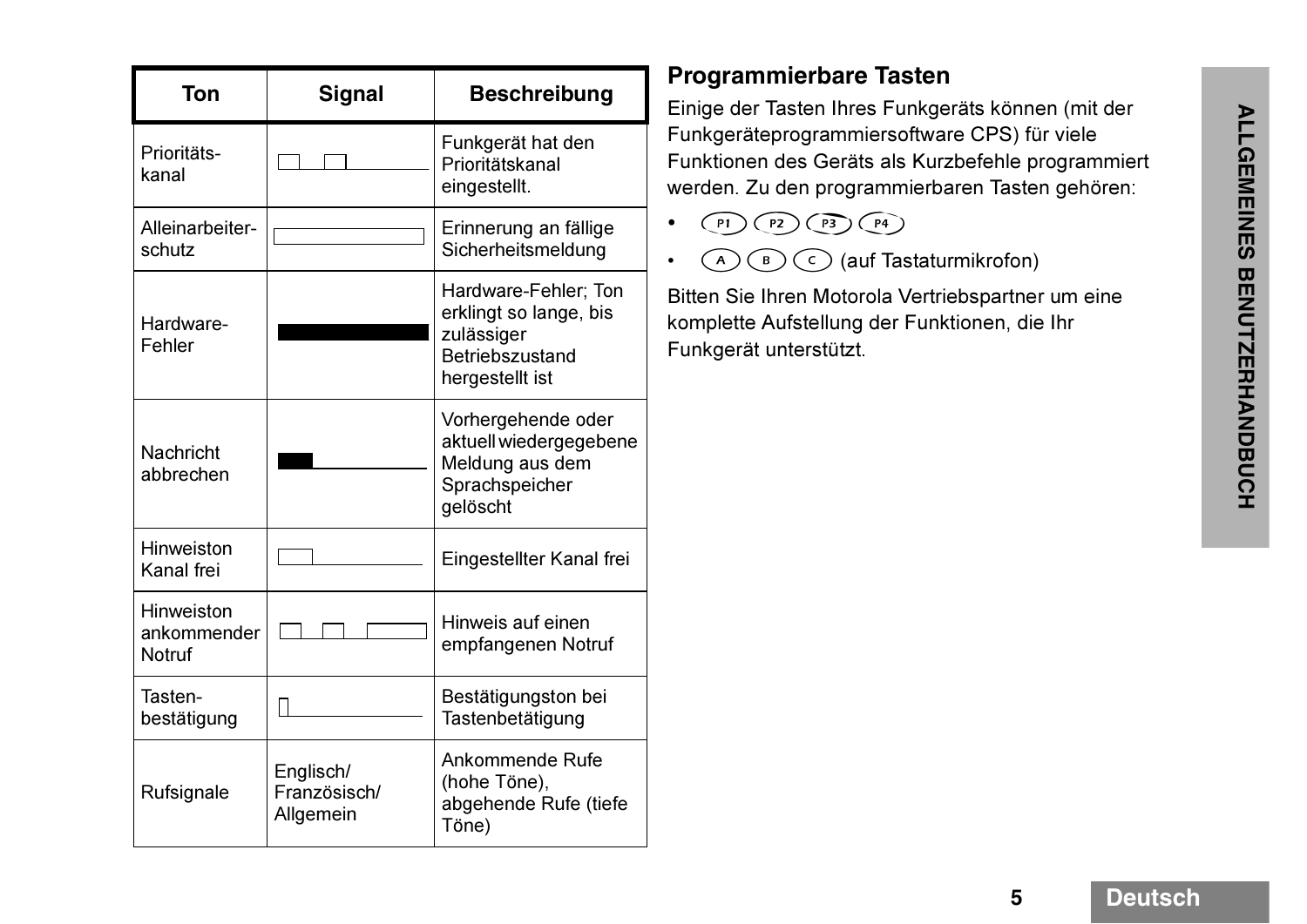# **BENUTZERHANDBUCH ALLGEMEINES BENUTZERHANDBUCH ALLGEMEINES**

#### **Menütasten**



## *Menü/Auswahl-Taste*c

Zum Aufrufen des Menü-Modus. Wenn Sie sich im Menü-Modus befinden, wird diese Taste auch zur Menü-Auswahl benutzt.

**Hinweis** Wenn sich das Funkgerät im BEREITSCHAFTSZUSTAND befindet, dann gelangt das Funkgerät durch Betätigen von einer der Menütasten  $\odot$ 

 $\mathcal{L}(\mathbf{X})\bigotimes \mathbf{I}$  in den Menü-Modus.

# *Beenden-Taste*  $\widehat{\mathbf{x}}$

Zum Aufrufen der nächsthöheren Menüebene. Wenn die oberste Menüebene gewählt wurde, wird diese Taste zum Verlassen des Menü-Modus benutzt.

# Aufwärts-/Abwärts-Taste<sup>(</sup> $\bigcirc$ / $\bigcirc$

Nächsthöheren/Nächstniedrigeren Kanal einstellen oder Kurzwahl-/Status-Liste durchblättern, je nachdem, was als BEREITSCHAFTSZUSTAND definiert ist.

# $Rechts-Taste$

Weitere Informationen anzeigen.

 $Links$ -Taste $\textcircled{C}$ 

Wird als Rücktaste beim Editieren verwendet.

Die auswählbaren Funktionen finden Sie in dem Abschnitt Menüoptionen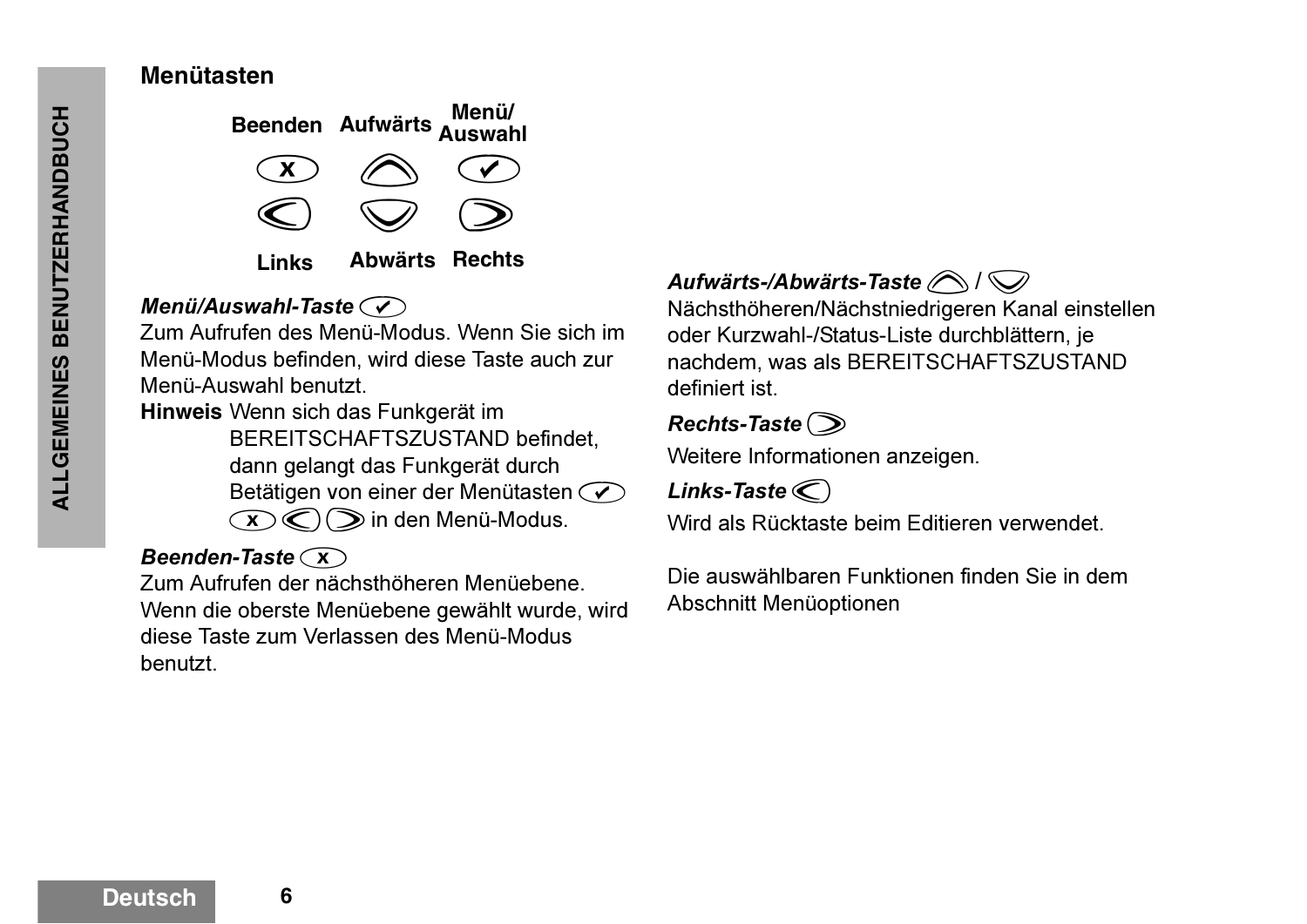#### Aller Menüauswahlen/<br>
ALLER Seite.)<br>
ALLER Status (Status and dieser Seite.)<br> **ALLER Status (Status and dieser Seite.)**<br> **ALLER Status (Status and Status and Specifier Status and Specifier Status (Status and Specifier Stat** nen folgen Sie bitte<br>
iitt "Menüauswahl"<br>
Status Kanal<br>
swählen/<br>
swählen/<br>
swählen/<br>
Kanal<br>
swählen/<br>
Rotruf-<br>
ngeben<br>
Chotruf-<br>
auswählen/<br>
aufzeichnen/<br>
wiedergeben/<br>
löschen<br>
l Drücken Sie  $\mathcal{C}$ , um in den Menümodus zu wechseln.Zum Blättern in der Liste drücken Sie  $\oslash$ oder  $\mathcal{D}$ . Zur Auswahl der Menüoption drücken Sie  $\left(\sqrt{\phantom{a}}\right)$ Drücken Sie  $(x)$ , um zurück zur vorigen Menüebene zu gelangen. Zum Blättern in der untergeordneten Liste drücken Sie  $\oslash$  oder  $\oslash$ . Zur Auswahl der Untermenüoption drücken Sie  $\mathcal{C}$ . **Menüoptionen** (Zur Auswahl der Menüoptionen folgen Sie bitte den Anweisungen im Abschnitt "Menüauswahl" unten links auf dieser Seite.) **Softw.-VersionGerätesp.- VersionSoftw.- Teilenr.Gerätesp.- Teilenr.auswählen/Eingabe wählen/Kennung eingeben Sprach-Kanal** Sprach-<br>
speicher  $\circledcirc$   $\circledcirc$   $\circledcirc$   $\circledcirc$ **Verpasste RufeDiktiergerät auswählen/aufzeichnen/wiedergeben/ löschenauswählen/ Kanalnummereingeben Kurzwahllisteauswählen/Statusnummereingeben StatusNotrufnachricht auswählen/aufzeichnen/wiedergeben/ löschenFunk-Extras** Funk-<br> **geräteinfo**  $\curvearrowright$ **Rufweiterl.DTMFBeleuchtung Helligkeit ScannenRepeater umgehen Externer AlarmAlleinarbeiterZusatzkarteKlangverbess. Sendeleistung**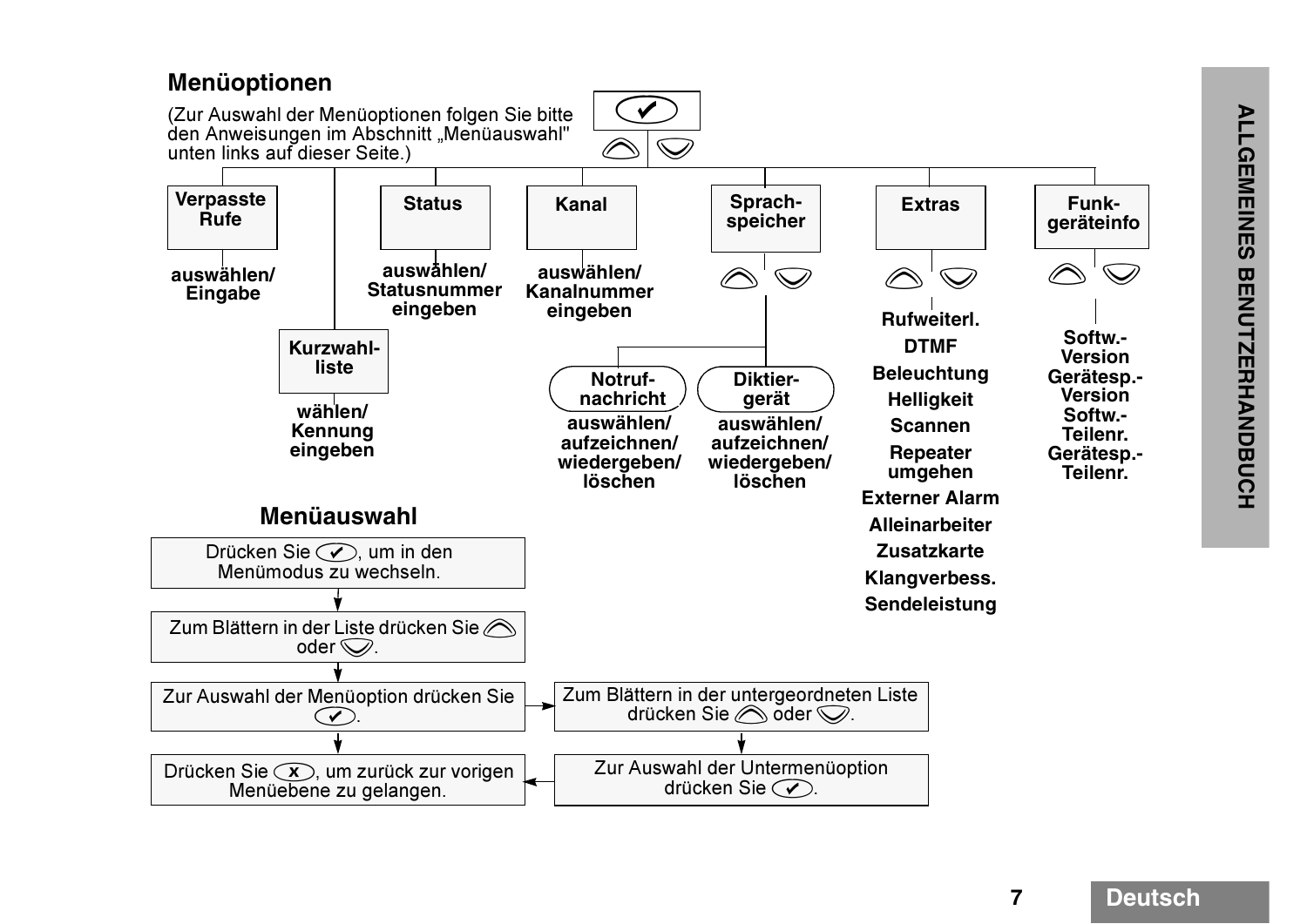# **LCD-DISPLAY UND SYMBOLANZEIGEN**



Das LCD-Display zeigt Kanal, Menü und Zustandsinformationen an. Die in der folgenden Tabelle beschriebenen Status-Anzeigesymbole erscheinen in der obersten Displayzeile:

| <b>Symbol</b> | <b>Name und Beschreibung</b>                                                                                                                                     |
|---------------|------------------------------------------------------------------------------------------------------------------------------------------------------------------|
|               | XPAND™ Klangverbesserung<br>Zeigt an, dass die Klangverbesserungsfunktion<br>aktiviert ist.                                                                      |
| ıН            | Sendeleistung<br>"L" zeigt an, dass das Funkgerät mit niedriger<br>Sendeleistung arbeitet. "H" zeigt an, dass das<br>Funkgerät mit hoher Sendeleistung arbeitet. |
|               | <b>Monitor</b><br>Ein = trägerabhängige Rauschsperre<br>Aus = signalisierungsabhängige Rauschsperre                                                              |
|               | <b>Diktiergerät</b><br>Zeigt an, dass Nachrichten oder Memos im<br>Anrufbeantworter gespeichert sind.                                                            |

| Symbol                    | <b>Name und Beschreibung</b>                                                                                                                                         |
|---------------------------|----------------------------------------------------------------------------------------------------------------------------------------------------------------------|
| Z.                        | <b>Scannen</b><br>Zeigt an, dass das Funkgerät nach einem<br>Kanal sucht. Während des Prioritätsscanmodus<br>wird der Punkt angezeigt.                               |
| $\boldsymbol{\mathsf{D}}$ | <b>Tastatursperrung</b><br>Ein = Tastenfeld und Menütasten gesperrt<br>Aus = Tastensperre nicht aktiv                                                                |
| Ö                         | <b>Zusatzkarte</b><br>Zeigt an, dass eine eingebaute Zusatzkarte<br>aktiviert ist.                                                                                   |
|                           | <b>DTMF</b><br>Zeigt an, dass der DTMF-Modus aktiv ist.                                                                                                              |
| $\Box$                    | <b>Rufspeicherliste</b><br>Ein = Eintrag in der Rufspeicherliste<br>Aus = keine Einträge in der Rufspeicherliste<br>Blinkend = neuer Eintrag in der Rufspeicherliste |
| l→l                       | Repeater umgehen<br>Zeigt an, dass die Funktion "Repeater<br>umgehen" aktiviert ist.                                                                                 |
|                           | <b>Externer Alarm</b><br>Zeigt an, dass die Funktion "Externer Alarm"<br>aktiviert ist.                                                                              |

**Hinweis:** Bei extrem niedrigen Temperaturen kann es zu einer leichten Verzögerung bei der Anzeige neuer Informationen kommen. Das ist ganz normal und hat keinen Einfluss auf die Funktion Ihres Funkgeräts.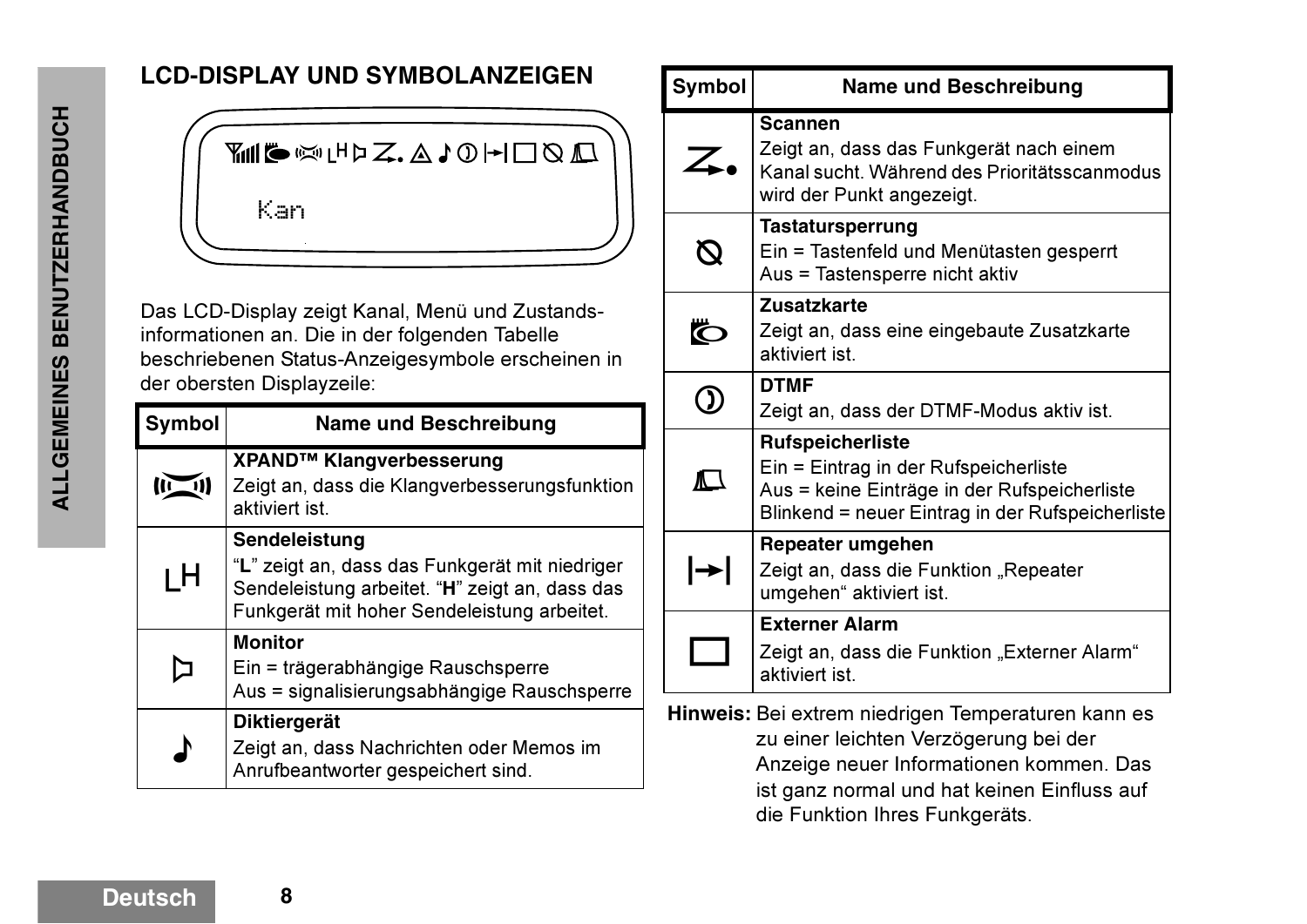## **INBETRIEBNAHME DES GERÄTS**

#### **Ein-/Ausschalten des Funkgeräts**



| <b>EIN</b>                                    | <b>AUS</b>                                                          |
|-----------------------------------------------|---------------------------------------------------------------------|
| Drücken Sie den Ein-<br>Aus/Lautstärkeregler, | Drücken Sie den Ein-<br>Aus/Lautstärkeregler,                       |
| bis Sie ein<br>Klickgeräusch hören.           | bis Sie ein Klickgeräusch<br>hören und die Anzeige<br>verschwindet. |

#### **Einstellen der Lautstärke**

Drehen Sie den Ein-Aus/Lautstärkeregler im Uhrzeigersinn, um die Lautstärke zu erhöhen, oder entgegen dem Uhrzeigersinn, um sie zu verringern.

#### **Einschaltmeldung**

Beim Einschalten zeigt das Funkgerät eine von Ihrem Motorola Vertriebspartner eingestellte Meldung an, z.B.:

Funkgerät ein

Anschließend führt das Funkgerät einen Selbsttest durch. Nach erfolgreichem Abschluss des Selbsttests erscheint die folgende Anzeige:

Kanal

Hierbei handelt es sich entweder um die Nummer oder um den Aliasnamen des aktuellen Kanals. Alternativ hierzu kann auf Wunsch auch eine von Ihrem Motorola Vertriebspartner eingestellte Meldung angezeigt werden, z.B.:

Bereit

Ist der Selbsttest nicht erfolgreich, setzen Sie sich bitte mit Ihrem Motorola Vertriebspartner in Verbindung.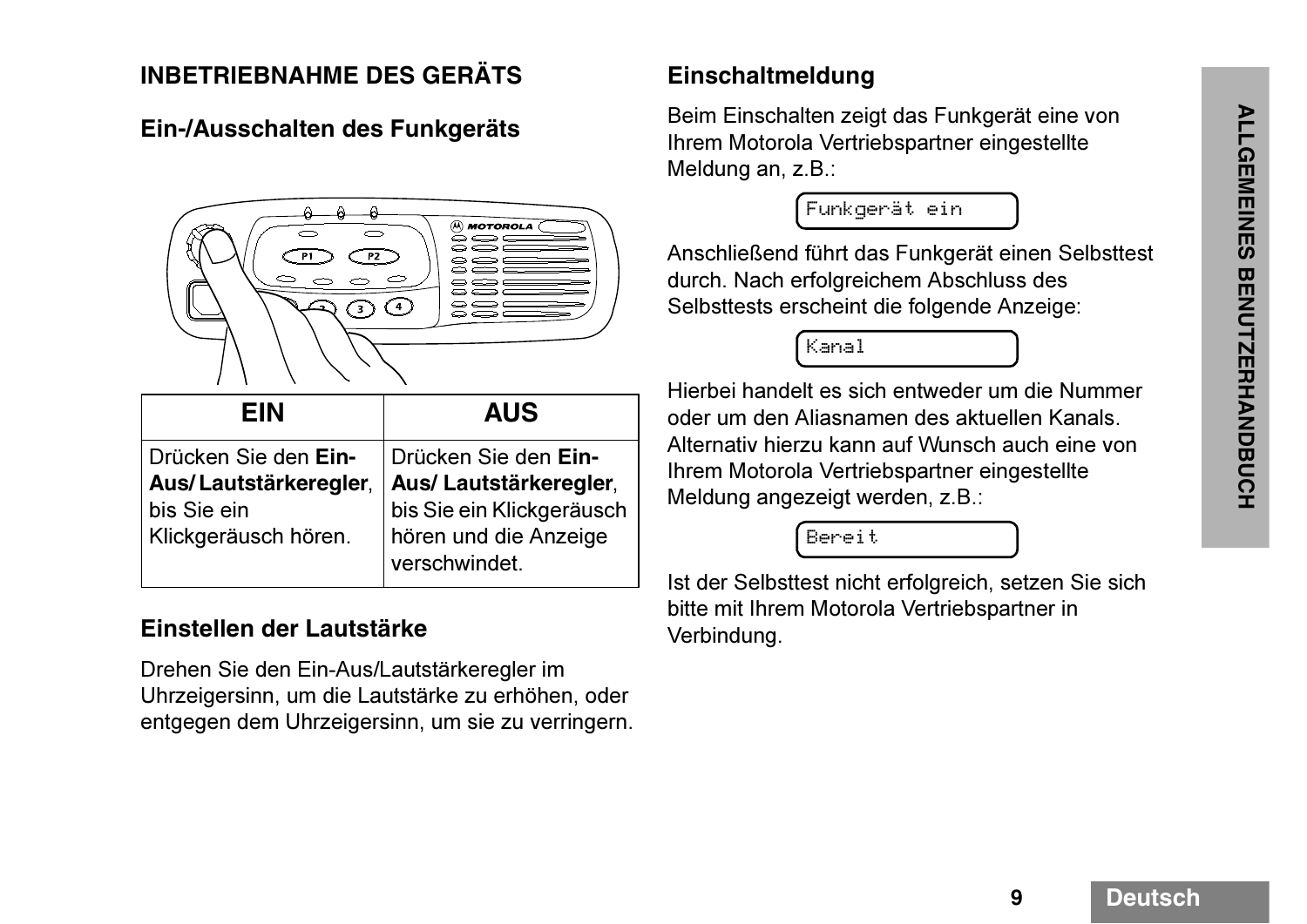#### **Auswählen eines Kanals**

Unter Verwendung der Menüoptionen auf Seite 7 den Menü-Modus wählen, dann Kanal wählen und durch die Kanalliste blättern, bis die gewünschte Nummer oder der gewünschte Aliasname angezeigt wird, und den Kanal auswählen.

#### **Aussenden eines Rufs**

Bevor ein Anruf getätigt werden kann, muss sich das Funkgerät im BEREITSCHAFTSZUSTAND wie oben gezeigt befinden, d.h. es wurde ein Kanal gewählt und es besteht keine andere Verbindung.

Das Funkgerät unterstützt eine Vielzahl von Ruftypen, darunter Rufe an einzelne Funkgeräte, Gerätegruppen sowie private und öffentliche Telefonsysteme.

Setzen Sie sich für weitere Informationen bitte mit Ihrem Motorola Vertriebspartner in Verbindung.

# **Empfangen eines Rufs**

- **1.** Schalten Sie das Funkgerät ein und wählen Sie die gewünschte Lautstärke.
- **2.**Wählen Sie den gewünschten Kanal.
- **3.** Sobald ein Ruf eingeht, hören Sie diesen in der eingestellten Lautstärke.
- **Hinweis:**Das System hat möglicherweise eine begrenzte Gesprächsverbindungszeit einprogrammiert; bei Überschreitung dieser Zeitbegrenzung wird das Gespräch automatisch beendet.

#### **Abbrechen eines Rufs**

Während des Verbindungsaufbaus kann ein Ruf jederzeit durch Betätigen der Taste Monitor/Ruf abbrechen oder durch Einhängen des Mikrofons in seine Halterung (wird als "eingehängt" bezeichnet) abgebrochen werden.

Auch der Ruftimer kann einen Ruf abbrechen.

## **Beenden eines Rufs**

Ein Ruf sollte stets durch Betätigen der Taste Monitor/Ruf abbrechen oder durch Einhängen des Mikrofons in seine Halterung beendet werden.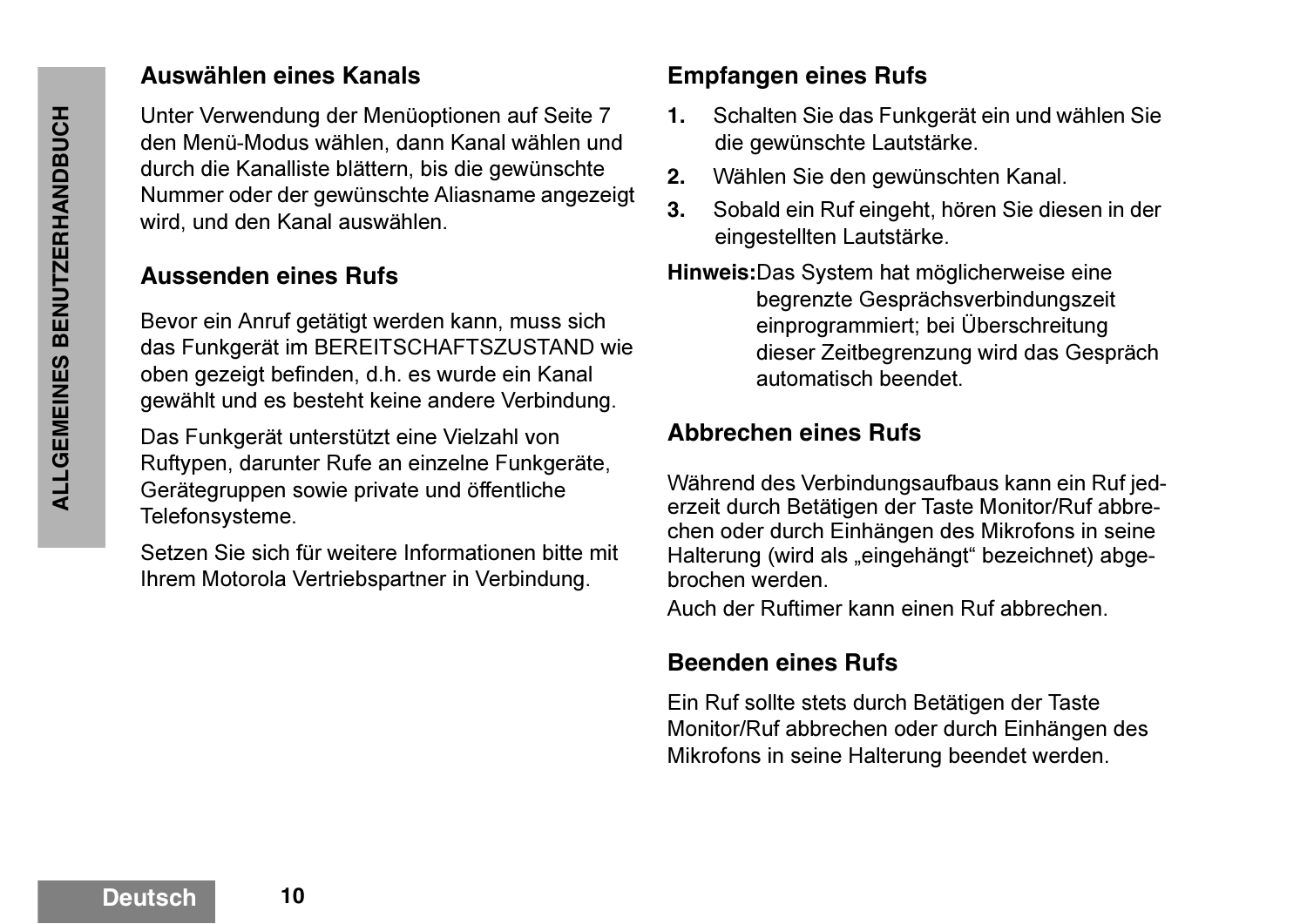| <b>GUIDE D'UTILISATION DE BASE</b>         |  |
|--------------------------------------------|--|
| Table des matières                         |  |
| Généralités  2                             |  |
| Utilisation et fonctionnalité 3            |  |
|                                            |  |
|                                            |  |
| Tonalités audio 4                          |  |
| Touches programmables 5                    |  |
| Touches du menu 6                          |  |
| Table de navigation des menus 7            |  |
| Afficheur à cristaux liquides et icônes  8 |  |
| Mise en route  9                           |  |
|                                            |  |

| Message à la mise sous tension 9 |  |
|----------------------------------|--|
|                                  |  |
| Pour lancer un appel 10          |  |
| Pour recevoir un appel 10        |  |
| Annuler un appel 10              |  |
| Terminer un appel 10             |  |
|                                  |  |

# **Copyright**

Les produits Motorola décrits dans ce manuel peuvent inclure des programmes informatiques Motorola, protégés par copyright, dans des mémoires à semiconducteurs ou autres supports. La législation des Etats-Unis ainsi que celle d'autres pays réservent à Motorola certains droits exclusifs de copyright concernant les programmes ainsi protégés, notamment le droit exclusif de copier ou de reproduire, sous quelque forme que ce soit, lesdits programmes. En conséquence, il est interdit de copier ou de reproduire, de quelque manière que ce soit, les programmes informatiques Motorola protégés par copyright contenus dans les produits Motorola décrits dans ce manuel sans l'autorisation expresse et écrite de Motorola. En outre, l'acquisition de produits Motorola se saurait en aucun cas conférer, directement, indirectement ou de toute autre manière, une licence selon les droits de copyright, brevets, ou demandes de brevet de Motorola, autres que la licence habituelle d'utilisation non exclusive sans redevance qui découle légalement de la vente du produit.

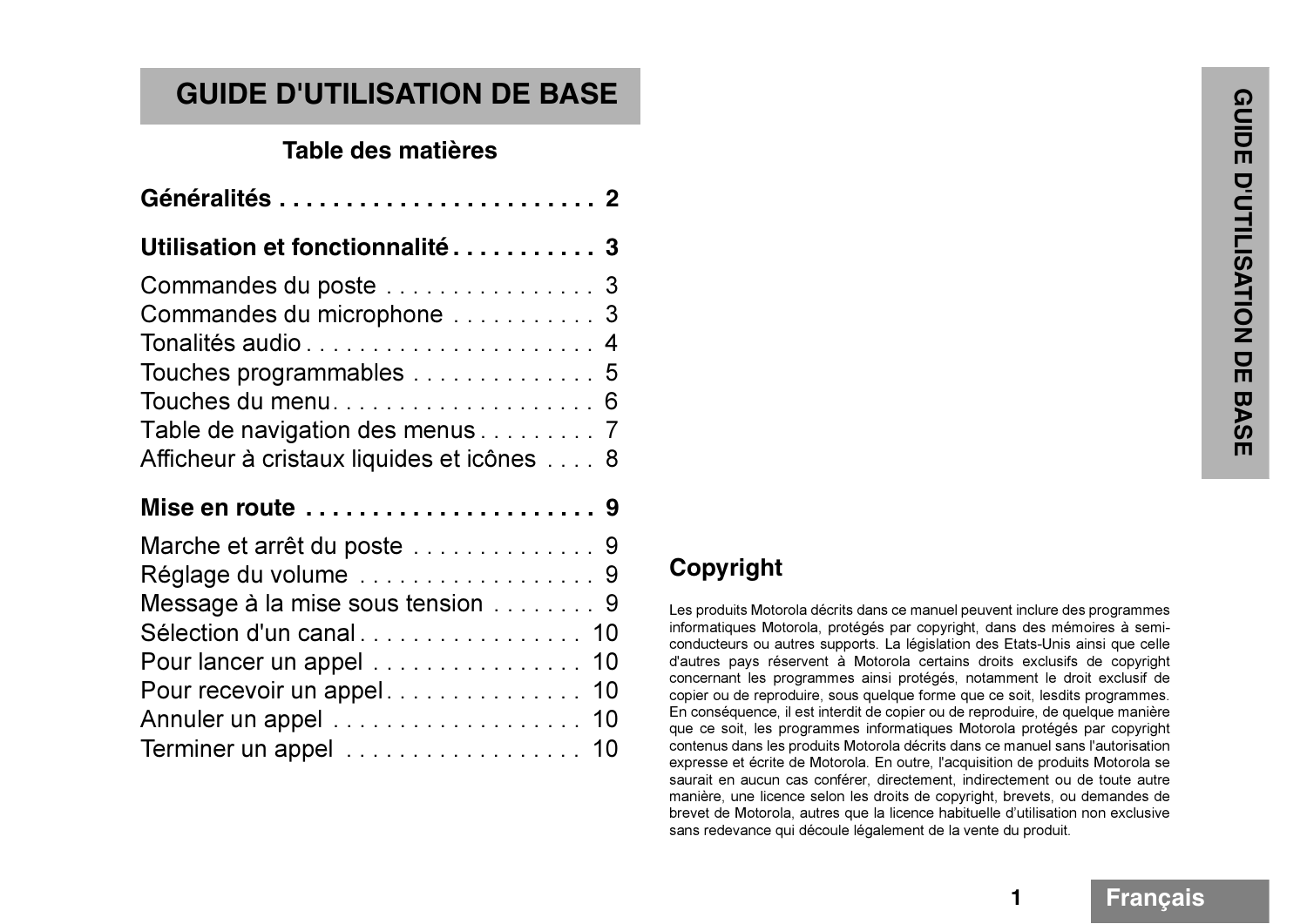# **GENERALITES**

Ce guide d'utilisation décrit le fonctionnement de base du mobile professionnel GM360. Veuillez consulter votre distributeur si vous avez besoin d'informations plus détaillées ou complémentaires, disponibles dans le guide complet d'utilisation (toutes fonctions) 68P64110B89\_.



Attention – avant d'utiliser ce produit, vous devez lire les instructions de sécurité présentées dans le livret « Sécurité des équipements et exposition HF » (référence 6866537D37) fourni avec votre poste.

#### **ATTENTION**

Ce poste est réservé à un usage professionnel uniquement pour des raisons de conformité avec la réglementation ICNIRP sur l'exposition aux hautes fréquences (HF). Avant d'utiliser ce produit, vous devez lire les informations sur l'énergie électromagnétique HF et les instructions d'utilisation dans le livret « Sécurité des équipements et exposition HF » (référence de publication Motorola 6866537D37\_) pour connaître et appliquer les limites d'exposition à l'énergie HF.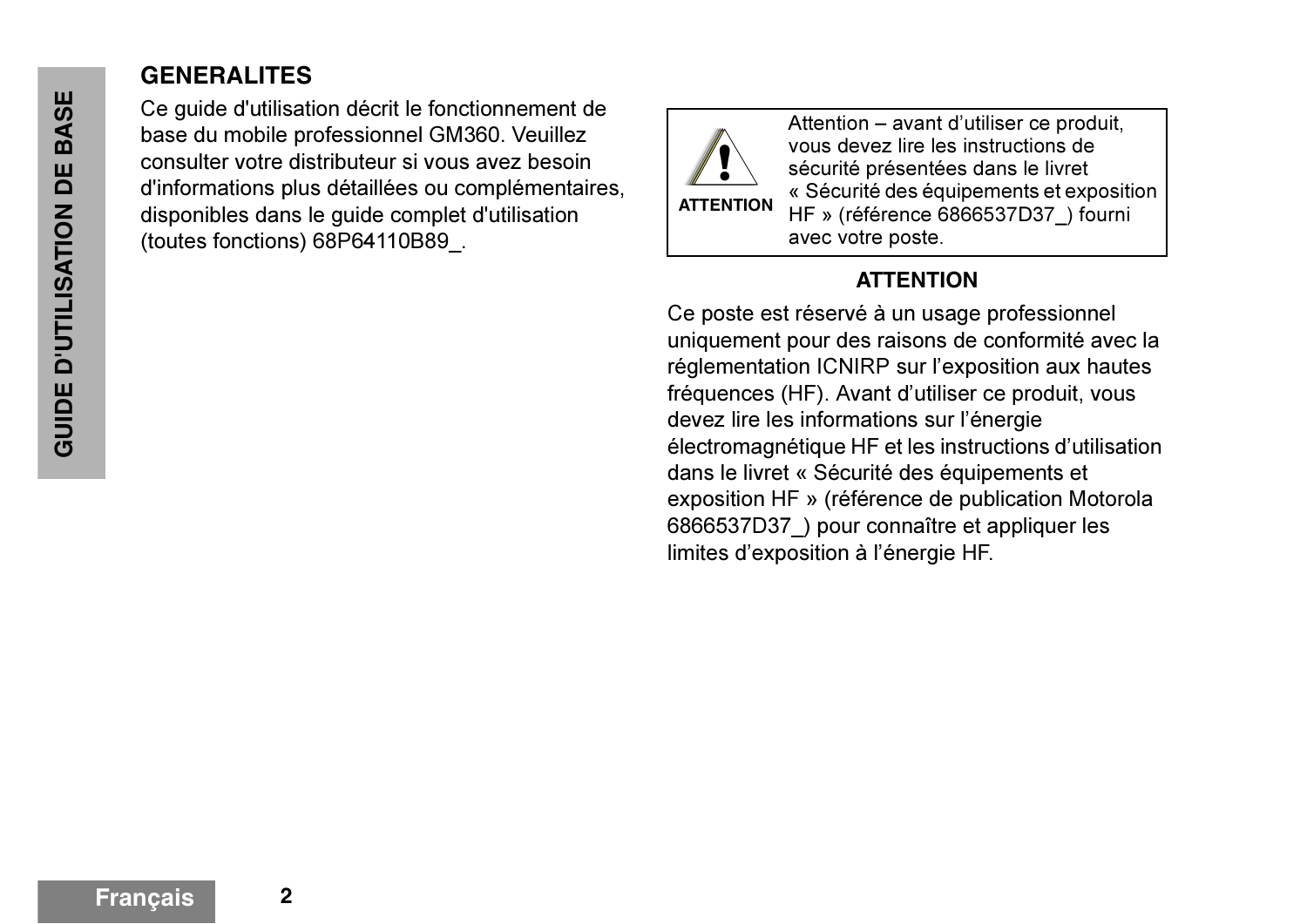#### **UTILISATION ET FONCTIONNALITE**

- Commandes du poste<br>
Les numéros ci-dessous renvoient aux illustrations<br>
présentées sur le rabat de la couverture.<br>
1. Bouton Marche-Arrêt/Volume<br>
Set à allumer et éteindre le poste, ainsi qu'à<br>
régle le niveau du volume.<br>
- 
- 
- Touche Quitter Menu/Echapper  $(X)$
- **5. Sélecteur de canal/Navigation du menu Haut/Bas** @ ou  $\bigcirc$

Ces touches servent à naviguer dans le menu et à faire défiler la liste des canaux.

- **6. Touche Entrée Menu/Sélection**  c
- **7. Jack micro**
- **8.** Touche programmable 1 (PI)
- **9.** Touche programmable 2 (P2)
- **10. Touches d'édition Gauche/Droite**  $\bigodot$ ou $\bigodot$
- **11.** Touche programmable 3  $\binom{P3}{P}$
- **12. Touche programmable 4**  $\textcolor{red}{\text{ (P4)} }$

#### **Commandes du microphone** (à clavier)

- **13. Clavier**
- **14. Touches programmables**  {  $\mathbf B$  $\mathsf{C}$
- **15. Alternat**

Appuyez et maintenez cette touche pour parler ; lâchez-la pour écouter.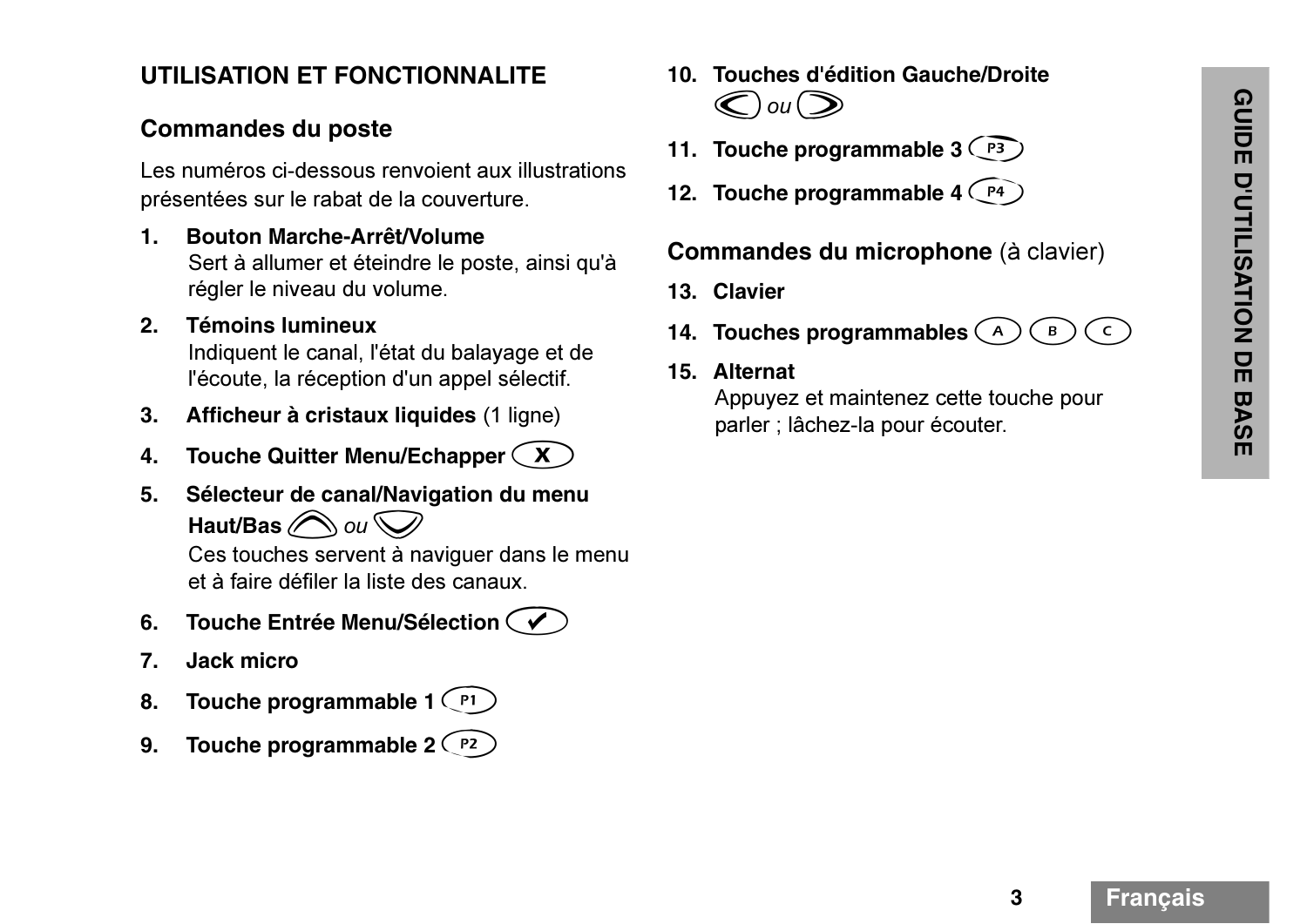| Tonalités audio                     |               |                                                                                     | <b>Tonalité</b>                     | <b>Signal</b> | <b>Signification</b>                          |
|-------------------------------------|---------------|-------------------------------------------------------------------------------------|-------------------------------------|---------------|-----------------------------------------------|
| Tonalité aiguë □                    |               | Tonalité grave                                                                      | Appel de<br>groupe                  |               | Le poste reçoit un<br>Appel de groupe.        |
| <b>Tonalité</b>                     | <b>Signal</b> | <b>Signification</b>                                                                | Appel                               |               | Le poste reçoit un                            |
| Mise sous<br>tension OK             |               | L'Auto-test à la mise<br>sous tension a réussi.                                     | individuel                          |               | Appel individuel.<br>Signale qu'un appel est  |
| Echec de la<br>mise sous            |               | L'Auto-test à la mise<br>sous tension a échoué.                                     | Rappel<br>d'appel                   |               | resté sans réponse et<br>peut être rappelé.   |
| tension                             |               |                                                                                     | Pré-<br>avertissement               |               | Avertit de l'expiration                       |
| Erreur de<br>touche/clavier         |               | L'utilisation de cette<br>touche de clavier ou de<br>menu n'est pas<br>autorisée.   | de limite de<br>temps<br>d'émission |               | imminente du limiteur<br>de temps d'émission. |
| Occupé                              |               | Canal occupé ou<br>émission non<br>autorisée.                                       | Avertissement<br>Ecoute             |               | Avertissement de<br>changement de<br>squelch. |
| Echec d'appel                       |               | L'appel n'a pas pu<br>aboutir.                                                      | Mémoire<br>vocale                   |               | Mémoire vocale -<br>Enregistrement.           |
|                                     |               | Le poste doit écouter le<br>canal pour que<br>l'émission soit<br>autorisée.         | Mémoire<br>vocale                   |               | Mémoire vocale -<br>Avertissement.            |
| Ecoute forcée                       |               |                                                                                     | Mémoire<br>vocale                   |               | Mémoire vocale -<br>Pleine.                   |
| Touche de<br>Fonction               |               | Appuyer sur n'importe<br>quelle touche d'option<br>pour activer une<br>fonction.    | Début du<br>balayage                | ┓┍            | Le poste active le<br>balayage                |
| activée                             |               |                                                                                     | Arrêt du<br>balayage                | n di gi       | Le poste désactive le<br>balayage.            |
| Touche de<br>Fonction<br>désactivée |               | Appuyer sur n'importe<br>quelle touche d'option<br>pour désactiver une<br>fonction. | Décodage<br>d'appel<br>prioritaire  |               | Le poste a détecté un<br>appel prioritaire.   |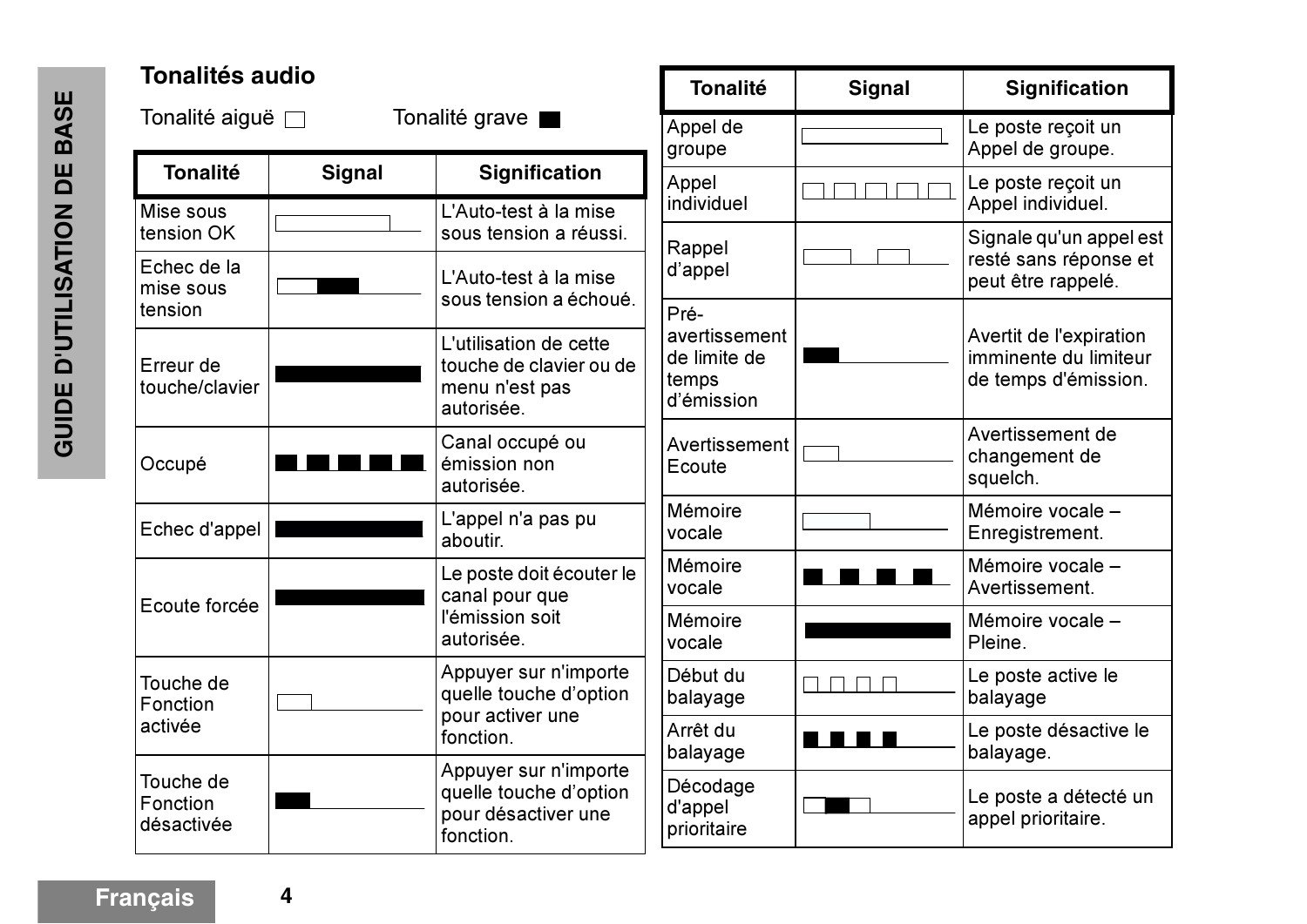| <b>Tonalité</b>                                | Signal                              | <b>Signification</b>                                                                                      |
|------------------------------------------------|-------------------------------------|-----------------------------------------------------------------------------------------------------------|
| Canal<br>prioritaire                           |                                     | Le poste est sur un<br>Canal prioritaire.                                                                 |
| <b>Travailleur</b><br>isolé                    |                                     | Demande à un<br>travailleur isolé de<br>répondre.                                                         |
| Erreur<br>matérielle                           |                                     | Erreur matérielle, la<br>tonalité retentit jusqu'à<br>ce que le<br>fonctionnement normal<br>soit rétabli. |
| Annulation du<br>message                       |                                     | Le message précédent<br>ou en cours d'écoute (à<br>partir de la mémoire<br>vocale) a été effacé.          |
| Bip de canal<br>libre                          |                                     | Signale que le canal<br>actuel est libre.                                                                 |
| Avertissement<br>Appel<br>d'urgence<br>entrant |                                     | Signale qu'une<br>situation d'urgence a<br>été détectée.                                                  |
| Avertissement<br>clavier                       |                                     | Tonalité de<br>confirmation après<br>pression d'une touche.                                               |
| Sonneries                                      | Anglaise/<br>Française/<br>Générale | Appels entrants<br>(tonalités aiguës),<br>Appels sortants<br>(tonalités graves).                          |

# **Touches programmables**

Avec le logiciel Customer Programming Software<br>
(CPS), plusieurs des touches de votre poste<br>
peuvent être programmées comme touches de<br>
raccourcis pour accéder à la plupart des fonctions<br>
du poste. Les touches programmable

- • $\lceil p_1 \rceil$  $\binom{P}{P}$  $\overline{P3}\overline{)P4}$
- • ${\sf A}$  $\left( \begin{array}{c} B \end{array} \right)$  $\circ$  (sur le micro à clavier)

Votre distributeur peut vous fournir une liste complète des fonctions disponibles sur votre poste.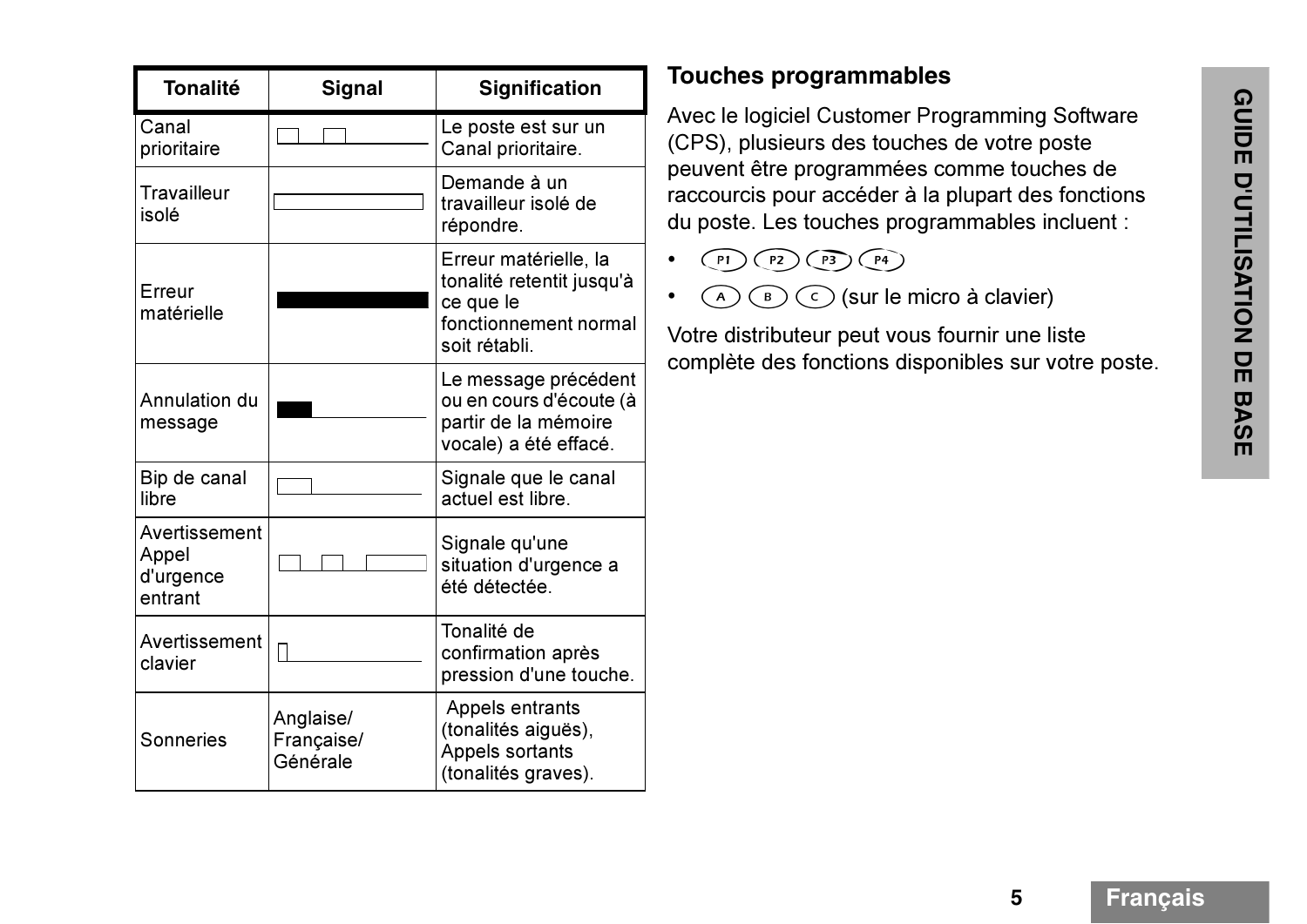#### **Touches du menu**



#### **Touche Menu/Sélection**

Elle sert à entrer dans le mode Menu. Dans le mode Menu, cette touche sert à effectuer les sélections.

**Nota:** Lorsque le poste est en VEILLE, les touches  $\mathcal{C}(\mathbf{X})\mathcal{C}(\mathbf{X})$  permettent d'ouvrir le mode Menu.

#### *Touche Quitter*  $\widehat{(\mathbf{x})}$

Elle sert à passer au prochain niveau du menu. Arrivé en haut de l'arborescence du menu, elle ferme le mode Menu.

# *Touches Haut/Bas*  $\bigcirc$  /  $\bigcirc$

Touches de défilement en mode Menu.Augmente/diminue le numéro du canal ou fait défiler la liste d'adresses ou d'états affichée lorsque le poste est en VEILLE.

# *Touche Droite*  $\odot$

Permet d'afficher des informations supplémentaires.

#### *Touche Gauche*  $\odot$

Touche de déplacement arrière pour effacer les données.

Consultez la table de navigation des menus qui présente les fonctions accessibles dans les menus.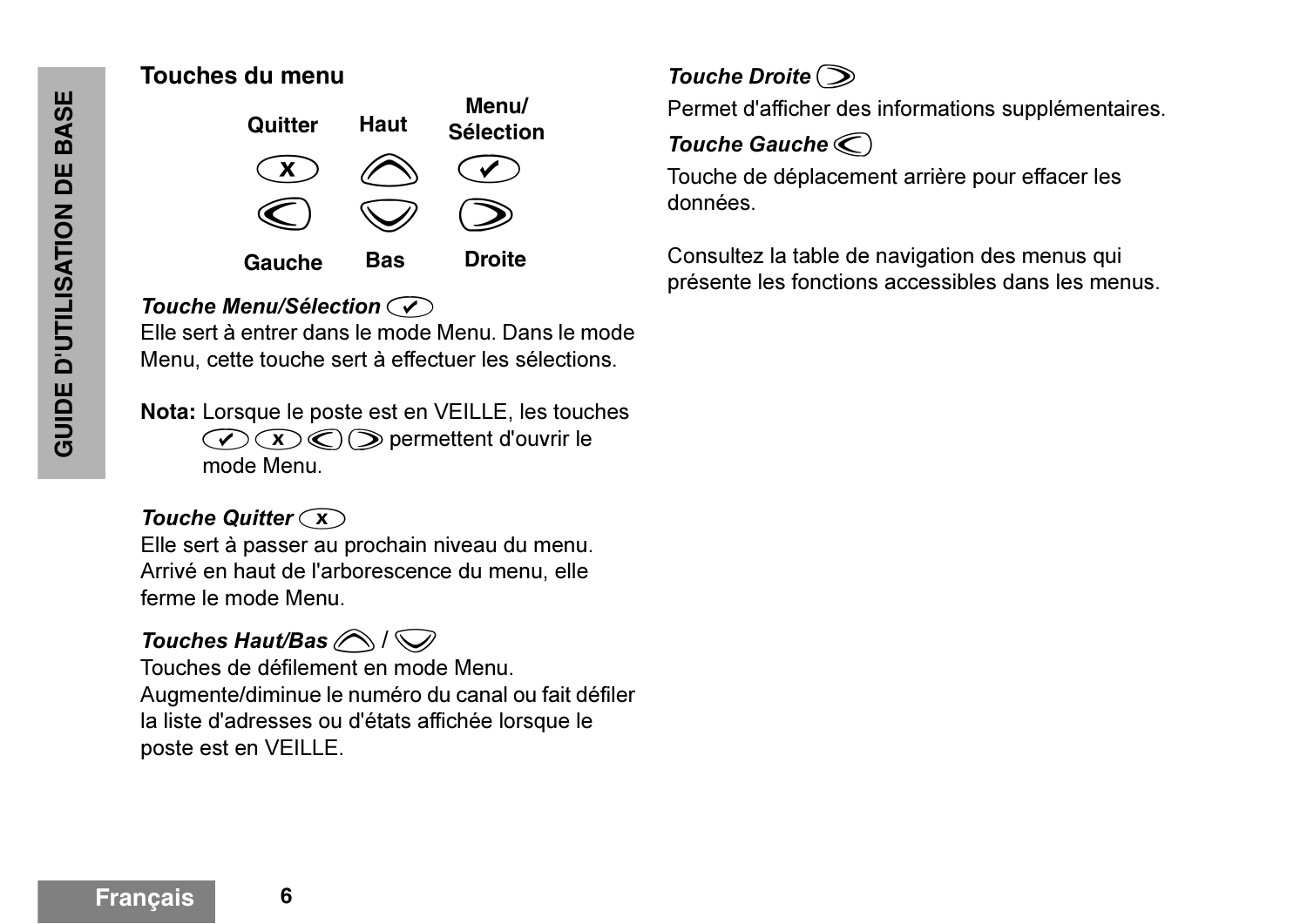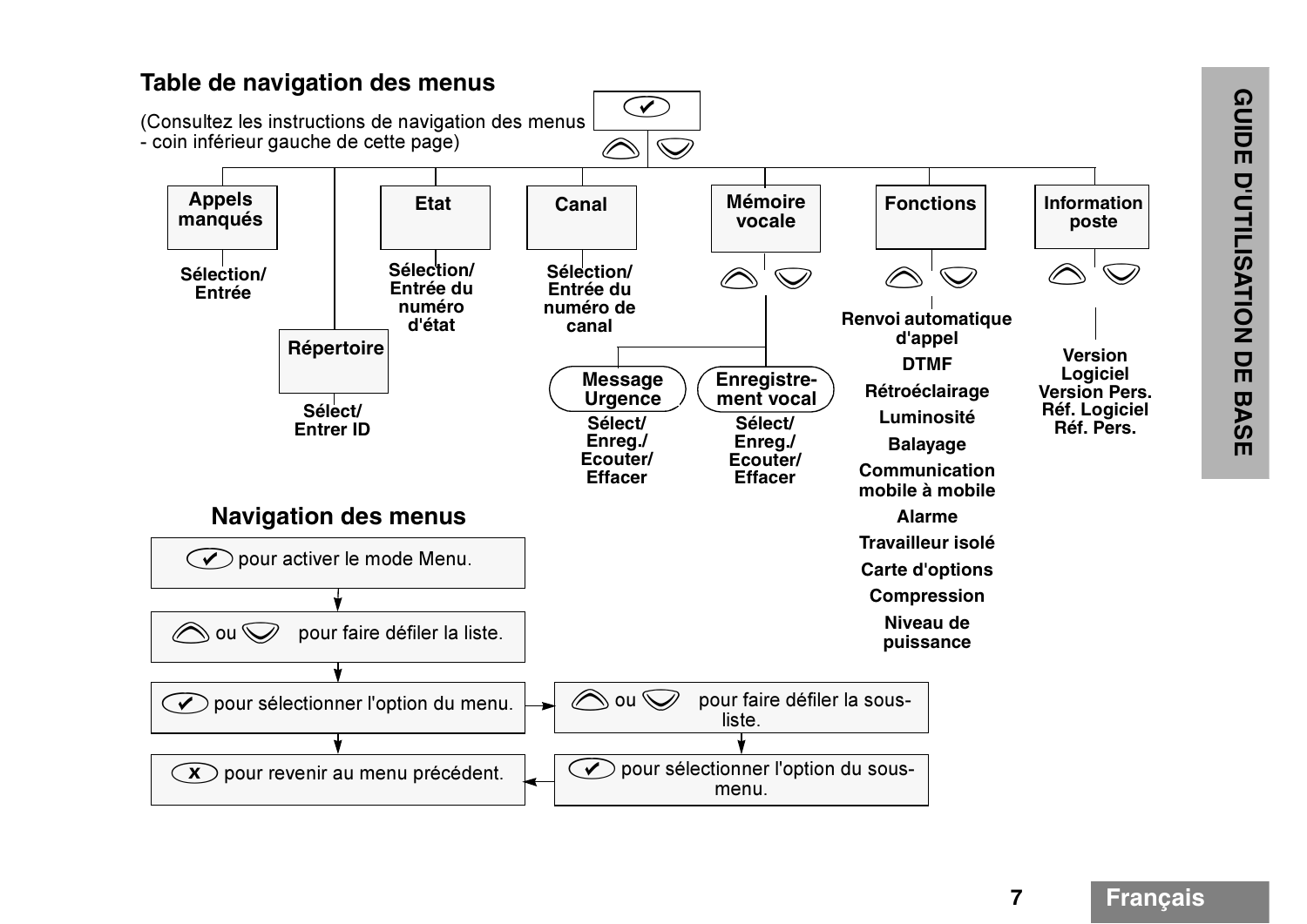#### **AFFICHEUR A CRISTAUX LIQUIDES ET ICONES**



Il permet d'afficher le canal, le menu et les informations sur l'état du poste. La rangée supérieure affiche les symboles indicateurs d'états expliqués dans le tableau ci-dessous.

| <b>Symbole</b> | Nom et signification                                                                                                                                                                                                                            |
|----------------|-------------------------------------------------------------------------------------------------------------------------------------------------------------------------------------------------------------------------------------------------|
|                | Témoin XPAND™<br>Signale que la fonction de compression de<br>votre poste est activée.                                                                                                                                                          |
| ιH             | Témoin de niveau de puissance<br>Le symbole « $\mathsf{L}$ » s'allume quand votre poste<br>est configuré pour émettre en puissance faible<br>et le symbole « $H$ » s'allume quand votre poste<br>est configuré pour émettre en puissance haute. |
|                | Témoin d'écoute<br>Allumé, il signifie : Réception sur porteuse.<br>Eteint, il signifie : Squelch de signalisation.                                                                                                                             |
|                | Témoin de mémo<br>Signale que des messages ou des notes sont<br>mémorisés dans la fonction Mémo.                                                                                                                                                |

| <b>Symbole</b> | Nom et signification                                                                                                                                                                                                             |
|----------------|----------------------------------------------------------------------------------------------------------------------------------------------------------------------------------------------------------------------------------|
| $\angle$       | Témoin de balayage<br>Indique que votre poste recherche un système<br>par balayage. Pendant le mode de balayage<br>prioritaire, le point de ce symbole est allumé.                                                               |
|                | Témoin de verrouillage du clavier<br>Allumé, il signale que les touches du clavier et<br>du menu sont bloquées. Eteint, toutes les<br>touches sont actives.                                                                      |
|                | Témoin de carte d'options<br>Signale qu'une carte d'options est activée.                                                                                                                                                         |
|                | Témoin du mode DTMF<br>Signale que le mode DTMF est activé.                                                                                                                                                                      |
| ∧ \            | Témoin d'appel en absence<br>Allumé, il signale la présence d'un appel dans<br>la liste.<br>Eteint, il indique que la liste ne contient aucun<br>appel.<br>Clignotant, il signale qu'un nouvel appel a été<br>ajouté à la liste. |
| ┡              | <b>Témoin du mode Direct</b><br>Signale que le mode Direct est activé                                                                                                                                                            |
|                | <b>Témoin d'Alarme externe</b><br>Signale que l'Alarme externe est activée.                                                                                                                                                      |

**Nota:** Si la température est extrêmement basse, l'affichage des informations peut être légèrement ralenti. Ceci est normal et n'a pas d'effet sur le fonctionnement du poste.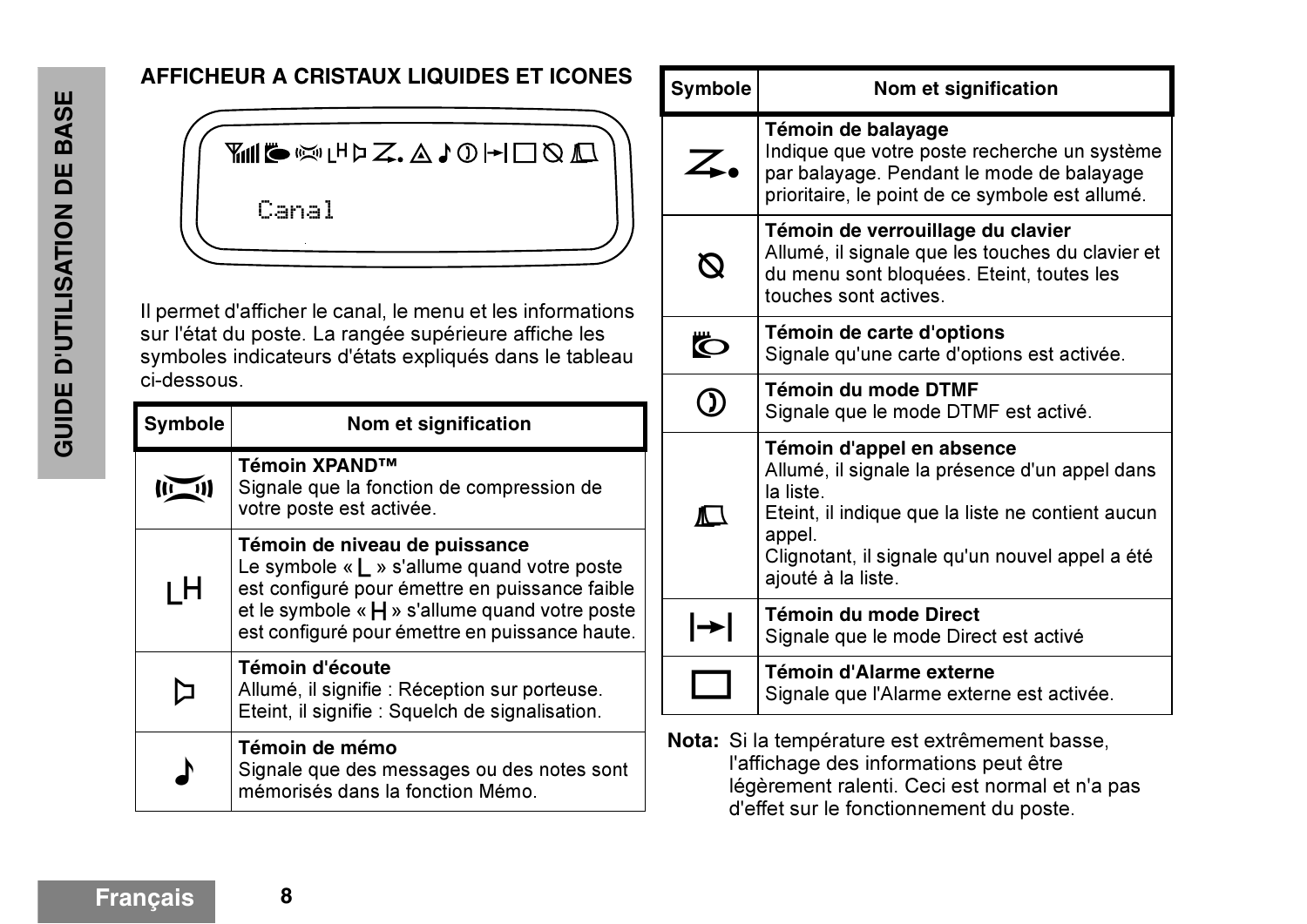#### **MISE EN ROUTE**



| <b>MARCHE</b>                                                                               | <b>ARRET</b>                                                                                                              |
|---------------------------------------------------------------------------------------------|---------------------------------------------------------------------------------------------------------------------------|
| Appuyez sur le bouton<br>Marche-Arrêt/Volume<br>jusqu'à ce que vous<br>entendiez un déclic. | Appuyez sur le bouton<br>Marche-Arrêt/Volume<br>jusqu'à ce que vous<br>entendiez un déclic et<br>que l'afficheur se vide. |

#### **Réglage du volume**

Tournez le bouton **Marche-Arrêt/Volume** dans le sens des aiguilles d'une montre pour augmenter le volume ou dans le sens contraire pour diminuer le volume.

#### **Message à la mise sous tension**

Après la mise sous tension, votre poste affiche un message personnalisé par votre distributeur, par exemple :

Poste activé

Après affichage de ce texte, le poste exécute une procédure de vérification de son fonctionnement. Si cet Auto-test à la mise sous tension est satisfaisant, le poste affiche :



L'afficheur peut indiquer un numéro ou une désignation pour le canal actuel. Si nécessaire, le poste peut afficher un message personnalisé par votre distributeur, par exemple :



Si la procédure d'Auto-test échoue, consultez votre distributeur.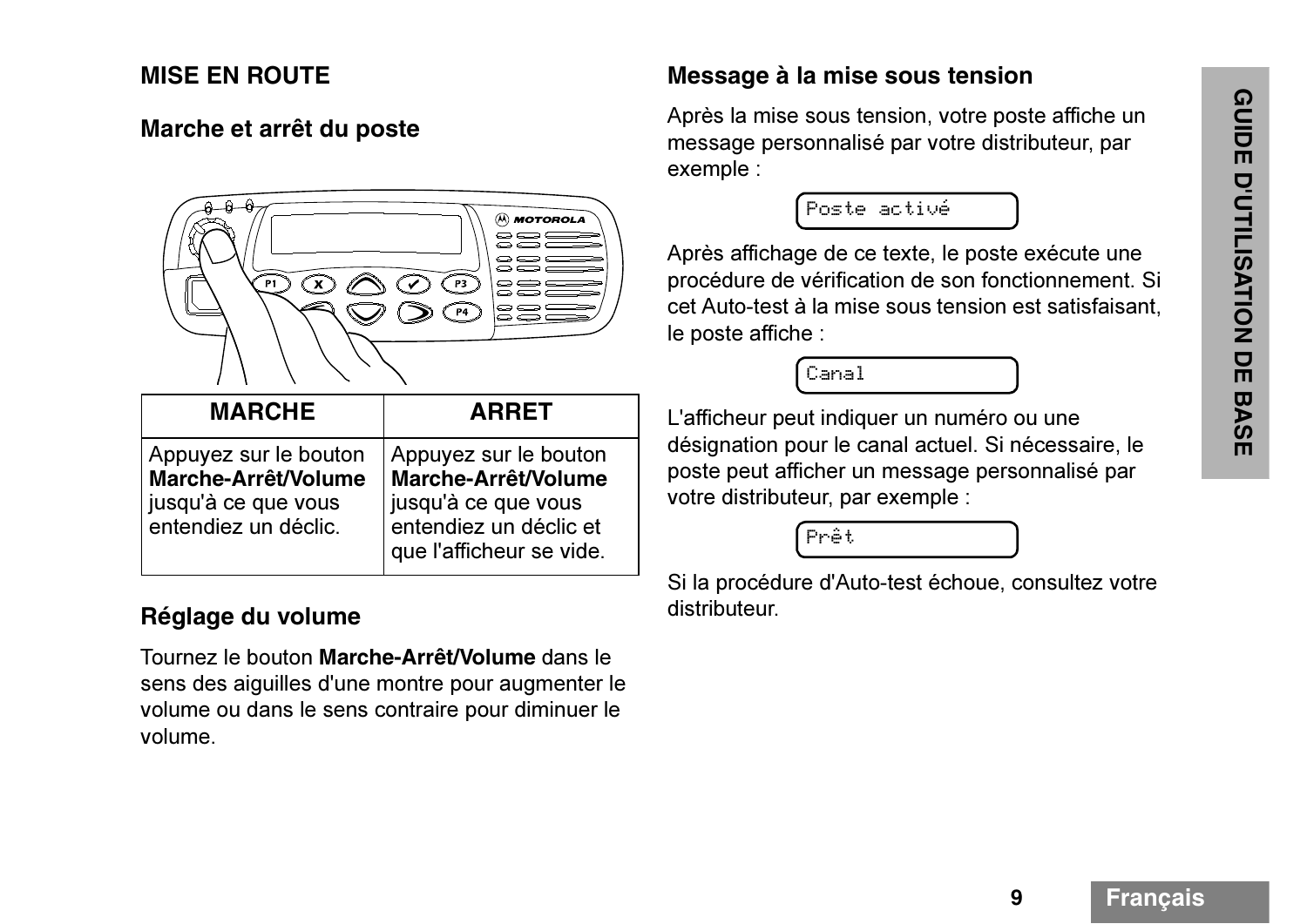#### **Sélection d'un canal**

Dans la table de navigation du menu (page 7), sélectionnez le mode Menu, puis le canal, et faites défiler la liste des canaux jusqu'à ce que le numéro de canal requis (ou la désignation) soit affiché. Sélectionnez le canal.

## **Pour lancer un appel**

Pour lancer un appel, le poste doit être en VEILLE, comme indiqué ci-dessus : le canal est sélectionné et aucun appel n'est en cours.

Le poste permet d'effectuer des appels divers : appels individuels, appels de groupe, et appels vers un réseau téléphonique public ou privé.

Veuillez contacter votre distributeur pour obtenir des renseignements supplémentaires.

#### **Pour recevoir un appel**

- **1.** Allumez votre poste et réglez le niveau du volume.
- **2.**Sélectionnez le canal.
- **3.** Lorsque vous recevez un appel, vous l'entendez au niveau du volume choisi.
- **Nota:** Si votre système de communication radio utilise un limiteur de temps d'émission, votre appel sera automatiquement interrompu s'il dépasse la durée d'émission programmée.

#### **Annuler un appel**

Pendant l'établissement d'un appel, vous pouvez l'annuler à tout instant en appuyant sur la touche Ecoute/Annulation, ou en replaçant le microphone sur son support (état ou action désignée par le terme "Raccroché").

Le limiteur de temps d'émission peut également annuler l'appel.

## **Terminer un appel**

Vous devez toujours terminer un appel en appuyant sur la touche Ecoute/Annulation ou en replaçant le micro sur son support.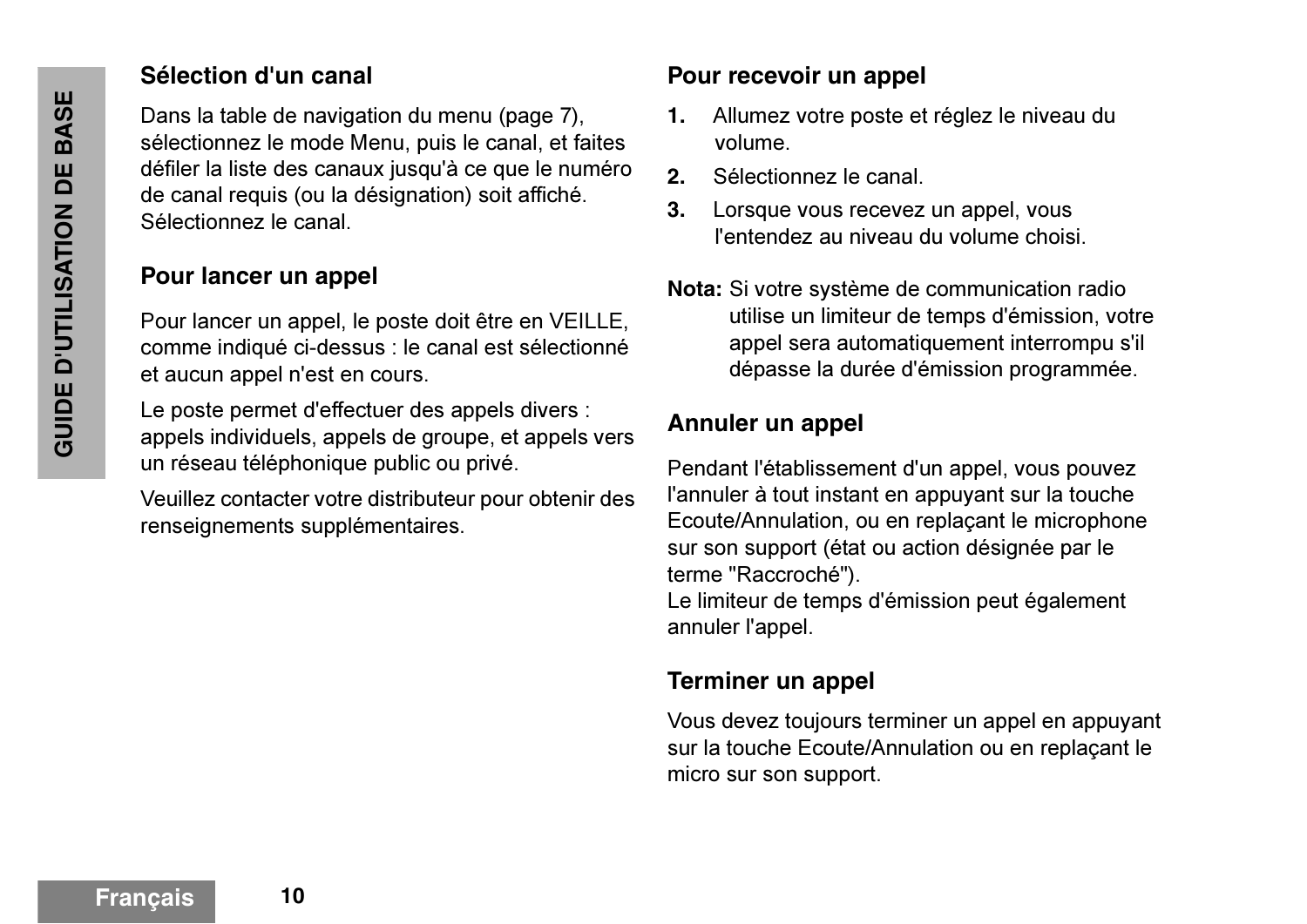# **GUÍA BÁSICA DEL USUARIO**

| <b>Contenido</b>                 |  |        |
|----------------------------------|--|--------|
|                                  |  |        |
| Manejo y funciones de mando  3   |  |        |
|                                  |  |        |
|                                  |  |        |
| Tonos de las señales de audio 4  |  |        |
|                                  |  |        |
|                                  |  | )<br>卫 |
| Tabla para moverse por el menú 7 |  |        |
| Pantalla LCD e iconos 8          |  |        |
|                                  |  |        |

#### **Cómo comenzar . . . . . . . . . . . . . . . . . . . . 9**

| Encendido o apagado del radioteléfono 9     |  |
|---------------------------------------------|--|
|                                             |  |
| Mensaje de encendido del radioteléfono9     |  |
| Selección de un canal del radioteléfono. 10 |  |
| Realización de una llamada 10               |  |
| Recepción de una llamada 10                 |  |
| Cancelación de una llamada 10               |  |
| Finalización de una llamada 10              |  |

# **Información sobre el Copyright**

Los productos Motorola descritos en este manual pueden incluir programas informáticos protegidos por copyright que van almacenados en memorias de semiconductor o en otros tipos de medios. Las Legislaciones de los Estados Unidos y de otros países reservan ciertos derechos exclusivos a favor de Motorola al respecto de los programas informáticos de la forma que fuere. Por consiguiente, ningún programa informático protegido por copyright que se albergue en los productos descritos en el presente manual, podrá ser copiado ni reproducido de forma alguna, sin el expreso consentimiento por escrito de los titulares de tales derechos. Aún más, no ha de considerarse que la adquisición de estos productos incluya implícita ni explícitamente, ni por impedimento legal ni de la forma que fuese, licencia alguna ya cubierta por los copyrights, patentes y solicitudes de patentes de los titulares de los derechos, exceptuando los casos de licencias normales de uso no excluyente sin pago de cánones que surjan por la entrada en vigor de la ley al vender el producto.

**1**

Español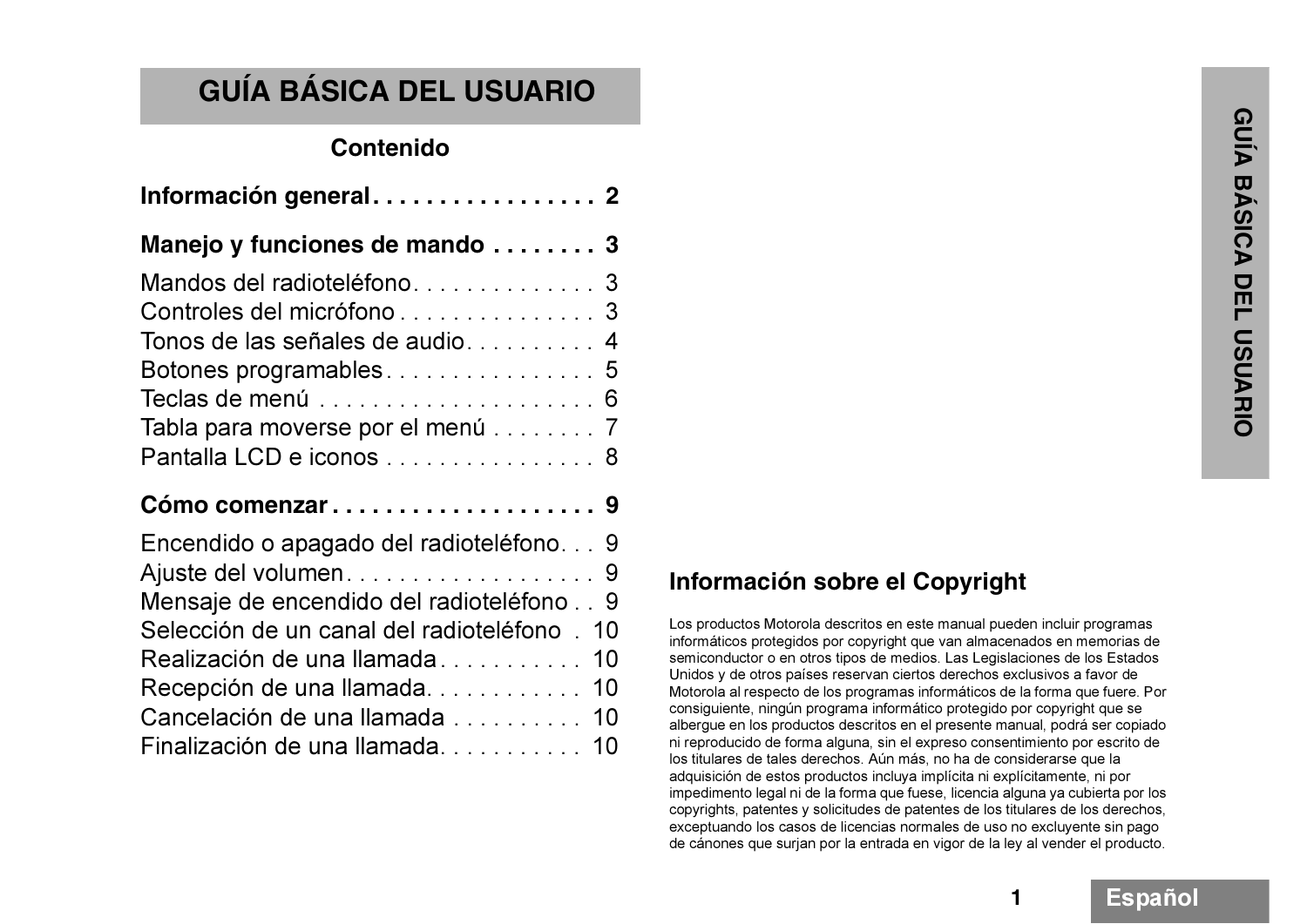#### **Información General**

Esta guía del usuario describe el funcionamiento básico del radioteléfono profesional móvil GM360. Consulte a su distribuidor si necesita información más detallada. Existe una guía del usuario (68P64110B89\_) que contiene información ampliada.<br> **External de la contrada de la contrada de la contrada de la contrada de la contrada de la contrada de la contrada de la contrada de la contrada de la contrada de la contrada de la contrada de la contrada de la** 



Antes de utilizar este producto, lea las instrucciones de funcionamiento para un uso seguro contenidas en el folleto Product Safety and RF Exposure 6866537D37\_ que se suministra con el radioteléfono.

Este radioteléfono está limitado a un uso profesional exclusivamente para cumplir con los requisitos de exposición a la energía de RF ICNIRP. Antes de utilizar este producto, lea la información sobre energía de radiofrecuencia y las instrucciones de funcionamiento del folleto Product Safety and RF Exposure (número de referencia de publicaciones de Motorola 6866537D37\_) para garantizar el cumplimiento con los límites de exposición a energía de radiofrecuencia.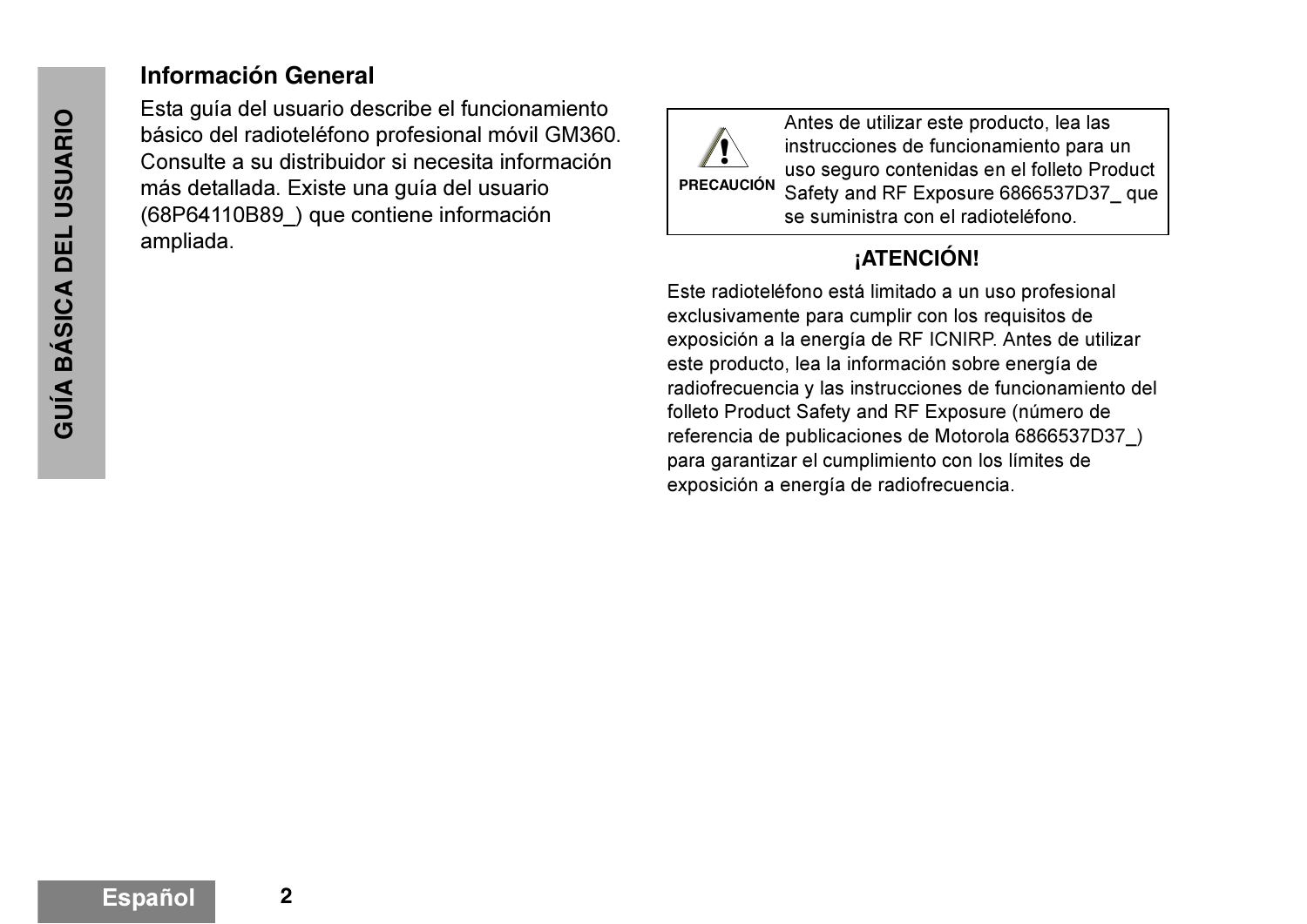#### **MANEJO Y FUNCIONES DE MANDO**

#### **Mandos del radioteléfono**

Los números que siguen se refieren a las ilustraciones que aparecen en la contraportada.

**1. Mando de encendido – apagado / volumen**  Se usa para encender o apagar el radioteléfono y para ajustar el volumen.

#### **2. Indicadores LED**

Indican el canal, el scan y el estado del monitor, así como la recepción de llamada selectiva

- **3. Pantalla LCD** (1Línea)
- **4. Boton de salida/escape del menú**  x
- **5. Selector de canal/movimiento subir / bajar**  por el menú $\bigcirc \!\!\!\! \bigcirc \!\!\!\! \circ \bigcirc \!\!\!\! \bigcirc$

En el modo menú, se emplea para desplazarse por el menú. Selección de canal.

- **6. Boton de entrada al menú/Seleccionar**  $\bigodot$
- **7. Conexión de micrófono**
- **8.** Botón programable 1 (P1)
- 9. Botón programable 2 <sup>(P2)</sup>
- **10. Botones de edición izquierda/derecha**   $\bigcirc$ *o* $\bigcirc$
- **11. Botón programable 3** <sup>P3</sup>
- **12. Botón programable 4**  $\widehat{P^4}$

#### **Controles del micrófono**

(Teclado del micrófono)

- **13. Teclado**
- **14. Teclas programables**  {  $\bf{B}$  $\mathsf{C}$
- **15. Pulse para hablar (PTT, del inglés push-to-talk)** Mantenga pulsado este botón para hablar y suéltelo para escuchar.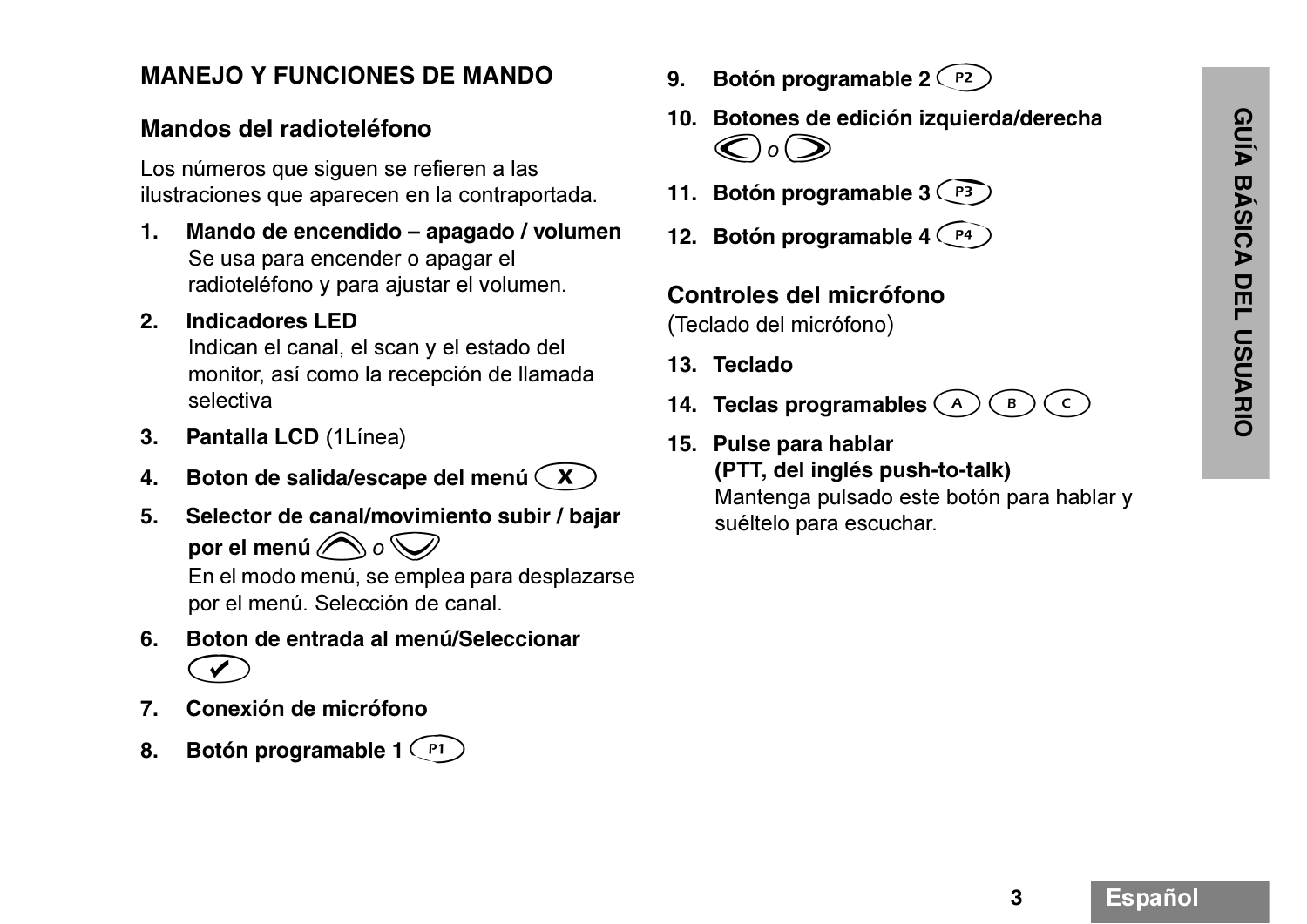|                                       | Tonos de las señales de audio      |                                                                             | <b>Tono</b>                              | <b>Señal</b>     | <b>Descripción</b>                                                        |
|---------------------------------------|------------------------------------|-----------------------------------------------------------------------------|------------------------------------------|------------------|---------------------------------------------------------------------------|
| Tono alto<br><b>Tono</b>              | Tono bajo <b> </b><br><b>Señal</b> | <b>Descripción</b>                                                          | Desactivación<br>del botón de<br>función |                  | Cualquier botón de<br>opciones pulsado<br>para desactivar una<br>función. |
| Encendido con<br>éxito                |                                    | Autocomprobación<br>del radioteléfono con<br>éxito.                         | Llamada de<br>grupo                      |                  | El radioteléfono<br>recibe una llamada<br>de grupo.                       |
| Fallo de<br>encendido                 |                                    | Fallo de<br>autocomprobación<br>del radioteléfono.                          | Llamada<br>individual                    |                  | El radioteléfono<br>recibe una llamada<br>individual.                     |
| Error de<br>botón/teclado             |                                    | Pulsación de botón/<br>tecla del teclado/tecla<br>del menú no<br>permitida. | Recordatorio de<br><b>Ilamada</b>        |                  | Recordatorio de<br>Ilamada sin<br>responder.                              |
| Ocupado                               |                                    | Canal ocu pado o<br>transmisión no<br>permitida                             | Prealerta TOT                            |                  | Aviso de finalización<br>del temporizador de<br>transmisión.              |
| Fallo de llamada                      |                                    | Fallo de conexión de<br>llamada.                                            | Alerta de<br>supervisión                 |                  | Alerta de cambio de<br>squelch (silenciador).                             |
| Supervisión                           |                                    | El radioteléfono debe<br>supervisar el canal<br>antes de que se             | Almacenamiento<br>de voz                 |                  | Grabación/<br>almacenamiento de<br>VOZ.                                   |
| forzada                               |                                    | permita la<br>transmisión.                                                  | Almacenamiento<br>de voz                 |                  | Aviso de<br>almacenamiento de<br>VOZ.                                     |
| Activación<br>del botón de<br>función |                                    | Cualquier botón de<br>opciones pulsado<br>para activar una                  | Almacenamiento<br>de voz                 |                  | Almacenamiento de<br>voz completo.                                        |
|                                       |                                    | función.                                                                    | Inicio de scan                           | $\Box$<br>$\Box$ | El radioteléfono inicia<br>el scan.                                       |
|                                       |                                    |                                                                             | Detención de<br>scan                     |                  | El radioteléfono<br>detiene el scan.                                      |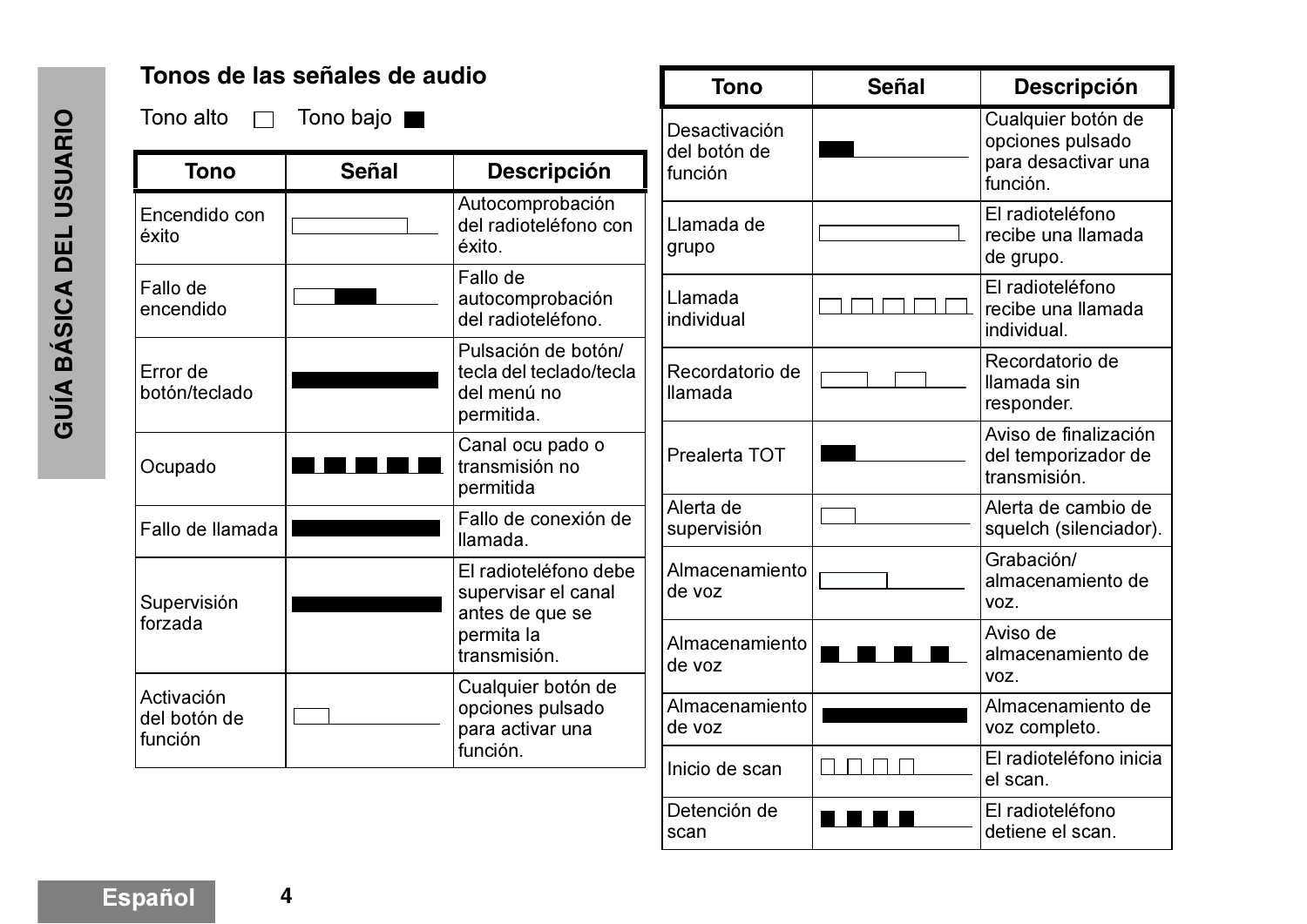| <b>Tono</b>                                  | <b>Señal</b>               | <b>Descripción</b>                                                                                             |
|----------------------------------------------|----------------------------|----------------------------------------------------------------------------------------------------------------|
| Descodificación<br>de llamada<br>prioritaria |                            | El radioteléfono<br>detecta una llamada<br>prioritaria.                                                        |
| Canal prioritario                            |                            | El radioteléfono se<br>encuentra en el canal<br>prioritario.                                                   |
| Trabajador<br>aislado                        |                            | Recuerda al<br>trabajador aislado<br>que responda.                                                             |
| Error<br>del equipo                          |                            | Error del equipo, el<br>tono continúa hasta<br>que la operación es<br>válida                                   |
| Cancelar<br>mensaje                          |                            | El mensaje anterior o<br>el mensaje que se<br>está reproduciendo<br>de Almacenamiento<br>de voz se ha borrado. |
| Pitido de canal<br>libre                     |                            | Indica que el canal<br>actual está libre.                                                                      |
| Alerta de<br>emergencia<br>entrante          |                            | Indica una situación<br>de emergencia.                                                                         |
| Confirmación de<br>teclado                   |                            | Tono de confirmación<br>al pulsar cualquier<br>tecla.                                                          |
| Tonos de<br>llamada                          | Inglés/Francés/<br>General | Llamadas entrantes<br>(tonos altos),<br>llamadas salientes<br>(tonos bajos).                                   |

## **Botones programables**

El distribuidor (Customer Programming Software CPS) puede programar algunas de las teclas y botones del radioteléfono como botones de acceso rápido a muchas de las funciones del radioteléfono. Los botones programables son los siguientes:

- • $P1)$  $(P2)$  $(P3)$  $(P4)$
- • $(A)$  (B)  $(C)$  (en el teclado del micrófono)

Compruebe con su distribuidor la lista completa de funciones que permite el radioteléfono.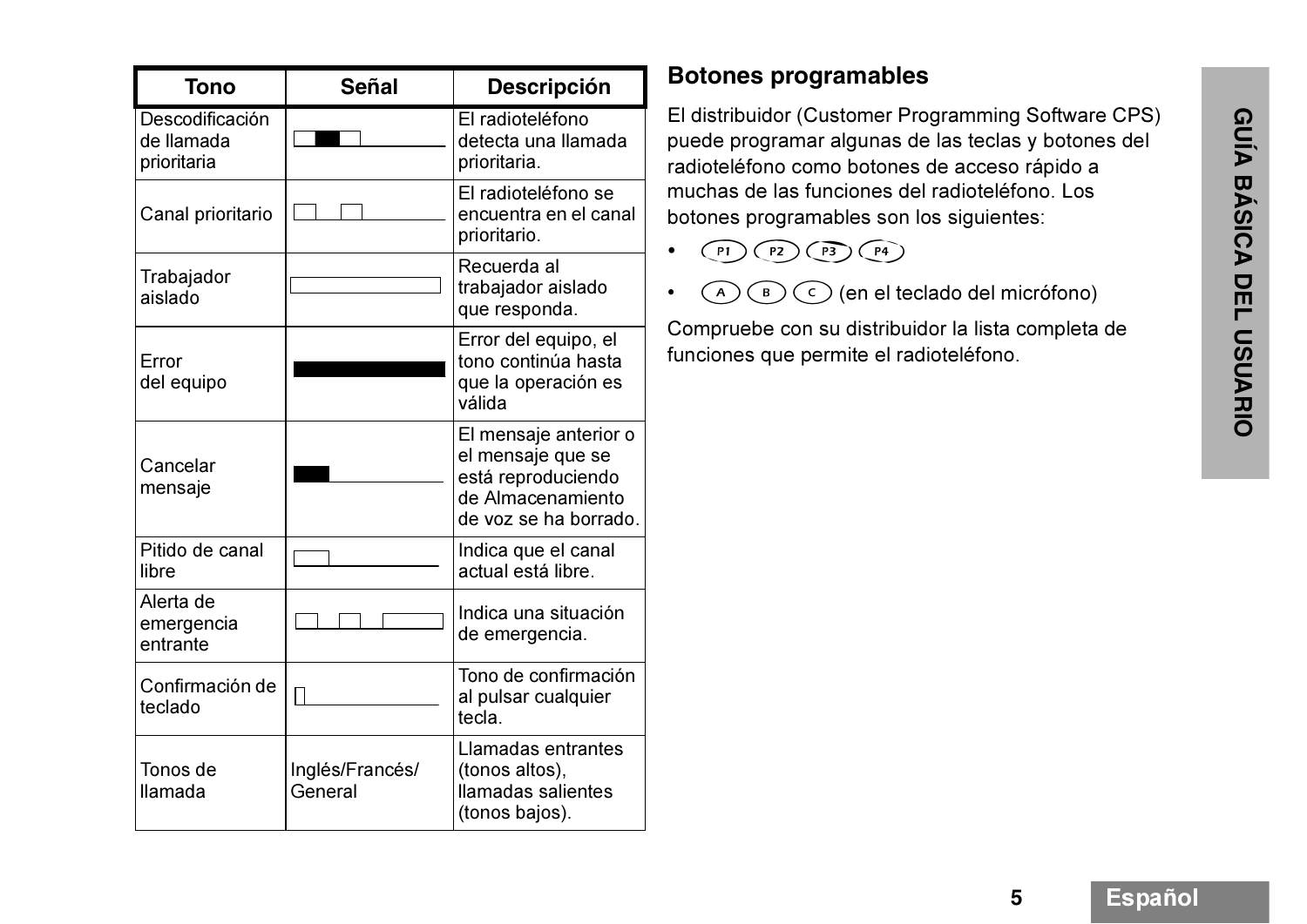#### **Teclas de menú**



#### *Tecla Menú/Seleccionar*  $\odot$

Se usa para entrar en el Modo menú. Cuando se está en el Modo menú sirve para hacer selecciones del menú.

**Nota:** Cuando el radioteléfono se encuentra en ESTADO DE ESPERA , pulsando cualquiera de las teclas de menú  $\mathcal{O}(\mathbf{x})$  $\mathcal{O}(\mathcal{D})$  se entra en el Modo menú.

#### *Tecla de salida* $\widehat{\left(\mathbf{x}\right)}$

Se usa para desplazarse al siguiente menú de nivel superior. Cuando está seleccionado el nivel de menú más alto y se pulsa la tecla se sale del Modo menú.

# *Teclas subir/bajar*  $\bigcirc$  /  $\bigcirc$

Se usan para desplazarse en el Modo menú. Aumentan o disminuyen el número de canal o permiten desplazarse por la lista de direcciones/ estados, según la definición de ESTADO DE ESPERA que exista.

#### $Tecla$  derecha $\odot$

Se utiliza como tecla Más para proporcionar información adicional.

#### *Tecla izquierda* $\textcircled{c}$

Se usa como tecla de retroceso al editar.

Consulte la tabla del movimiento por el menú para obtener información sobre las funcionalidades del menú disponibles.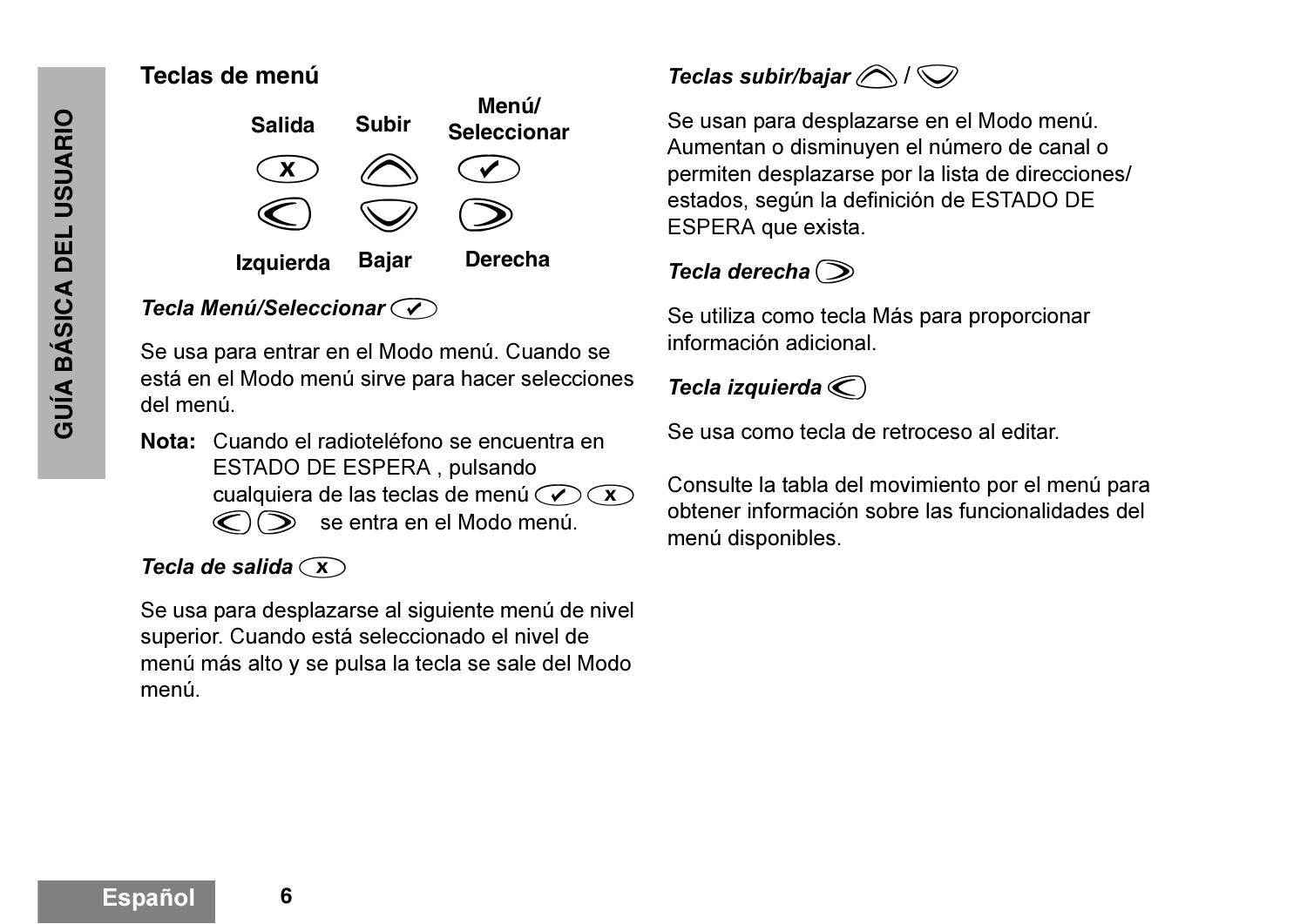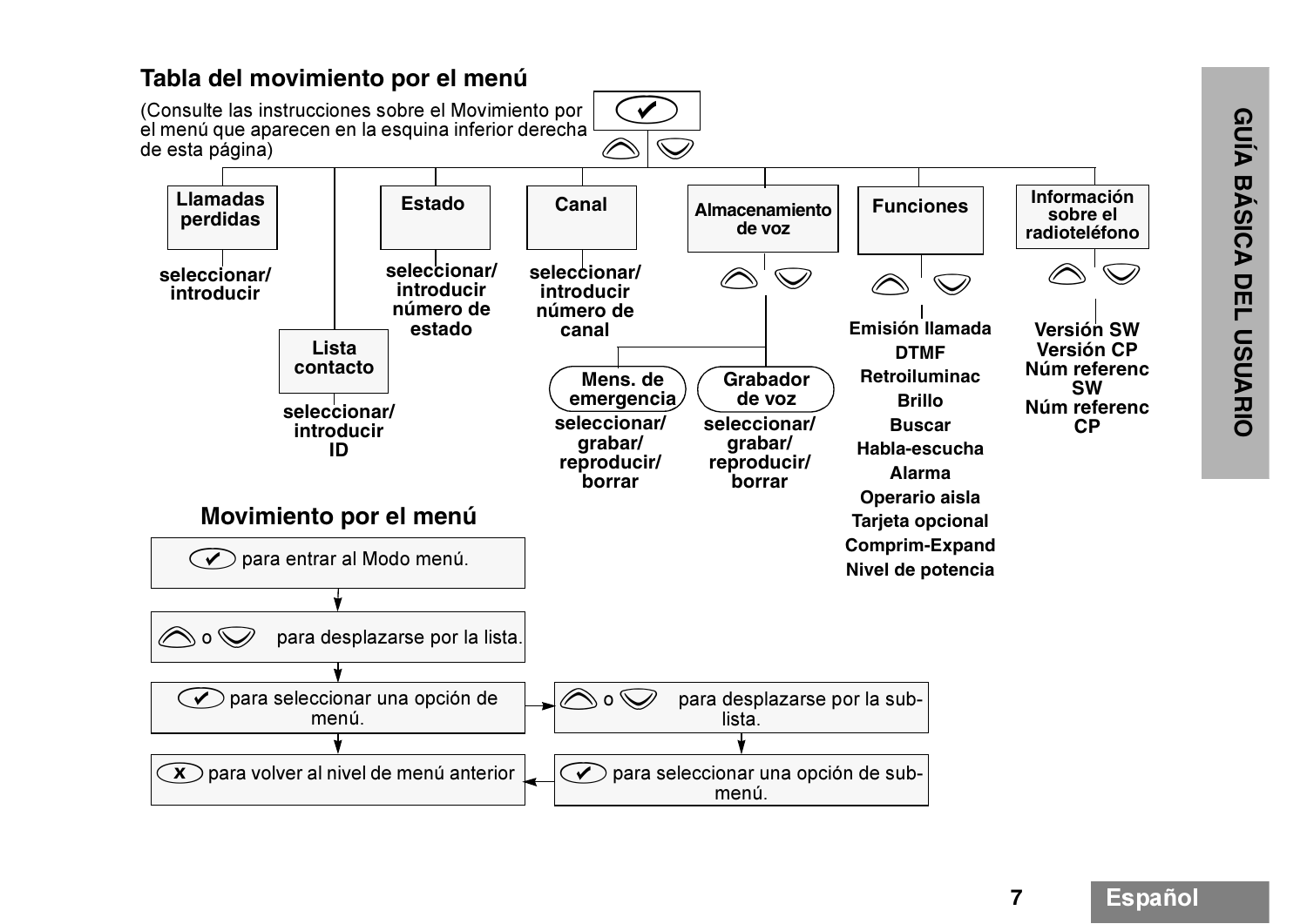# **DISPLAY LCD E ICONOS**

<del>M</del>ING DYPZ.AJOH□QA Can

Muestra el canal, el menú e información de estado del radioteléfono. Los indicadores de estado del radioteléfono, que se describen en la tabla siguiente, se agrupan en una fila situada sobre la pantalla.

| <b>Símbolo</b>                                                                                                                                                                                                                                | Nombre y descripción                                                                                                                         |  |
|-----------------------------------------------------------------------------------------------------------------------------------------------------------------------------------------------------------------------------------------------|----------------------------------------------------------------------------------------------------------------------------------------------|--|
|                                                                                                                                                                                                                                               | <b>Indicador XPAND™</b><br>Indica que se ha activado la función<br>compresión - expansión.                                                   |  |
| Indicador de nivel de potencia<br>se ilumina la "L" cuando el radioteléfono está<br>ı H<br>configurado para transmitir con baja potencia.<br>Se ilumina la "H" cuando el radioteléfono está<br>configurado para transmitir con alta potencia. |                                                                                                                                              |  |
|                                                                                                                                                                                                                                               | Indicador de supervisión<br>Encendido indica squelch (silenciador) de<br>portadora. Apagado indica squelch<br>(silenciador) de señalización. |  |
|                                                                                                                                                                                                                                               | Indicador de dictáfono<br>Indica que hay mensajes o memos guardados<br>en el dictáfono.                                                      |  |

| <b>Símbolo</b> | Nombre y descripción                                                                                                                                                                                                                    |  |
|----------------|-----------------------------------------------------------------------------------------------------------------------------------------------------------------------------------------------------------------------------------------|--|
| $\angle$       | Indicador de scan<br>Indica que el usuario está realizando un<br>scanning. El punto se enciende durante el<br>modo de scan de prioridad.                                                                                                |  |
|                | Indicador de bloqueo de teclado<br>Encendido indica que el teclado y las teclas<br>de menú están bloqueados. Apagado indica<br>que están desbloqueados.                                                                                 |  |
|                | Indicador de tablero de opciones<br>Indica que está activado un tablero de<br>opciones.                                                                                                                                                 |  |
|                | <b>Indicador DTMF</b><br>Indica que DTMF está activado.                                                                                                                                                                                 |  |
| m.             | Indicador de llamadas perdidas<br>Si está encendido, indica que existen<br>llamadas en la lista. Si está apagado, indica<br>que no existe ninguna llamada en la lista.<br>Si parpadea, indica que hay una nueva<br>llamada en la lista. |  |
|                | Indicador de habla-escucha<br>Indica que el modo de habla-escucha está<br>activado.                                                                                                                                                     |  |
|                | Indicador de alarma externa<br>Indica que está activada la alarma externa.                                                                                                                                                              |  |

**Nota:** A temperaturas extremadamente bajas, se pueden producir ligeros retrasos en la aparición de nueva información. Esta circunstancia es normal y no afecta al funcionamiento del radioteléfono.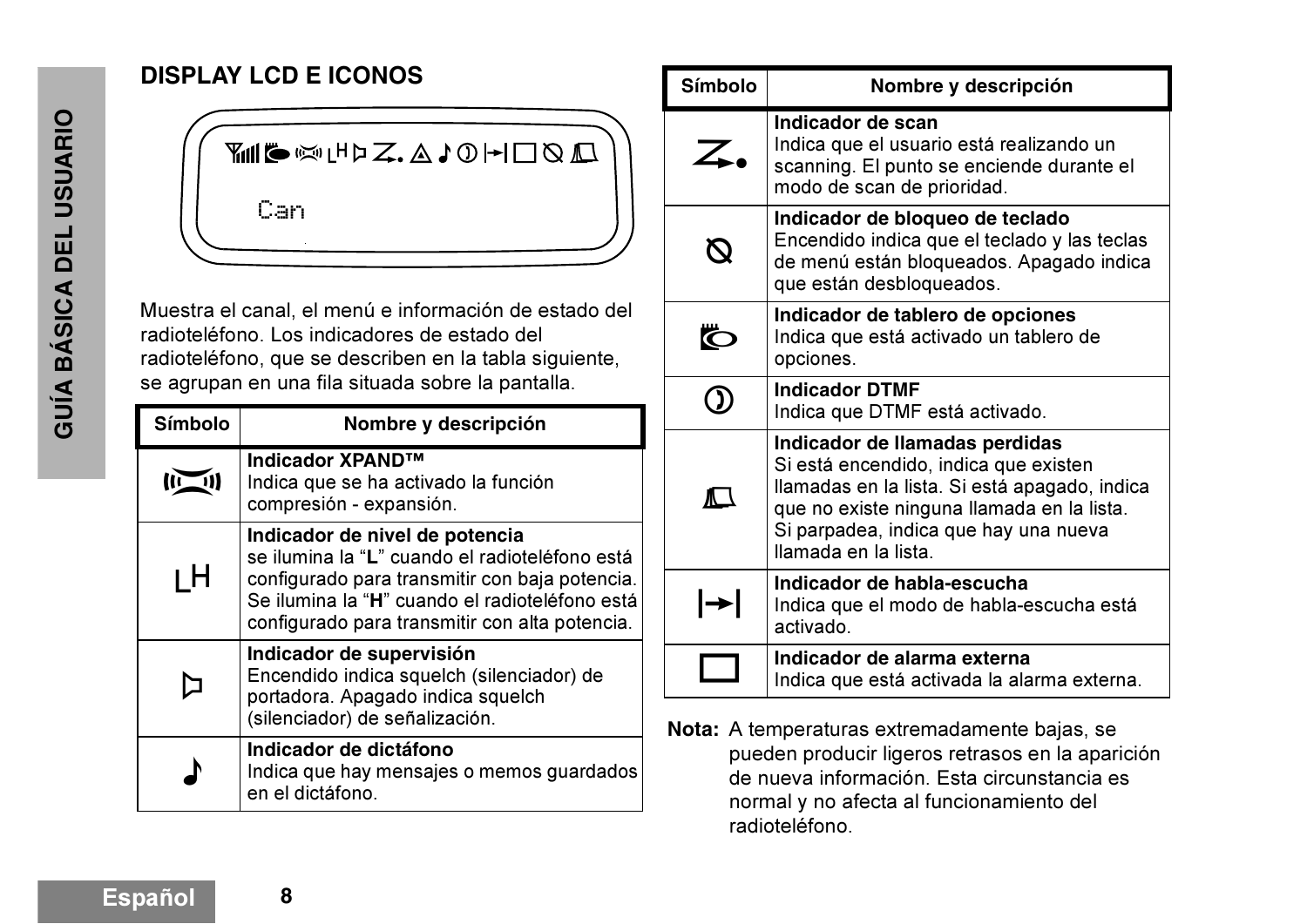#### **COMO COMENZAR**

#### **Mando de encendido y apagado / volumen del radioteléfono**



| <b>ENCENDIDO</b>                                                                    | <b>APAGADO</b>                                                                                                 |
|-------------------------------------------------------------------------------------|----------------------------------------------------------------------------------------------------------------|
| Presione el mando de<br>encendido y apagado<br>/ volumen hasta que<br>oiga un clic. | Presione el mando de<br>encendido y apagado /<br>volumen hasta que oiga<br>un clic y se apague la<br>pantalla. |

#### **Ajuste del volumen**

Gire el mando de **encendido/apagado/volumen** en sentido horario si quiere subir el volumen, o al contrario si quiere bajarlo.

#### **Mensaje de radioteléfono encendido**

Al encenderse, el radioteléfono muestra un mensaje personalizado por el distribuidor, por ejemplo:

Rad encendid

Después de mostrar este texto, el radioteléfono realiza una rutina de autocomprobación. Si esta autocomprobación tiene éxito, el radioteléfono muestra el siguiente mensaje:

Canal

El canal puede ser un número o un alias y corresponde al canal actualmente seleccionado. Como alternativa, si es necesario el radioteléfono puede mostrar un mensaje personalizado por el distribuidor, por ejemplo:.

Preparado

Si la autocomprobación no tiene éxito, consulte con su distribuidor.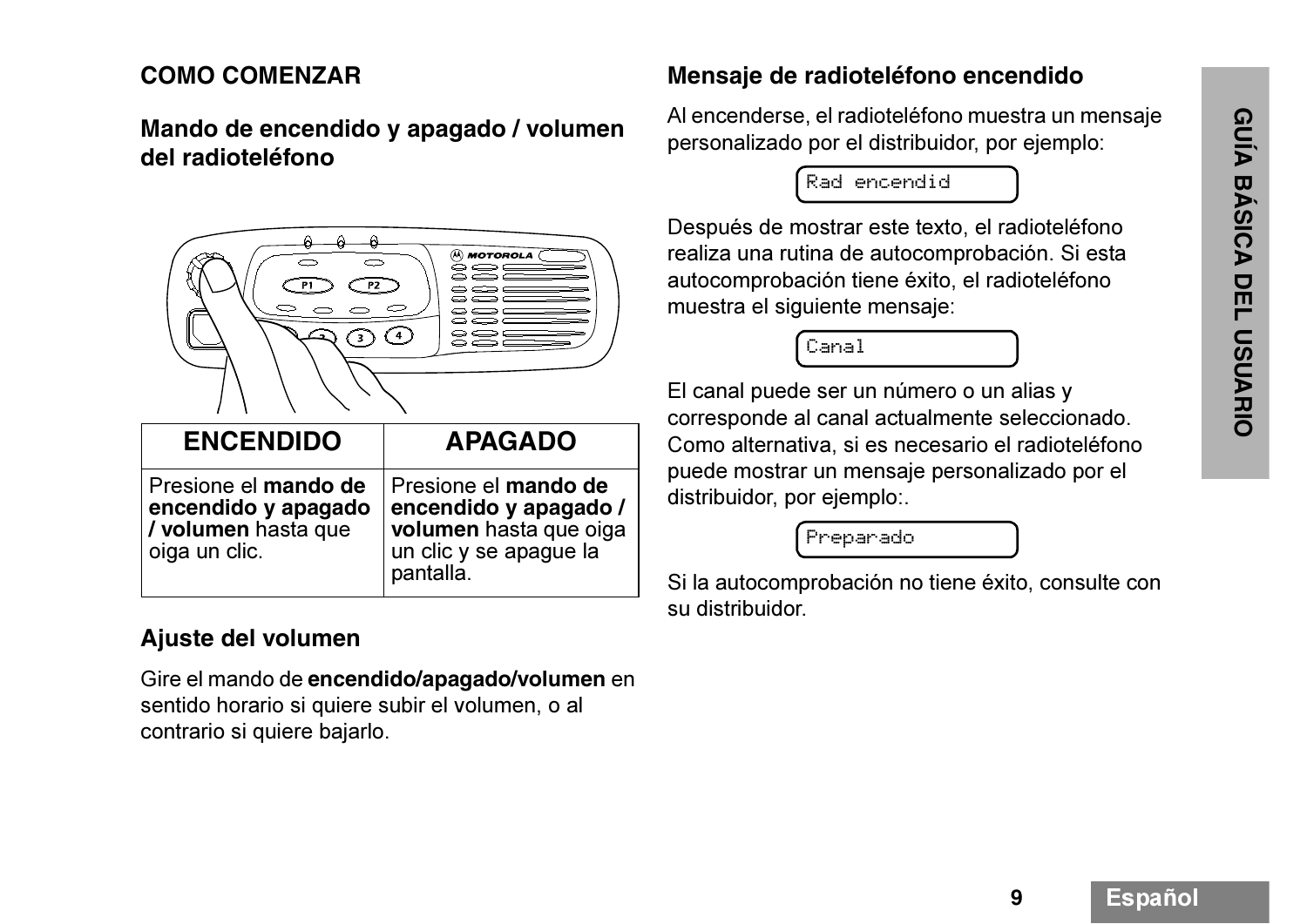#### **Selección de un canal del radioteléfono**

Empleando la tabla del movimiento por el menú de la página 7, seleccione el modo menú, a continuación seleccione Canal y gire el selector de canales hasta que llegue al canal deseado o a su alias. Cuando aparezca en la pantalla, selecciónelo.

#### **Realización de una llamada**

Antes de realizar una llamada, el radioteléfono debe estar en el ESTADO DE ESPERA descrito anteriormente, es decir, debe haberse seleccionado un canal y no existir una llamada en curso.

El radioteléfono puede realizar diferentes tipos de llamadas, incluidas llamadas a radioteléfonos individuales, a grupos de radioteléfonos y llamadas a teléfonos públicos y privados.

Contacte con su distribuidor para más información.

#### **Recepción de una llamada**

- **1.** Encienda el radioteléfono y ajuste el nivel de volumen.
- **2.**Seleccione el canal deseado.
- **3.** Si, en un momento cualquiera, recibe una llamada, la escuchará con el nivel de volumen que haya seleccionado.
- **Nota:** El sistema puede tener definida una duración limitada para la llamada. En tal caso, la llamada finalizará automáticamente al sobrepasar este límite.

#### **Cancelación de una llamada**

Una llamada puede cancelarse en cualquier momento, pulsando el botón de cancelación de llamada/supervisión, o colocando el micrófono en su soporte (en lo sucesivo, esta operación se denomina "colgar"). La llamada también puede finalizar al sobrepasarse el tiempo de llamada predefinido.

#### **Finalización de una llamada**

Para finalizar una llamada pulse el botón de cancelación de llamada/supervisión, o coloque el micrófono en su soporte.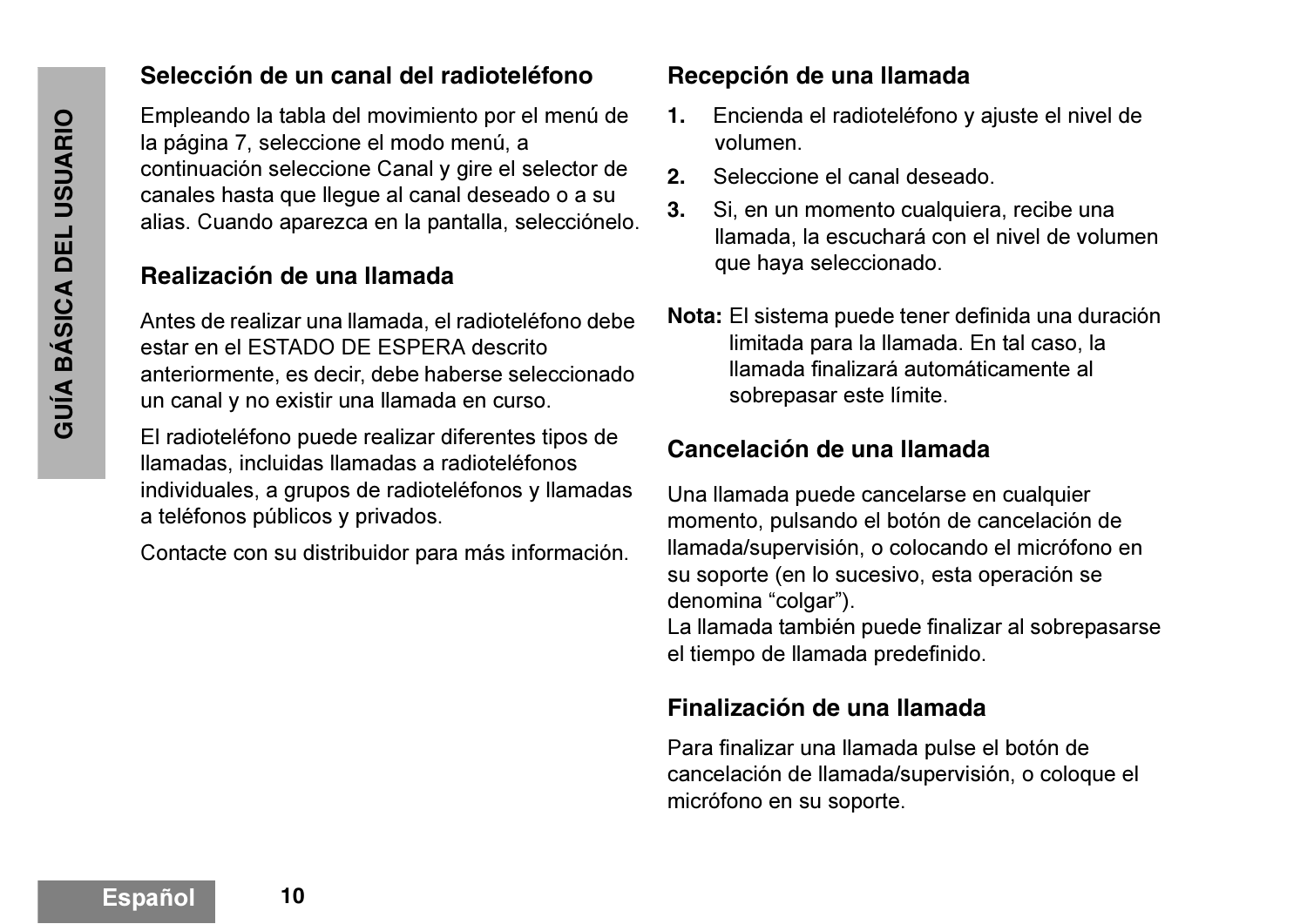# **MANUALE DI BASE PER L'UTENTE**

| <b>Indice</b>                                                                                                                                                        |                                                                                                                                                                                                                                                                                                                                                                                                                                                                                                                                                                                                                                                                                                | NANDA                                                   |
|----------------------------------------------------------------------------------------------------------------------------------------------------------------------|------------------------------------------------------------------------------------------------------------------------------------------------------------------------------------------------------------------------------------------------------------------------------------------------------------------------------------------------------------------------------------------------------------------------------------------------------------------------------------------------------------------------------------------------------------------------------------------------------------------------------------------------------------------------------------------------|---------------------------------------------------------|
|                                                                                                                                                                      |                                                                                                                                                                                                                                                                                                                                                                                                                                                                                                                                                                                                                                                                                                | ш                                                       |
| Funzioni di comando ed operatività 3                                                                                                                                 |                                                                                                                                                                                                                                                                                                                                                                                                                                                                                                                                                                                                                                                                                                | $\overline{\mathsf{C}}$                                 |
| Funzioni di comando 3<br>Toni di segnalazione 4<br>Pulsanti programmabili 5<br>Diagramma di navigazione del menu 7<br>Display LCD e icone 8                          |                                                                                                                                                                                                                                                                                                                                                                                                                                                                                                                                                                                                                                                                                                | <b>BASI</b><br>E<br>᠊ण<br>ш<br>ᄀ<br><b>L'OTENT</b><br>m |
| Introduzione  9                                                                                                                                                      |                                                                                                                                                                                                                                                                                                                                                                                                                                                                                                                                                                                                                                                                                                |                                                         |
| Accensione-spegnimento (ON-OFF) radio. 9<br>Messaggio di accensione radio 9<br>Selezione del canale  10<br>Invio della chiamata 10<br>Annullamento della chiamata 10 | Informazioni sul copyright<br>I prodotti Motorola descritti nel presente manuale possono includere programmi<br>per computer Motorola protetti da copyright memorizzati in memorie a<br>semiconduttore o altri mezzi. Le leggi degli Stati Uniti d'America e di altri paesi<br>garantiscono a Motorola alcuni diritti esclusivi per i programmi per computer<br>protetti da copyright, incluso il diritto esclusivo di copiare o riprodurre in<br>qualsiasi forma il programma. Di conseguenza, nessuno dei programmi per<br>computer Motorola protetti da copyright contenuti nei prodotti descritti in questo<br>manuale può essere copiato o riprodotto in qualsiasi modo senza l'esplicito |                                                         |

# **Informazioni sul copyright**

I prodotti Motorola descritti nel presente manuale possono includere programmi per computer Motorola protetti da copyright memorizzati in memorie a semiconduttore o altri mezzi. Le leggi degli Stati Uniti d'America e di altri paesi garantiscono a Motorola alcuni diritti esclusivi per i programmi per computer protetti da copyright, incluso il diritto esclusivo di copiare o riprodurre in qualsiasi forma il programma. Di conseguenza, nessuno dei programmi per computer Motorola protetti da copyright contenuti nei prodotti descritti in questo manuale può essere copiato o riprodotto in qualsiasi modo senza l'esplicito permesso scritto di Motorola. Inoltre, l'acquisto di prodotti Motorola non garantirà in modo diretto o indiretto, per implicazione, per eccezione o in altro modo nessuna licenza sotto copyright, brevetto o richiesta di brevetto di Motorola, tranne la normale licenza d'uso non esclusiva ed esente da royalties derivante dall'applicazione della legge nella vendita del prodotto.

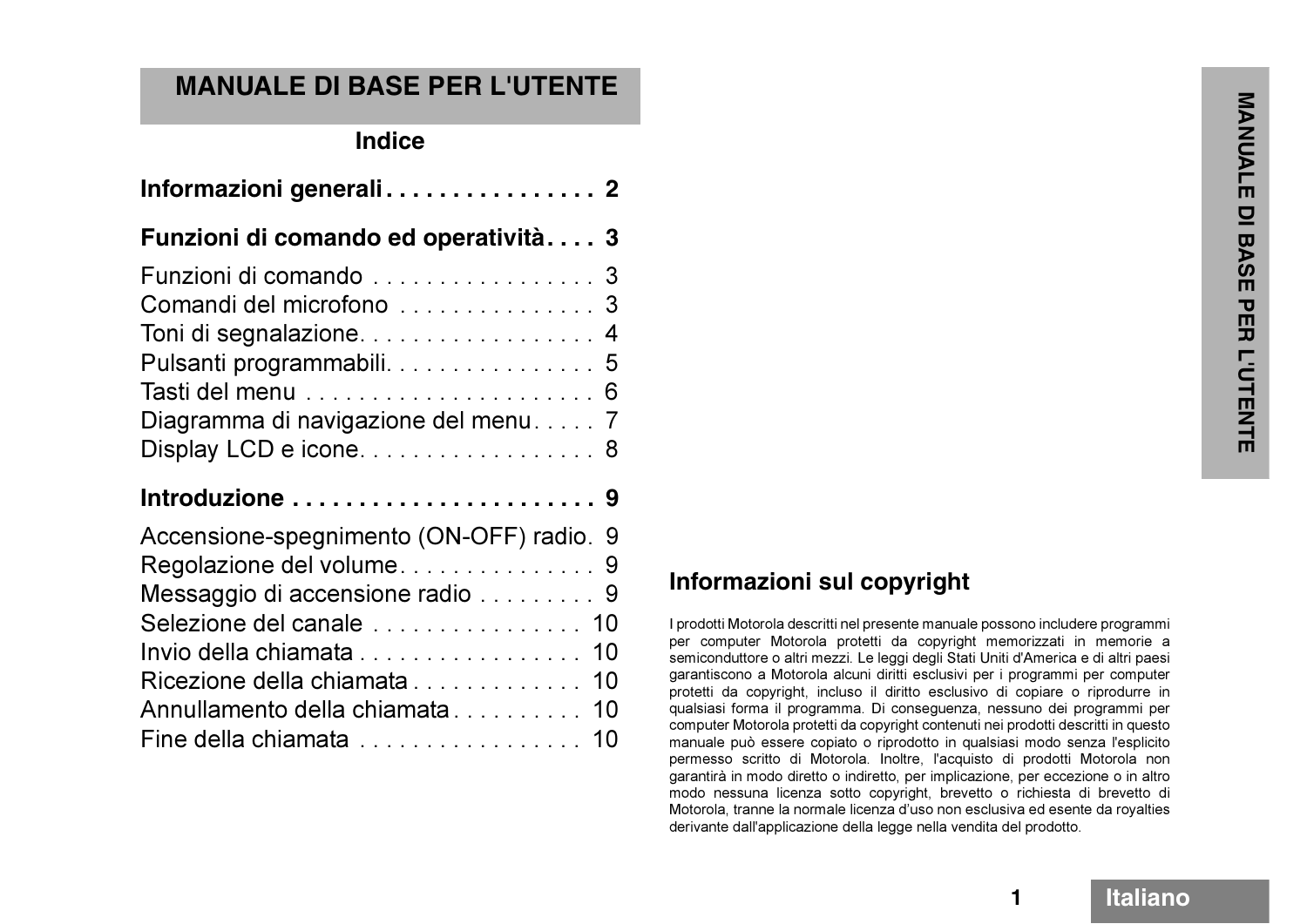#### **INFORMAZIONI GENERALI**

Il presente manuale per l'utente descrive il funzionamento di base della radio mobile GM360 Professional. Per informazioni più dettagliate, contenute nel manuale completo per l'utente 68P64110B89\_, rivolgersi al proprio distributore.



Prima di utilizzare questo prodotto, leggere le istruzioni per il funzionamento sicuro riportate nell'opuscolo Sicurezza del prodotto ed esposizione all'energia di radiofrequenza 6866537D37\_ che accompagna la radio acquistata.

#### **ATTENZIONE**

L'uso di questa radio è limitato solo a scopi professionali al fine di soddisfare i requisiti di esposizione all'energia di radiofrequenza (RF) promulgati dalI'ICNIRP. Prima di utilizzare questo prodotto, leggere le informazioni sull'energia di radiofrequenza e le istruzioni per il funzionamento nell'opuscolo Sicurezza del prodotto ed esposizione all'energia di radiofrequenza (RF) (pubblicazione Motorola, codice parte 6866537D37\_) per garantire che siano rispettati i limiti di esposizione.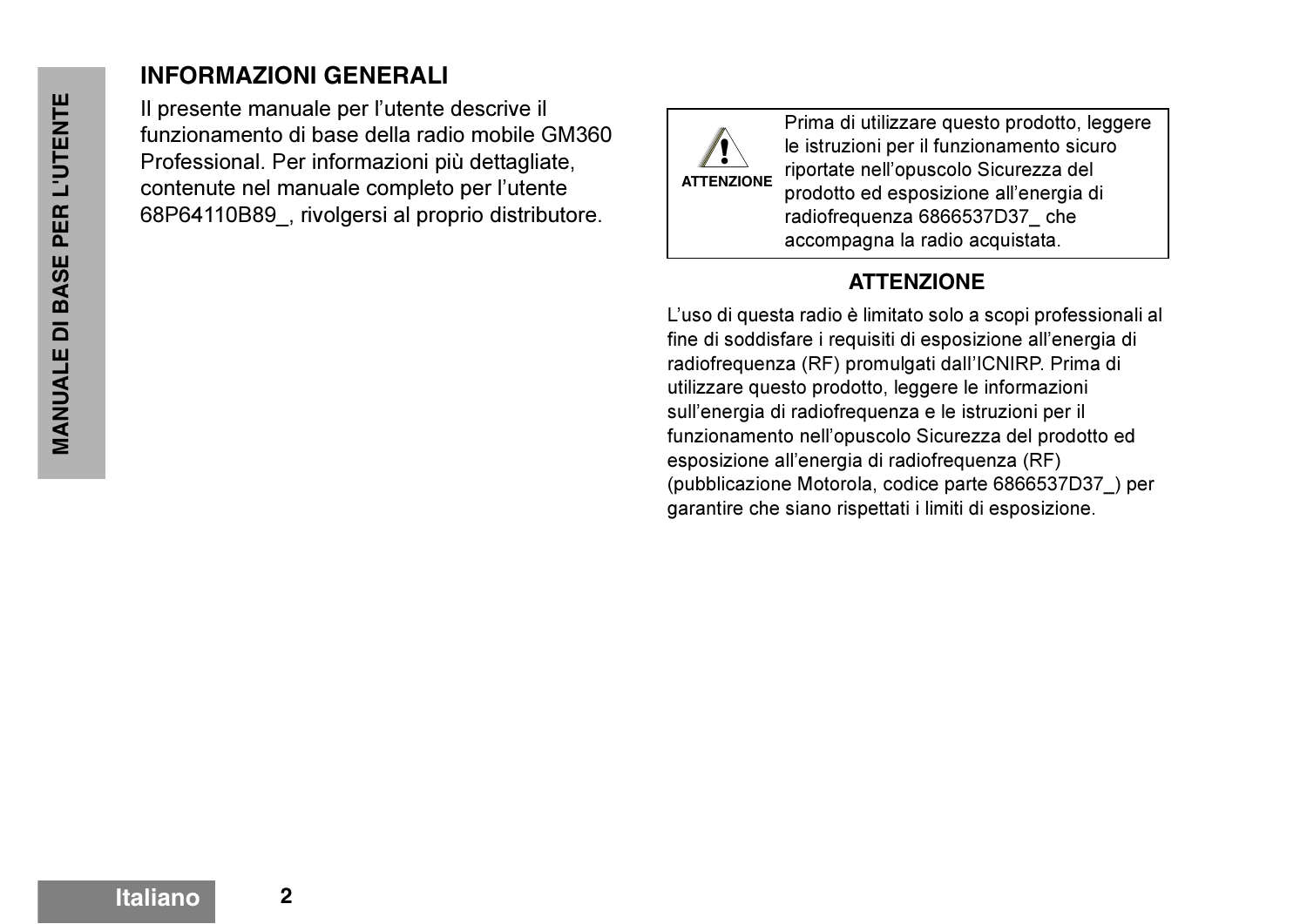## **FUNZIONI DI COMANDO ED OPERATIVITÀ**

#### **Funzioni di comando**

I numeri riportati di seguito si riferiscono alle illustrazioni all'interno della copertina.

**1. Manopola di accensione-spegnimento/ volume**

> Usata per l'accensione e lo spegnimento della radio e per la regolazione del volume.

**2. Indicatori LED** 

Segnalano il canale, la scansione, il monitor, nonché la ricezione di una chiamata selettiva.

- **3. Display LCD** (1riga)
- **4. Tasto di uscita menu/Escape**  x
- **5. Tasto selezione canale/navigazione menu**   $\mathsf{s}$ u/giù  $\bigcirc$  o  $\bigcirc$

Nella modalità menu, utilizzato per navigare il menu. Utilizzato per scorrere i canali.

- **6. Tasto menu/Seleziona**  c
- **7. Presa del microfono**
- **8.** Pulsante programmabile 1 (PI)
- **9. Pulsante programmabile 2**  h
- 10. Tasti di modifica sinistra/destra  $\bigcirc \!\!\!\! \bigcirc \!\!\!\! \bigcirc \bigcirc$
- 11. Pulsante programmabile 3 <sup>(P3</sup>)
- 12. Pulsante programmabile 4 <sup>(P4</sup>)

#### **Comandi del microfono (Microfono con tastiera)**

- **13. Tastiera**
- **14. Tasti programmabili**  {  $\overline{B}$  $\mathsf{C}$
- **15. Pulsante "Premi per parlare" (PTT)** Premere e tener premuto questo pulsante per parlare, rilasciarlo per ascoltare.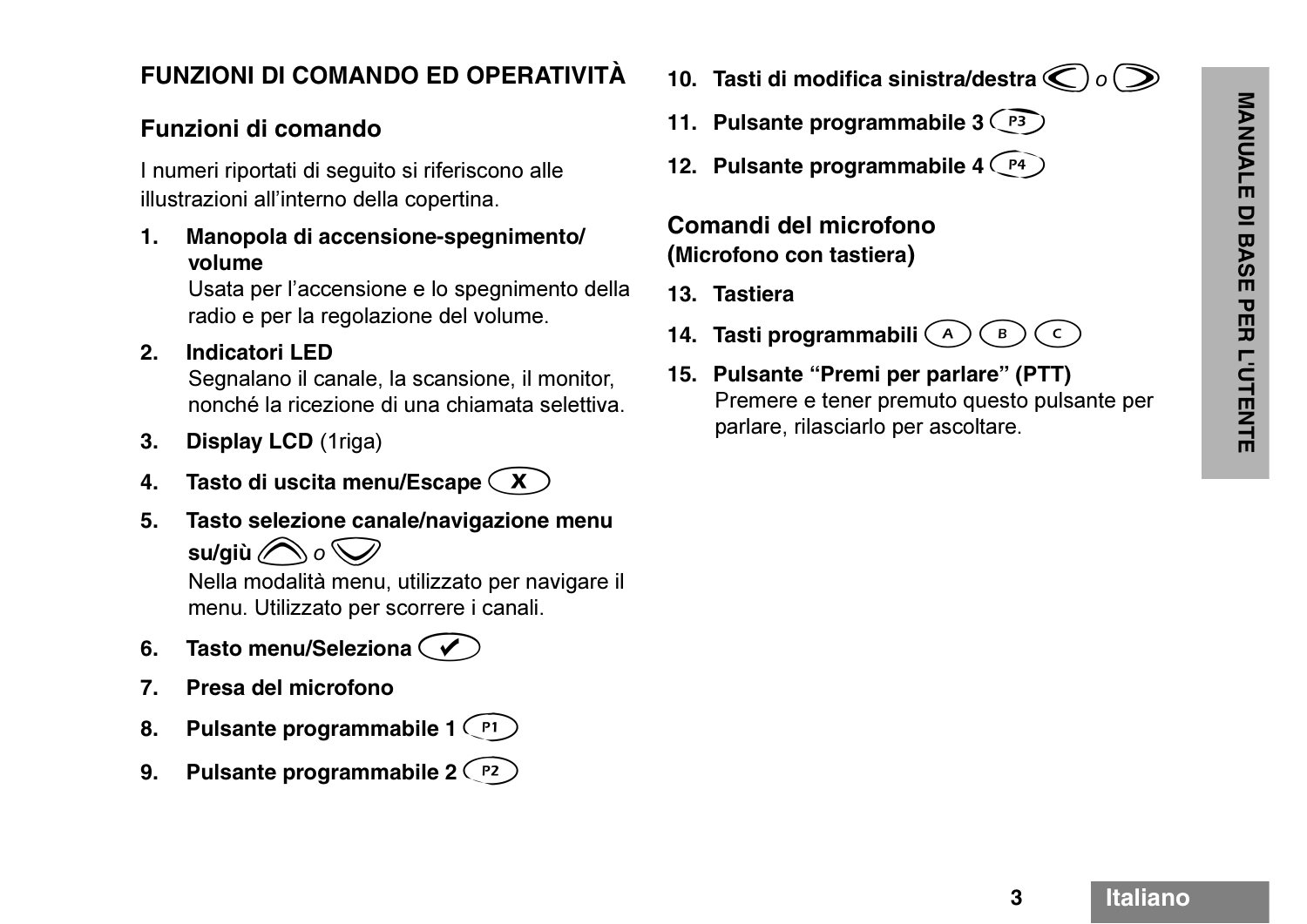| Toni di segnalazione                           |                | <b>Tono</b>                                                                       | <b>Segnale</b>                        | <b>Descrizione</b> |                                                                                      |
|------------------------------------------------|----------------|-----------------------------------------------------------------------------------|---------------------------------------|--------------------|--------------------------------------------------------------------------------------|
| Tono alto                                      |                | Tono basso                                                                        | Chiamata di<br>gruppo                 |                    | La radio riceve una<br>chiamata di gruppo.                                           |
| <b>Tono</b>                                    | <b>Segnale</b> | <b>Descrizione</b>                                                                | Chiamata                              |                    | La radio riceve una                                                                  |
| Accensione<br><b>OK</b>                        |                | Autodiagnostica OK.                                                               | individuale                           |                    | chiamata individuale.                                                                |
| Accensione<br>fallita                          |                | Autodiagnostica fallita.                                                          | Reminder di<br>chiamata               |                    | Avvisa che l'utente non<br>ha risposto ad una<br>chiamata.                           |
| Errore<br>pulsante/<br>tastiera                |                | L'uso del pulsante o del<br>tasto del menu o della<br>tastiera non è<br>permesso. | Preavviso<br><b>TOT</b>               |                    | Avvisa dello scadere<br>del tempo di<br>trasmissione impostato<br>nel timeout timer. |
| Occupato                                       |                | Canale occupato o<br>trasmissione non<br>abilitata.                               | Avviso monitor                        |                    | Avvisa del<br>cambiamento dello<br>squelch.                                          |
| Chiamata<br>fallita                            |                | Il collegamento non è<br>stato stabilito.                                         | Memoria voce                          |                    | Memoria voce -<br>registrazione in corso.                                            |
|                                                |                | La radio deve                                                                     | Memoria voce                          |                    | Memoria voce - avviso.                                                               |
| <b>Monitor</b><br>forzato                      |                | monitorare il canale<br>prima che la<br>trasmissione sia                          | Memoria voce                          |                    | Memoria voce -<br>esaurita.                                                          |
|                                                |                | abilitata.                                                                        | Inizio<br>scansione                   |                    | La radio inizia la<br>scansione.                                                     |
| Abilitazione<br>funzione<br>pulsante           |                | Una funzione è abilitata<br>premendo un pulsante<br>opzionale qualsiasi.          | Fine<br>scansione                     | <b>n din</b> 1     | La radio termina la<br>scansione.                                                    |
| <b>Disabilitazione</b><br>funzione<br>pulsante |                | Una funzione è<br>disabilitata premendo<br>un pulsante opzionale                  | Decodifica<br>chiamata di<br>priorità |                    | La radio rileva una<br>chiamata di priorità.                                         |
|                                                |                | qualsiasi.                                                                        |                                       |                    |                                                                                      |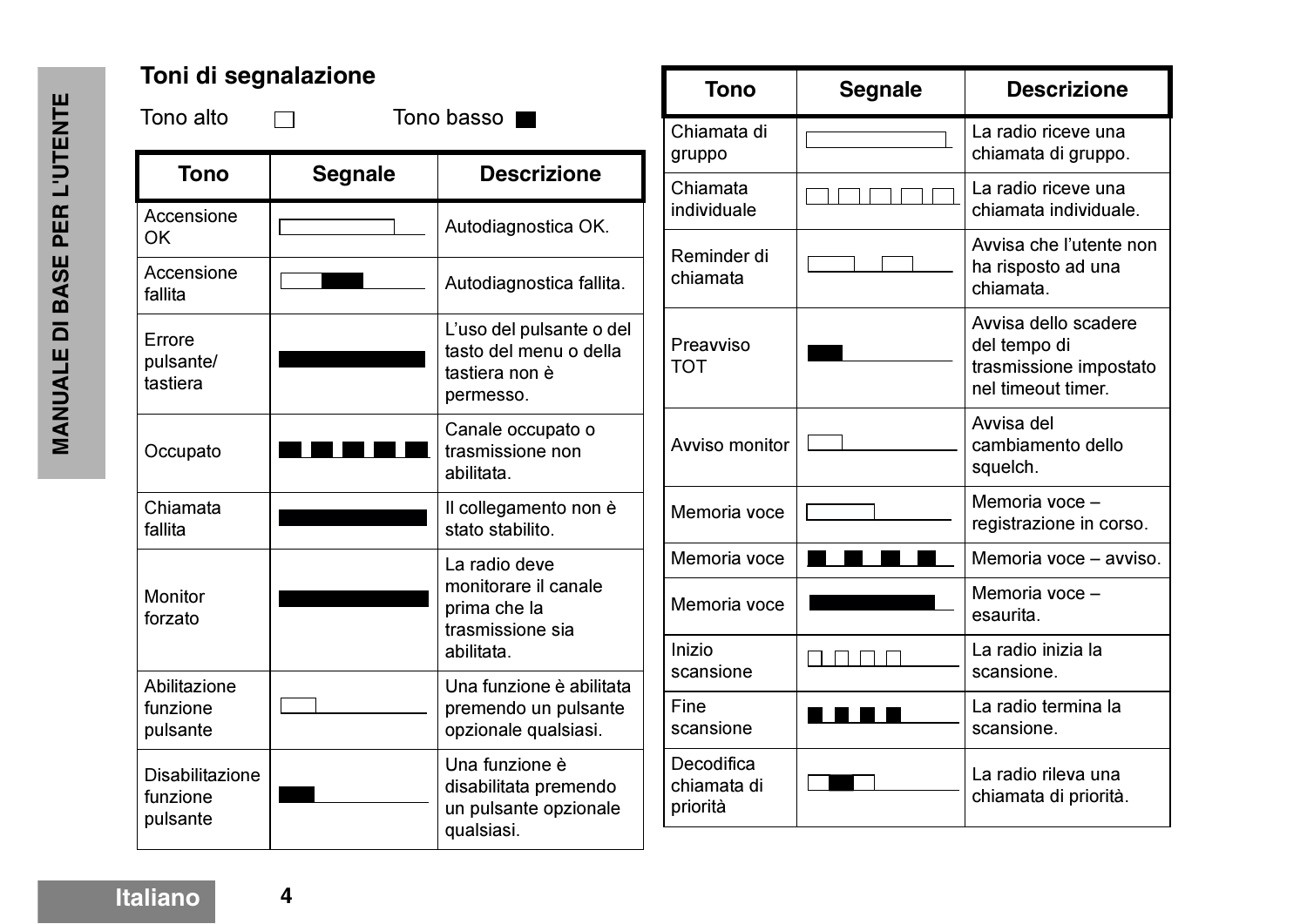| Tono                                             | <b>Segnale</b>                  | <b>Descrizione</b>                                                                                         |
|--------------------------------------------------|---------------------------------|------------------------------------------------------------------------------------------------------------|
| Canale di<br>priorità                            |                                 | La radio si è<br>sintonizzata su un<br>canale di priorità.                                                 |
| Lavoratore<br>solo                               |                                 | Avvisa il lavoratore solo<br>che deve rispondere.                                                          |
| Errore<br>hardware                               |                                 | Guasto dell'hardware, il<br>tono continua fino a<br>quando l'operatività<br>normale è ristabilita.         |
| Cancellazione<br>messaggio                       |                                 | Il messaggio<br>precedente o quello in<br>fase di riproduzione è<br>stato eliminato dalla<br>memoria voce. |
| Tono di canale<br>libero                         |                                 | Indica che il canale<br>corrente è libero.                                                                 |
| Allarme<br>chiamata di<br>emergenza in<br>arrivo |                                 | Segnala il verificarsi di<br>una situazione di<br>emergenza.                                               |
| Riscontro<br>tastiera                            |                                 | Tono di conferma<br>emesso quando si<br>preme un tasto.                                                    |
| Toni ring                                        | Inglese, francese o<br>generale | Chiamate in arrivo (toni<br>alti), chiamate in uscita<br>(toni bassi).                                     |

# **Pulsanti programmabili**

Molti dei pulsanti e dei tasti della radio possono essere<br>programmati, mediante il software di programmazione<br>CPS (Customer Programming Software) come pulsanti<br>di scelta rapida di numerose funzioni della radio.<br><br>Pulsanti p

- • $P1$  $(P2)$  $\overline{P3}\overline{P4}$
- • ${\mathsf A}$  $\bigcap_{B}$  $\circ$  (sul microfono con tastiera)

Per l'elenco completo delle funzioni supportate dalla radio, rivolgersi al proprio distributore.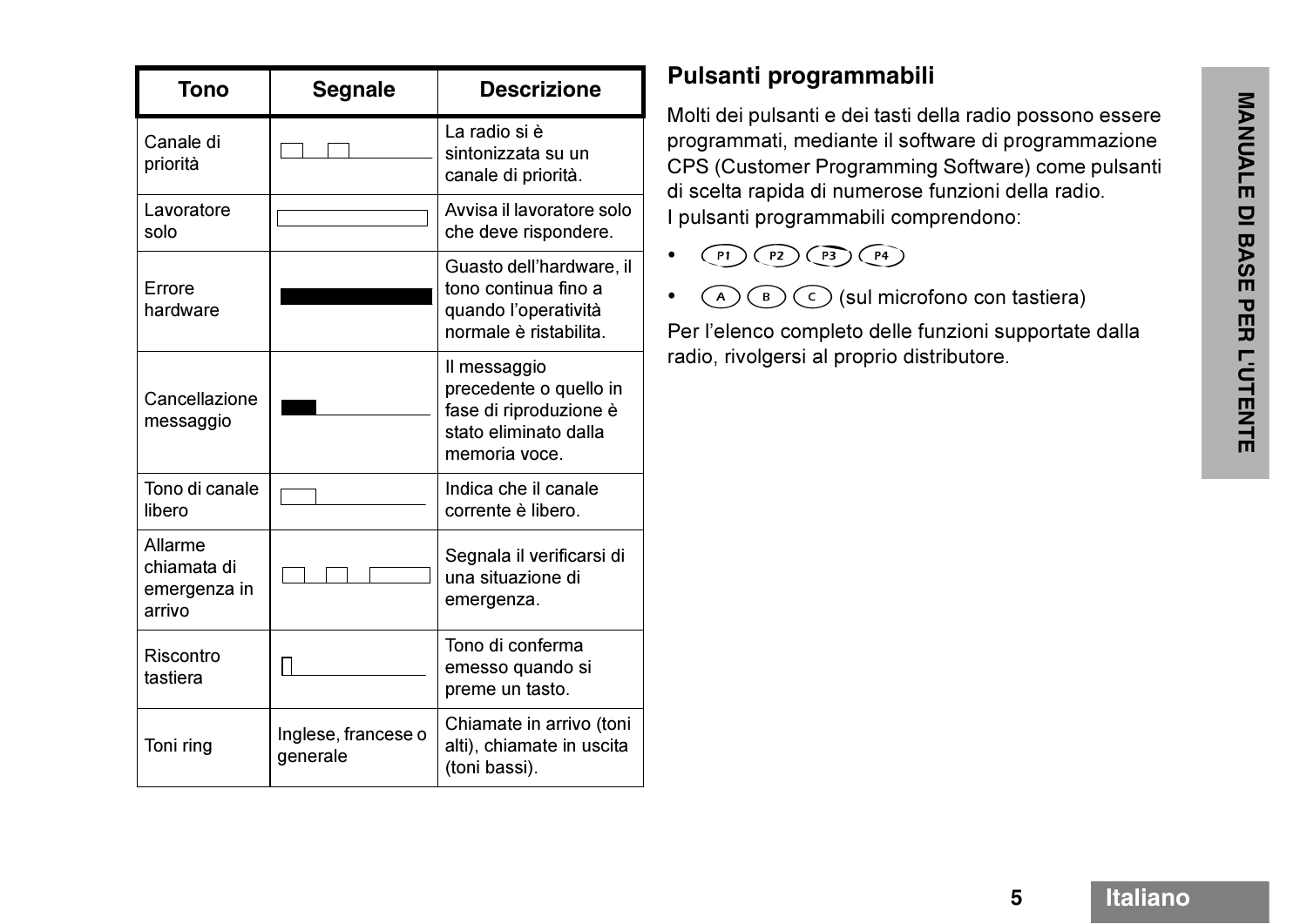#### **Tasti del menu**



#### *Tasto Menu/Seleziona*c

Usato per accedere alla modalità Menu. Quando la radio è in questa modalità, il tasto viene utilizzato per effettuare le selezioni.

**Nota:** Premendo uno qualsiasi dei tasti di menu  $\mathcal{C}(\mathcal{C})$   $\mathcal{D}(\mathcal{D})$  quando la radio è nello STATO di STAND-BY, la radio entrerà nella modalità menu.

#### Tasto di uscita  $\widehat{(\mathbf{x})}$

Usato per spostarsi al livello superiore del menu. Quando si seleziona il livello più alto, questo tasto viene usato per uscire dalla modalità menu.

#### *Tasto di scorrimento su/giù*  $\bigcirc$  /  $\bigcirc$

Usato come tasto di scorrimento quando la radio è nella modalità menu.

Consente di incrementare-decrementare il numero di canale o di scorrere la lista dei nominativi o la lista degli stati, a seconda della funzione definita nello stato di STAND-BY.

**Tasto di scorrimento destra**  $\odot$ 

Usato come tasto Informazioni per fornire informazioni supplementari.

#### *Tasto di scorrimento sinistra*  $\textcircled{c}$

Usato come tasto di cancellazione backspace durante le modifiche

Per le funzioni di menu selezionabili, consultare il diagramma di navigazione del menu.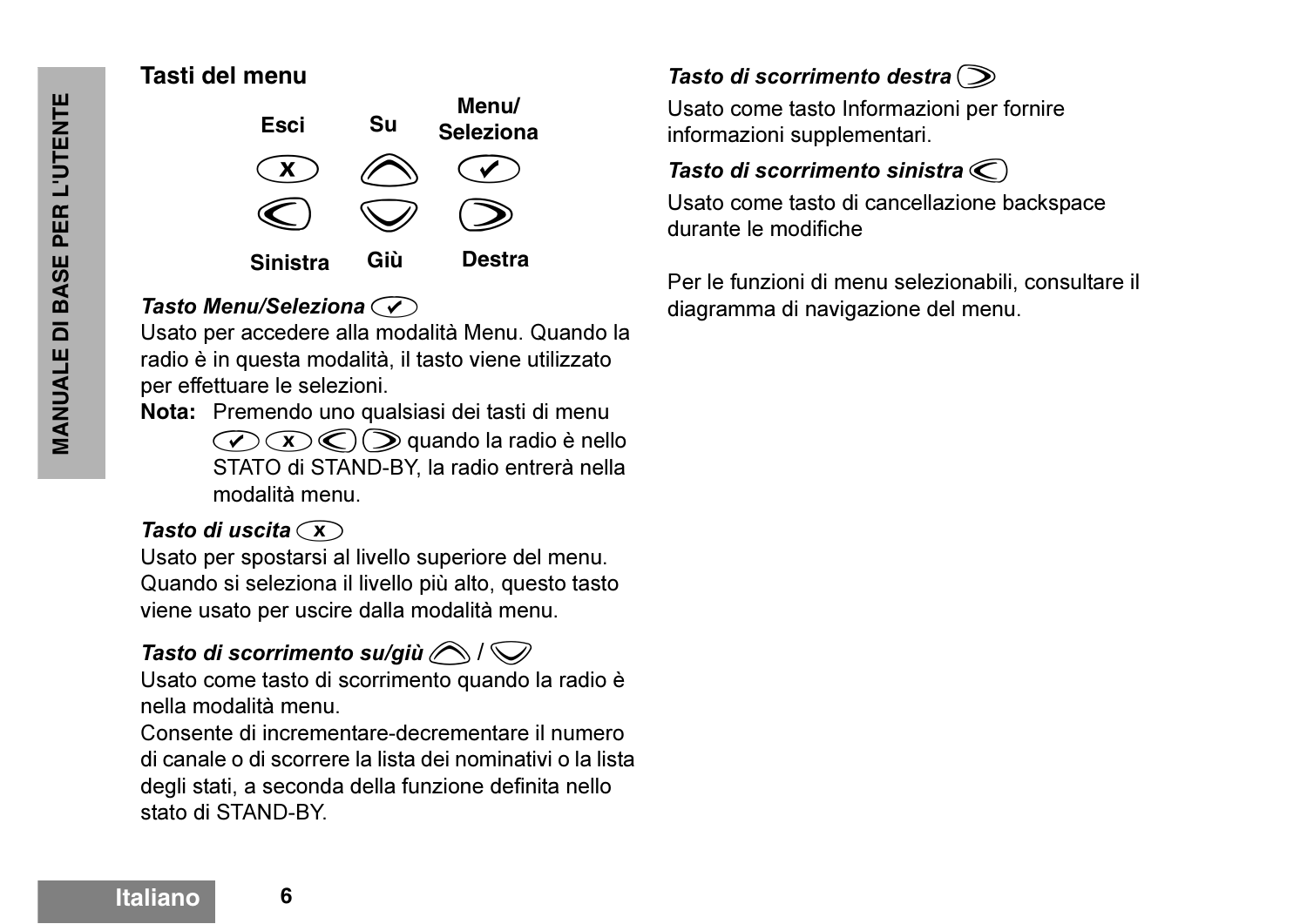

**7**

**Italiano**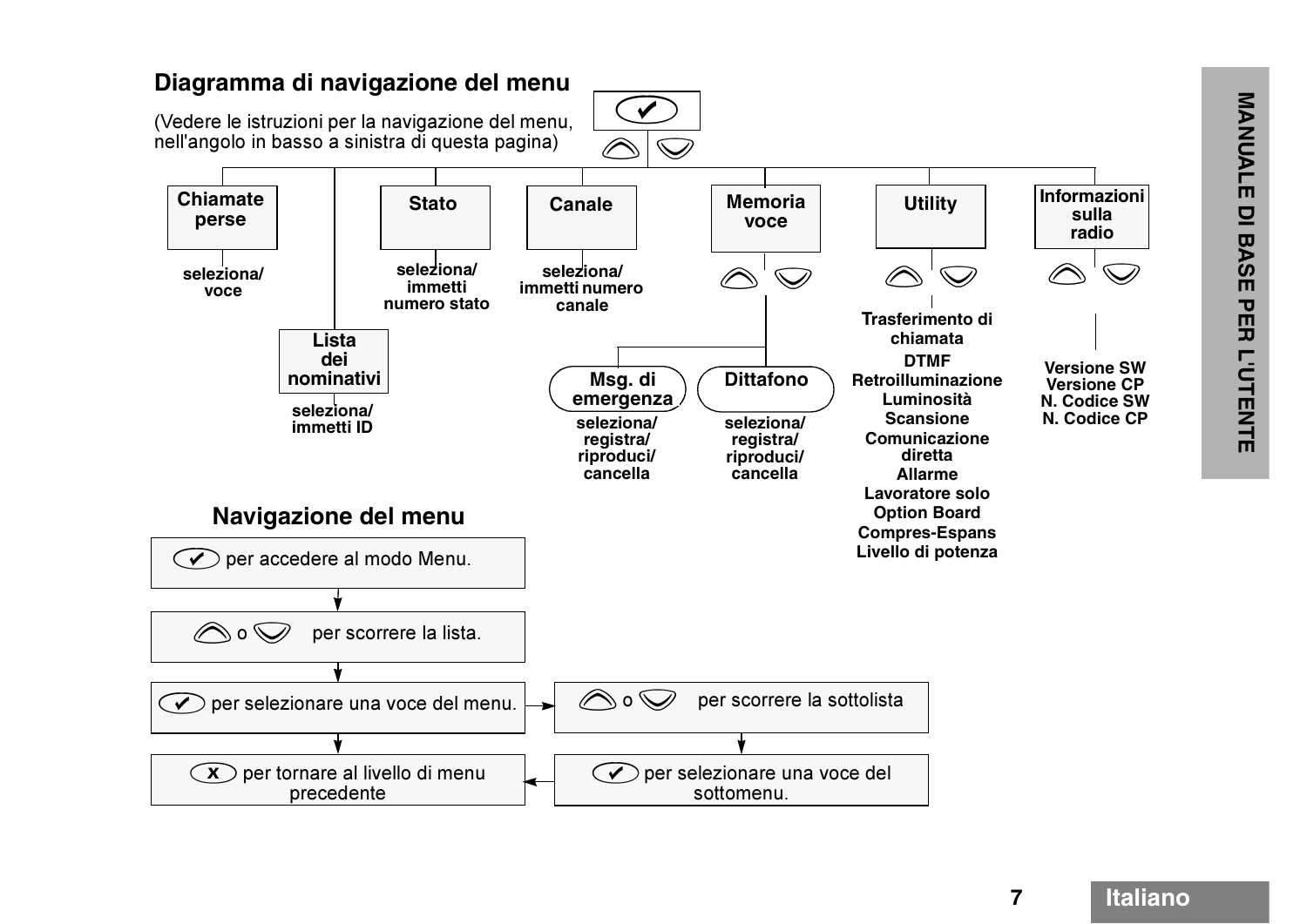| <b>DISPLAY LCD E ICONE</b> |  |
|----------------------------|--|
|----------------------------|--|

<del>M</del>ING ROLHDZ.AJOH□QQ Can

Visualizza canali, menu e informazioni sullo stato della radio. La riga sulla parte superiore dello schermo mostra i simboli degli indicatori di stato, illustrati nella tabella che segue:

| <b>Simbolo</b>                                                                                                                                                                                                            | Nome e descrizione                                                                        |  |  |
|---------------------------------------------------------------------------------------------------------------------------------------------------------------------------------------------------------------------------|-------------------------------------------------------------------------------------------|--|--|
|                                                                                                                                                                                                                           | Indicatore XPAND™<br>Indica l'attivazione della funzione di<br>compressione-espansione.   |  |  |
| Indicatore del livello di potenza<br>"L" si illumina quando la radio è configurata per<br>ιH<br>la trasmissione a bassa potenza. "H" si<br>illumina quando la radio è configurata per la<br>trasmissione ad alta potenza. |                                                                                           |  |  |
| Indicatore di monitor<br>Acceso indica lo squelch portante. Spento<br>indica lo squelch di segnalazione.                                                                                                                  |                                                                                           |  |  |
|                                                                                                                                                                                                                           | Indicatore del dittafono<br>Indica la presenza di messaggi o promemoria<br>nel dittafono. |  |  |

|                                      | <b>Simbolo</b>                                                                                                                                                                                                                           | Nome e descrizione                                                                                                                   |  |  |
|--------------------------------------|------------------------------------------------------------------------------------------------------------------------------------------------------------------------------------------------------------------------------------------|--------------------------------------------------------------------------------------------------------------------------------------|--|--|
|                                      | $\angle$ .                                                                                                                                                                                                                               | Indicatore di scansione<br>Indica che la scansione è in corso. Il punto è<br>illuminato durante il modo di scansione di<br>priorità. |  |  |
| sbloccati.                           |                                                                                                                                                                                                                                          | Indicatore di blocco della tastiera<br>Acceso indica che i tasti del menu o della<br>tastiera sono bloccati; spento che sono         |  |  |
|                                      | Ö                                                                                                                                                                                                                                        | Indicatore della scheda opzioni<br>Indica che una scheda opzioni è stata attivata.                                                   |  |  |
| <b>Indicatore DTMF</b><br>abilitata. |                                                                                                                                                                                                                                          | Indica che la modalità di segnalazione DTMF è                                                                                        |  |  |
|                                      | Indicatore delle chiamate perse<br>Acceso indica la presenza di una chiamata<br>nella lista. Spento indica che nella lista non vi<br>$\Box$<br>sono chiamate.<br>Se lampeggia, segnala la presenza di una<br>nuova chiamata nella lista. |                                                                                                                                      |  |  |
| l→l<br>è abilitata.                  |                                                                                                                                                                                                                                          | Indicatore di comunicazione diretta<br>Indica che la funzione di comunicazione diretta                                               |  |  |
|                                      |                                                                                                                                                                                                                                          | Indicatore dell'allarme esterno<br>Indica che l'allarme esterno è abilitato.                                                         |  |  |
|                                      | Nota: a temperature molto basse, è possibile che le nuove                                                                                                                                                                                |                                                                                                                                      |  |  |

informazioni vengano visualizzate con un leggero ritardo; ciò è normale e non influisce sul funzionamento della radio.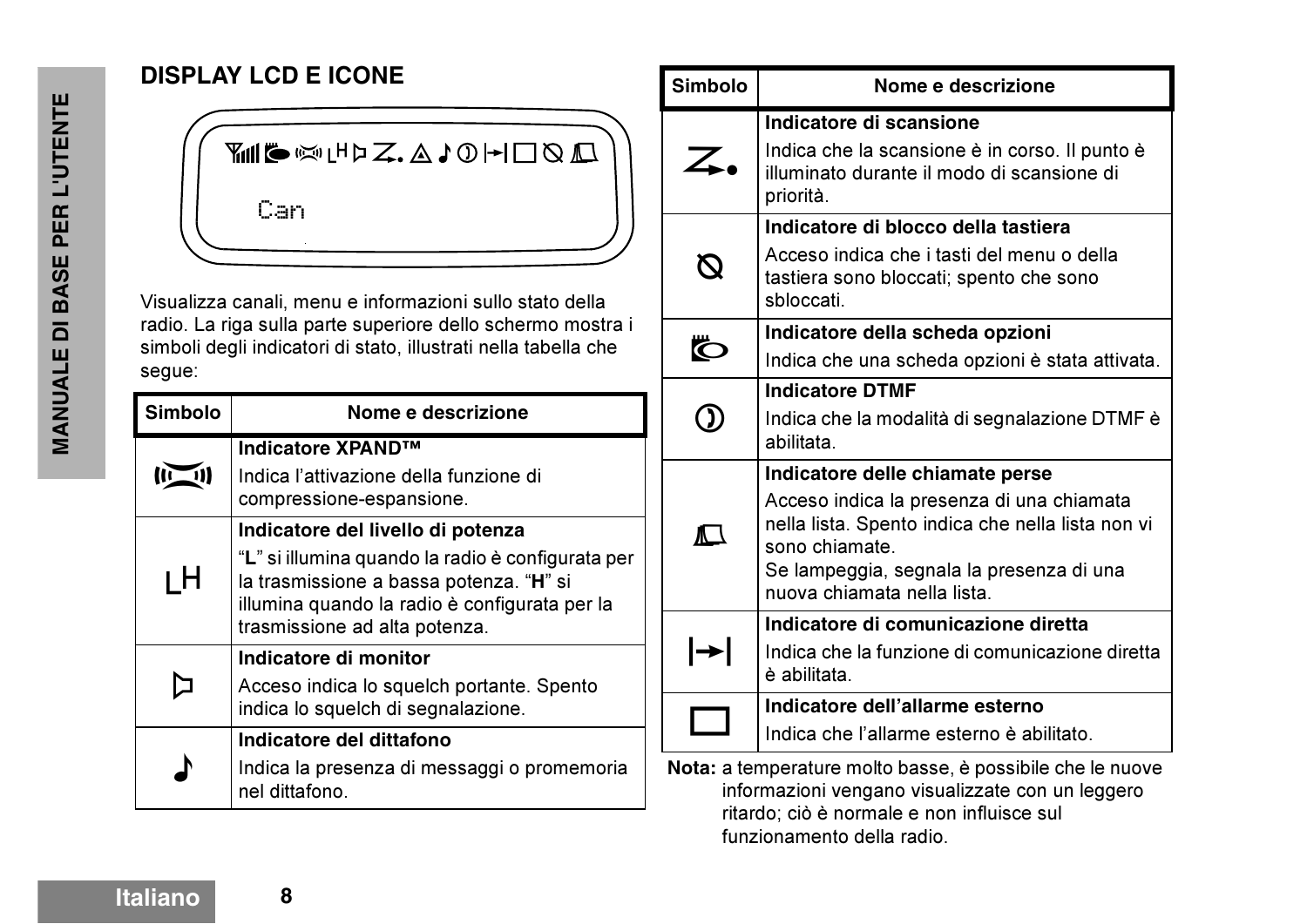#### **INTRODUZIONE**

#### **Accensione-spegnimento (ON-OFF) radio**



| <b>ON</b>                                                                                                               | <b>OFF</b>                                                                                                                                             |
|-------------------------------------------------------------------------------------------------------------------------|--------------------------------------------------------------------------------------------------------------------------------------------------------|
| Premere la manopola<br>di accensione-<br>spegnimento (ON-<br>OFF)/comando<br>volume finché non si<br>avverte un "clic". | Premere la manopola di<br>accensione-<br>spegnimento (ON-<br><b>OFF)/comando volume</b><br>finché non si avverte un<br>"clic" ed il display si<br>gne. |

#### **Regolazione del volume**

Girare la manopola di **accensione-spegnimento** (**ON-OFF)/comando volume** in senso orario per alzare il volume ed in senso antiorario per abbassarlo.

#### **Messaggio di accensione radio**

All'accensione, il display visualizzerà il messaggio personalizzato dal proprio distributore, ad es.:

Radio On

Dopo la visualizzazione di questo messaggio, la radio eseguirà il ciclo di autodiagnostica, al termine del quale il display visualizzerà:

Canale

Può essere un numero o un alias che indica il canale attualmente selezionato. Oppure, se richiesto, il display visualizzerà un messaggio personalizzato dal proprio distributore, ad es.:

Pronto

Se il ciclo di autodiagnostica non viene ultimato con successo, rivolgersi al proprio distributore.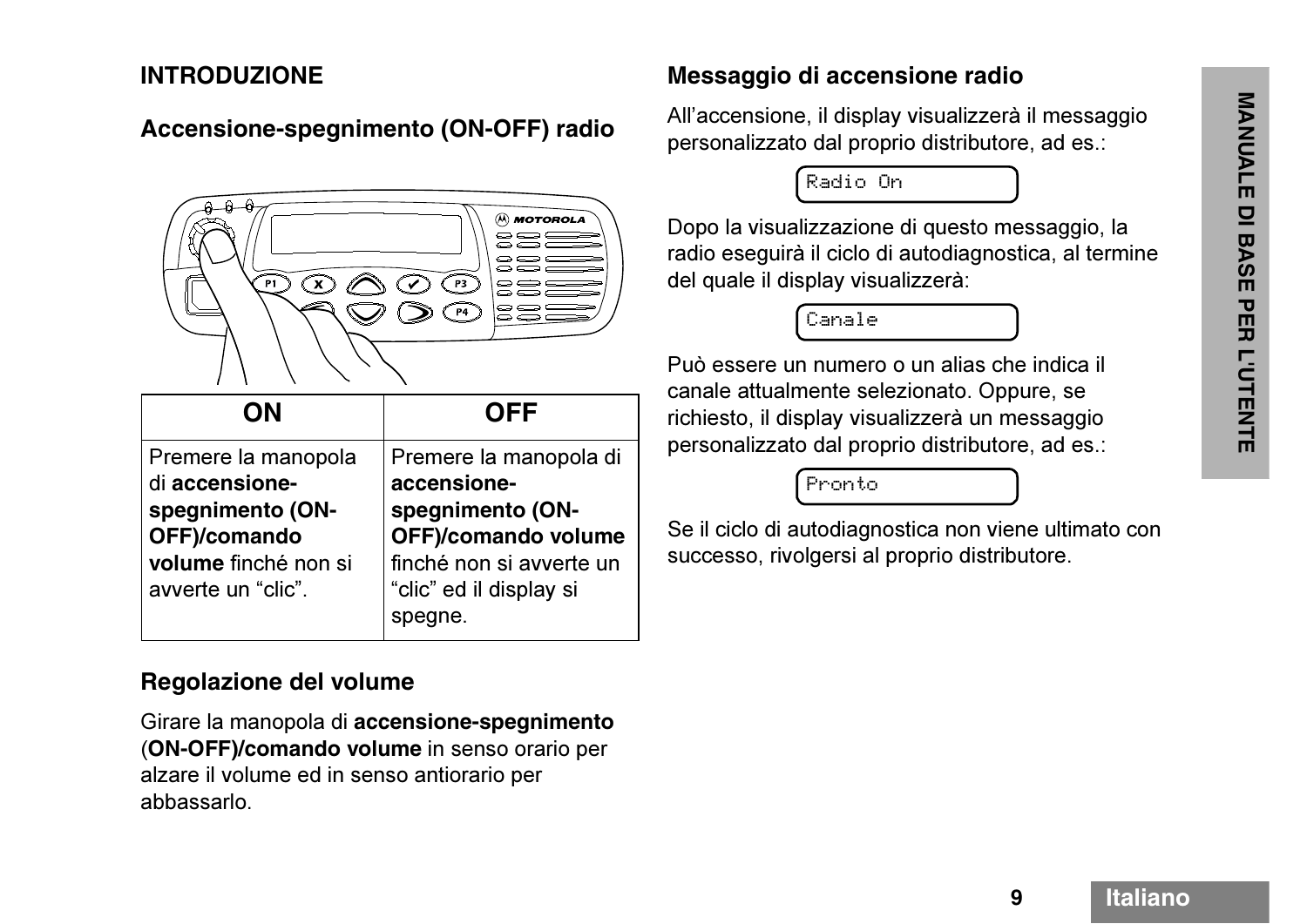#### **Selezione del canale**

Utilizzando il diagramma di navigazione del menu a pagina 6, selezionare dapprima il modo Menu, quindi Canale e scorrere la lista dei canali fino a visualizzare il numero o alias voluto ed infine selezionarlo.

#### **Invio della chiamata**

Prima di poter effettuare una chiamata, la radio deve essere nello STATO DI STAND-BY, come illustrato sopra, cioè è stato selezionato un canale e non vi sono chiamate in corso.

La radio è in grado di effettuare diversi tipi di chiamata, tra cui chiamate a radio singole e a gruppi di radio, nonché a sistemi telefonici pubblici e privati.

Per ulteriori informazioni, rivolgersi al proprio distributore.

#### **Ricezione della chiamata**

- **1.**Accendere la radio e regolare il volume.
- **2.**Sintonizzarsi sul canale voluto.
- **3.** Se, in qualsiasi momento, si riceve una chiamata, il volume di ascolto sarà quello impostato.
- **Nota:** è possibile che il tempo di chiamata del sistema sia limitato e che la chiamata terminiautomaticamente quando si supera il tempo limite.

#### **Annullamento della chiamata**

È possibile annullare una chiamata in un momento qualsiasi durante il processo di instradamento premendo il pulsante di monitor/annullamento, oppure riagganciando il microfono (questo stato è definito "on hook"). Le chiamate possono anche essere annullate dal

timer di chiamata.

## **Fine della chiamata**

Al termine di una chiamata, premere sempre il pulsante di monitor/annullamento, oppure riagganciare il microfono.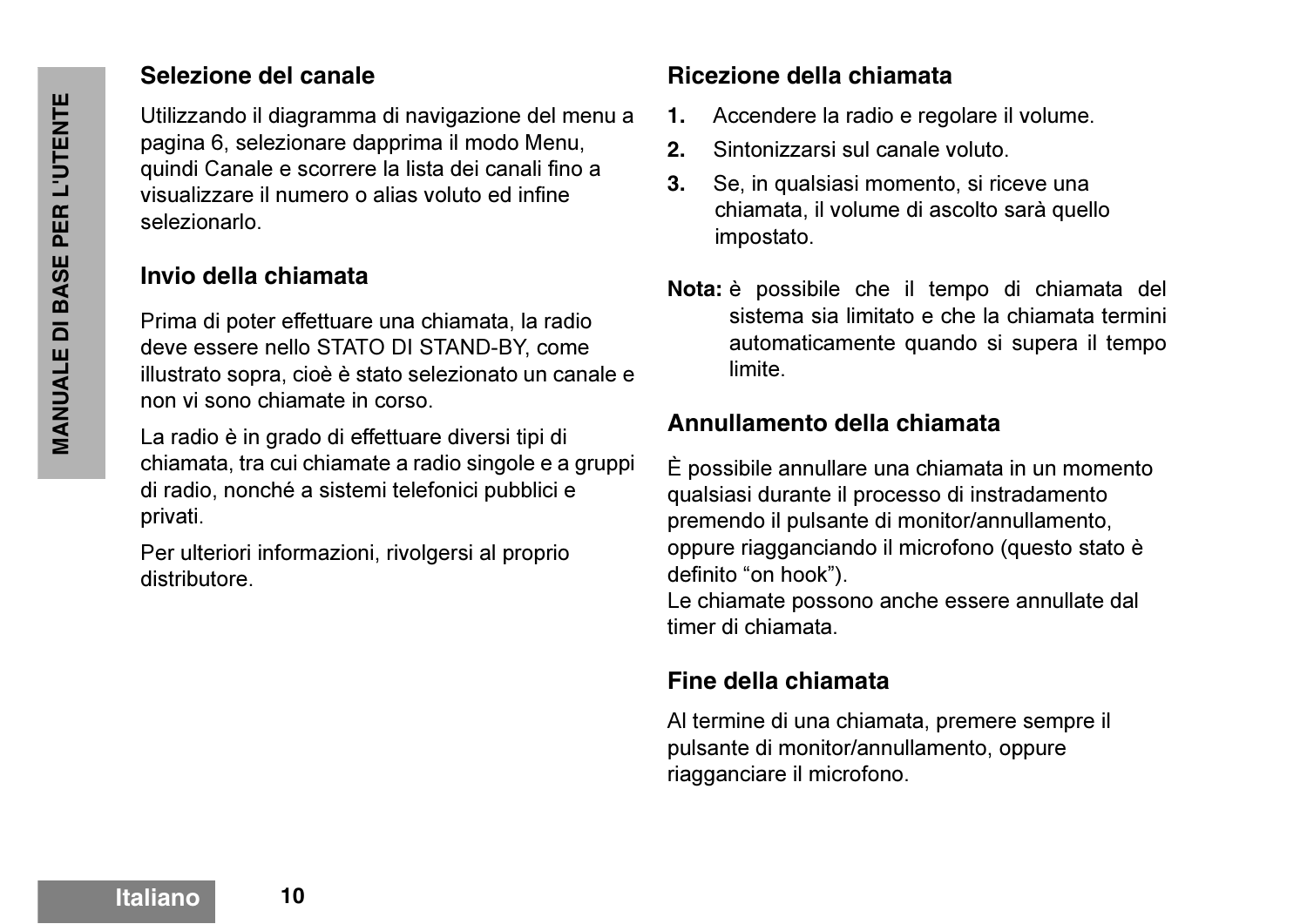# **GUIA BÁSICO DO UTILIZADOR**

# **Índice**

| Informações Gerais 2                                                                                           |
|----------------------------------------------------------------------------------------------------------------|
| Operação e Funções de Controlo 3                                                                               |
| Controlos do Rádio  3<br>Controlos do Microfone  3<br>Botões Programáveis. 5<br>Gráfico de Navegação no Menu 7 |
| Visor de Cristal Líquido (LCD) e Símbolos. 8                                                                   |
| Ligar-Desligar o Rádio 9<br>Controlo do Volume  9                                                              |
| Mensagem de rádio ligado 9<br>Selecção de um Canal de Rádio 10<br>Envio de uma Chamada<br>10                   |
| Recepção de uma Chamada 10<br>Cancelamento de uma Chamada 10<br>Finalização de uma Chamada 10                  |

#### **Informações sobre os Direitos de Autor**

Os produtos Motorola descritos neste manual podem incluir programas informáticos protegidos por Direitos de Autor, armazenados nas memórias dos semicondutores ou noutros meios. A legislação dos Estados Unidos e de outros países reserva para a Motorola determinados direitos exclusivos de programas informáticos protegidos por Direitos de Autor, incluindo o direito de cópia ou reprodução, sob qualquer forma, do programa informático protegido por Direitos de Autor. Deste modo, os programas informáticos protegidos por Direitos de Autor da Motorola contidos nos produtos Motorola, descritos neste manual, não poderão ser copiados nem reproduzidos, de forma alguma, sem a autorização expressa da Motorola, por escrito. Por outro lado, a aquisição de produtos Motorola não confere direitos - directa ou indirectamente, por excepção ou doutra forma – a qualquer licença ao abrigo de Direitos de Autor, patentes ou apresentação de patentes da Motorola, excepto no que diz respeito à licença de utilização normal, isenta de pagamentos de autor e não exclusiva, decorrente da operação legal de venda do produto.

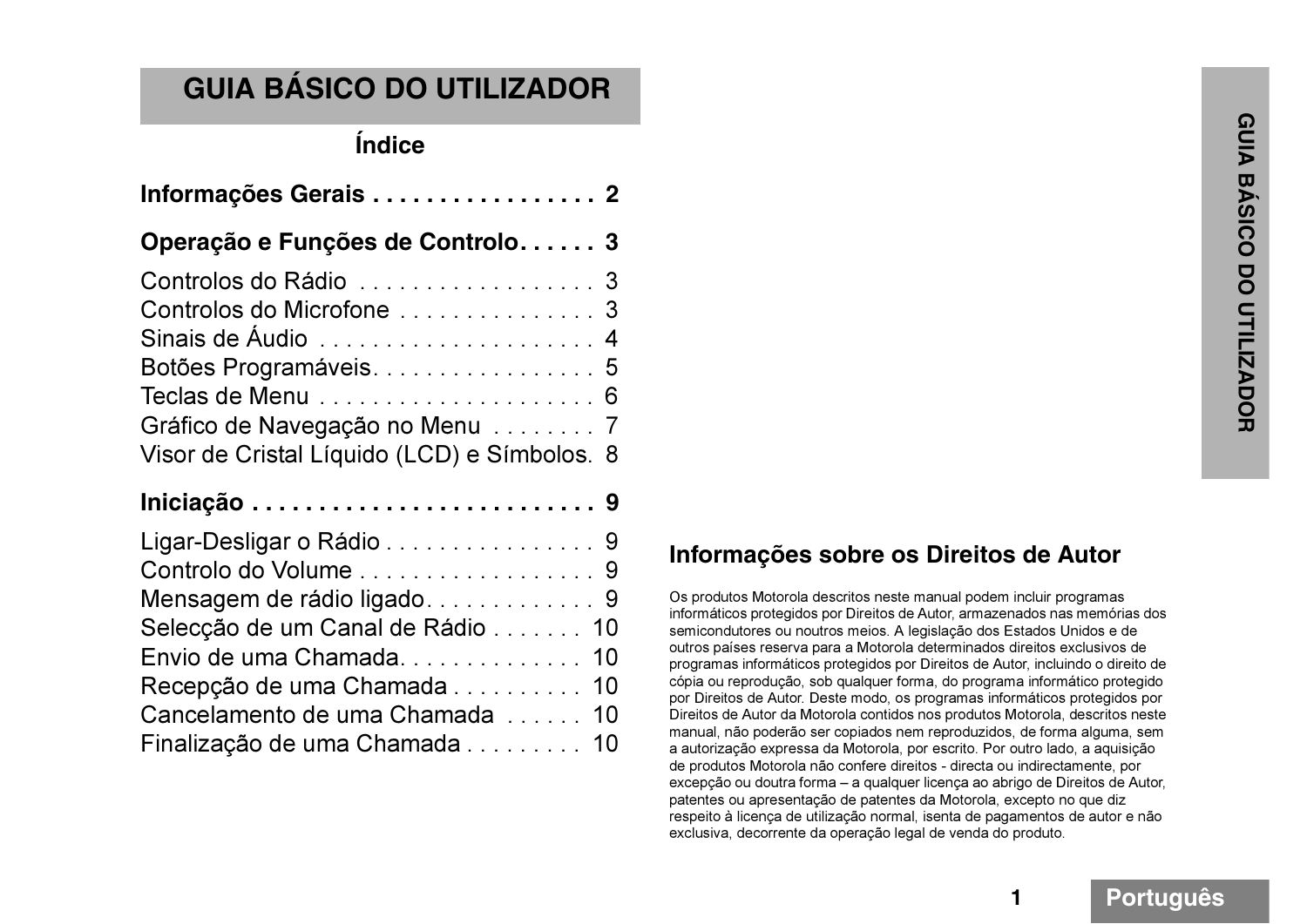# **INFORMAÇÕES GERAIS**

Este guia do utilizador descreve o funcionamento básico do Rádio Móvel Profissional GM360 (Profissional). Se necessitar de informações adicionais ou mais pormenorizadas, consulte o guia do utilizador 68P64110B89\_.



Antes de utilizar este produto, leia as instruções de funcionamento para uma utilização segura, incluídas no folheto relativo à segurança do equipamento e exposição a radiofrequência ref. 6866537D37\_ fornecido com o seu rádio.

# **ATENÇÃO!**

A utilização deste rádio limita-se apenas a nível profissional para cumprir os requisitos ICNIRP de exposição a energia RF. Antes de utilizar este equipamento, leia as informações sobre a energia RF e as instruções de funcionamento no folheto relativo à segurança do equipamento e exposição a radiofrequência (publicação Motorola ref. 6866537D37\_), para garantir a conformidade com os limites de exposição a energia RF.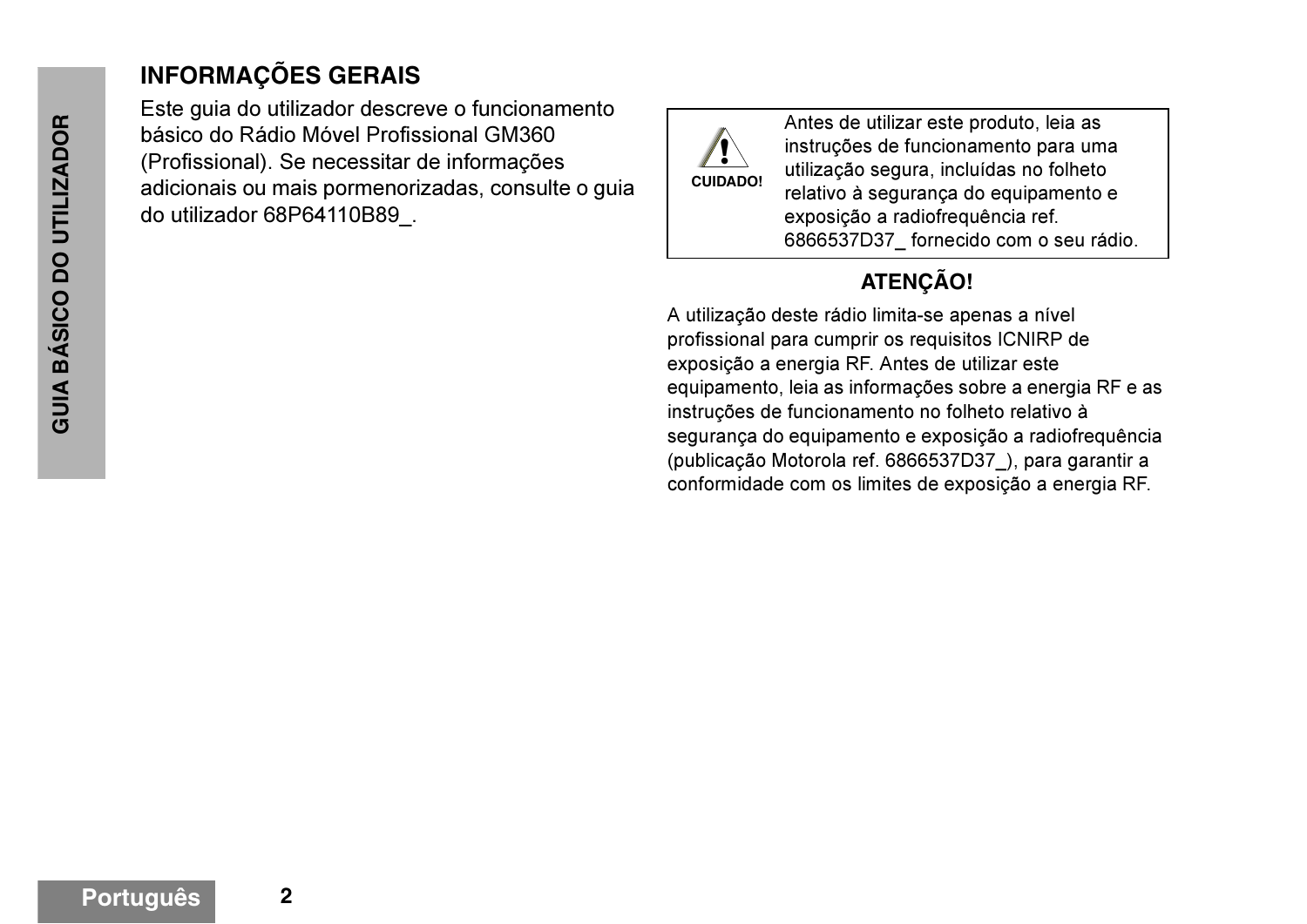# **OPERAÇÃO E FUNÇÕES DE CONTROLO**

#### **Controlos do Rádio**

Os números abaixo referem-se às ilustrações na contracapa.

**1. Botão Ligar-Desligar/Volume** Utilizado para ligar e desligar o rádio e para regular o volume do mesmo.

#### **2. Indicadores LED**

Indicam o canal, (estado do monitor,) de busca e estado do monitor (e canal), assim como a recepção de uma chamada seleccionada.

- **3. Visor de cristal líquido (LCD)** ( 1 Linha)
- **4. Botão de Saída do Menu /Botão de Saída (Escape do Menu)**  x
- **5. Selector de Canais/Navegação no Menu Cima/Baixo**  $\bigcirc$  ou  $\bigcirc$

Quando no modo menu, utilizado para a navegação no menu. Utilizado para percorrer os canais.

- **6. (Botão de Aceitação/Selecção do Menu) Selecção do Menu/ Tecla de Aceitação** 
	- $\bigodot$
- **7. (Tomada) Ficha de Microfone**
- 8. Botão Programável 1 <sup>P1</sup>
- 9. **Botão Programável 2** P2
- **10. Botões de Edição Esquerda/Direita**   $\bigodot$ ou $\bigodot$
- 11. Botão Programável 3 <sup>(P3</sup>)
- 12. Botão Programável 4 <sup>(P4)</sup>

#### **Controlos do Microfone**

(Microfone com Teclado)

- **13. Teclado**
- **14. Teclas Programáveis**  {  $\bigodot$  $\mathsf{C}$
- **15. Premir para Falar (PTT)** Prima e mantenha premido este botão para falar, solte-o para escutar.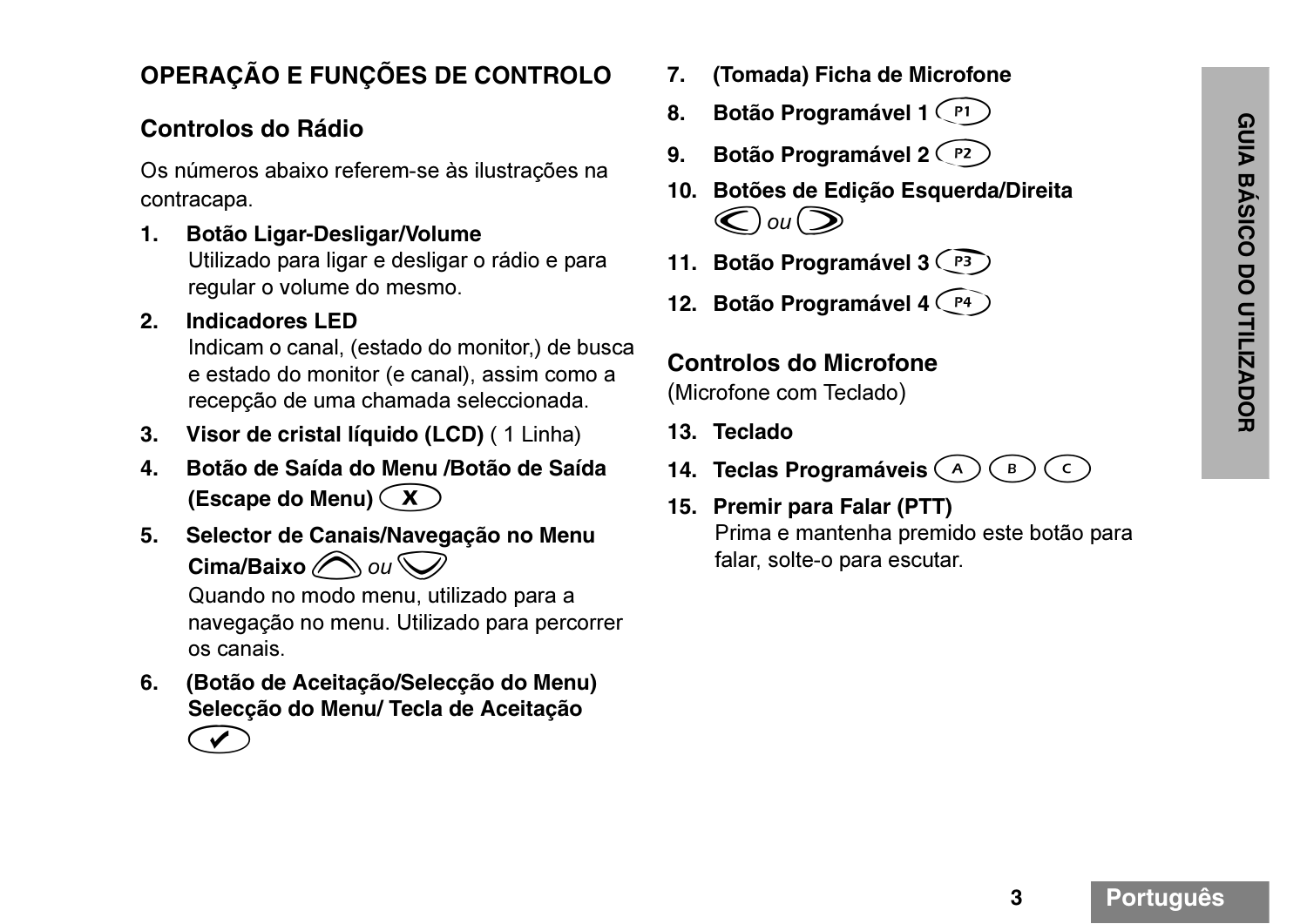# **Sinais de Áudio**

Tom de alta intensidade  $\Box$  Tom de baixa intensidade

| Tom                                           | <b>Sinal</b> | <b>Descrição</b>                                                                  |
|-----------------------------------------------|--------------|-----------------------------------------------------------------------------------|
| Activação OK                                  |              | Auto-teste do rádio<br>OK.                                                        |
| Activação Falhada                             |              | Falha do auto-teste<br>do rádio.                                                  |
| Erro do Botão/<br>Teclado                     |              | Não é permitido<br>premir botão/tecla<br>de teclado/menu.                         |
| Ocupado                                       |              | Canal ocupado ou<br>sem permissão de<br>transmissão.                              |
| Falha da<br>Chamada                           |              | A chamada falhou<br>na ligação.                                                   |
| <b>Monitor Forçado</b>                        |              | O rádio tem de<br>verificar o canal<br>antes da<br>transmissão ser<br>autorizada. |
| Botão de<br>Activação de<br>Característica    |              | Qualquer botão de<br>opção premido<br>(para) activa uma<br>característica.        |
| Botão de<br>Desactivação de<br>Característica |              | Qualquer botão de<br>opção premido<br>(para) desactiva<br>uma característica.     |

| Tom                                            | <b>Sinal</b> | <b>Descrição</b>                                                        |
|------------------------------------------------|--------------|-------------------------------------------------------------------------|
| Chamada de<br>Grupo                            |              | O rádio recebe uma<br>Chamada de Grupo.                                 |
| Chamada<br>Individual                          |              | O rádio recebe uma<br>Chamada Individual.                               |
| Aviso de<br>Chamada                            |              | Aviso de chamada<br>não atendida.                                       |
| Pré-aviso do<br>Temporizador de<br>Interrupção |              | Avisa que vai<br>terminar o tempo do<br>temporizador de<br>interrupção. |
| Aviso do Monitor                               |              | Avisa para mudança<br>de squelch.                                       |
| Armazenamento<br>de Voz                        |              | Gravação e<br>Armazenamento de<br>Voz.                                  |
| Armazenamento<br>de Voz                        |              | Aviso de<br>Armazenamento de<br>Voz.                                    |
| Armazenamento<br>de Voz                        |              | Armazenamento de<br>Voz cheio.                                          |
| Início da Busca                                |              | O rádio começa a<br>procurar.                                           |
| Fim da Busca                                   |              | O rádio pára de<br>procurar.                                            |
| Descodificação de<br>Chamada<br>Prioritária    |              | O rádio detecta uma<br>chamada prioritária.                             |

**Português**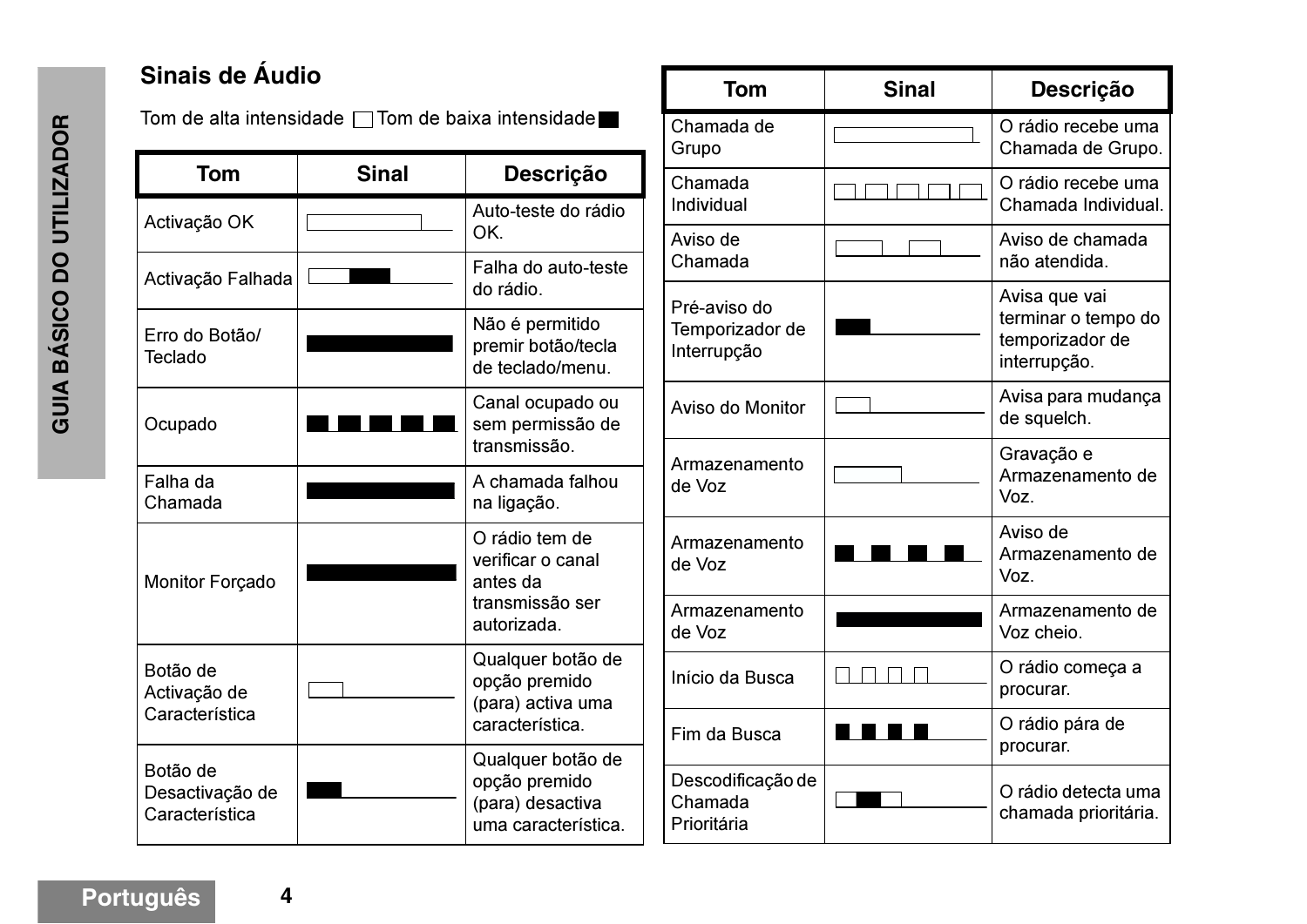| Tom                          | <b>Sinal</b>             | <b>Descrição</b>                                                                                                                  |
|------------------------------|--------------------------|-----------------------------------------------------------------------------------------------------------------------------------|
| <b>Canal Prioritário</b>     |                          | O rádio fixou-se no<br>canal prioritário.                                                                                         |
| Trabalhador<br>Isolado       |                          | Lembra ao<br>trabalhador isolado<br>para responder.                                                                               |
| Erro de Hardware             |                          | Erro de Hardware, o<br>tom continua até<br>operação válida.                                                                       |
| Cancelamento de<br>Mensagem  |                          | A mensagem<br>anterior ou a<br>mensagem<br>presentemente a ser<br>reproduzida a partir<br>do Armazenamento<br>de Voz foi apagada. |
| Tom de Canal<br>Livre        |                          | Indica que o canal<br>actual está livre.                                                                                          |
| Aviso de<br>Emergência       |                          | Indica uma situação<br>de emergência.                                                                                             |
| Reconhecimento<br>do Teclado |                          | Tom de (confiança)<br>confirmação quando<br>se prime qualquer<br>tecla.                                                           |
| Tons de Chamada              | Inglês/Francês/<br>Geral | Chamadas a chegar<br>(tons altos),<br>chamadas a enviar<br>(tons baixos).                                                         |

# **Botões Programáveis**

Diversos botões e teclas do rádio podem ser programados, através do software *Customer Programming Software (CPS),* como botões de atalho para muitas das funções do mesmo. Os botões programáveis incluem:

- • $P1)$  $(P2)$  $(P3)$  $(P4)$
- • $(\overline{\bf B})$  ( $\overline{\bf C}$ ) (no microfone com teclado)

Peça ao seu agente uma lista completa das funções (comportadas pelo rádio) que o rádio comporta.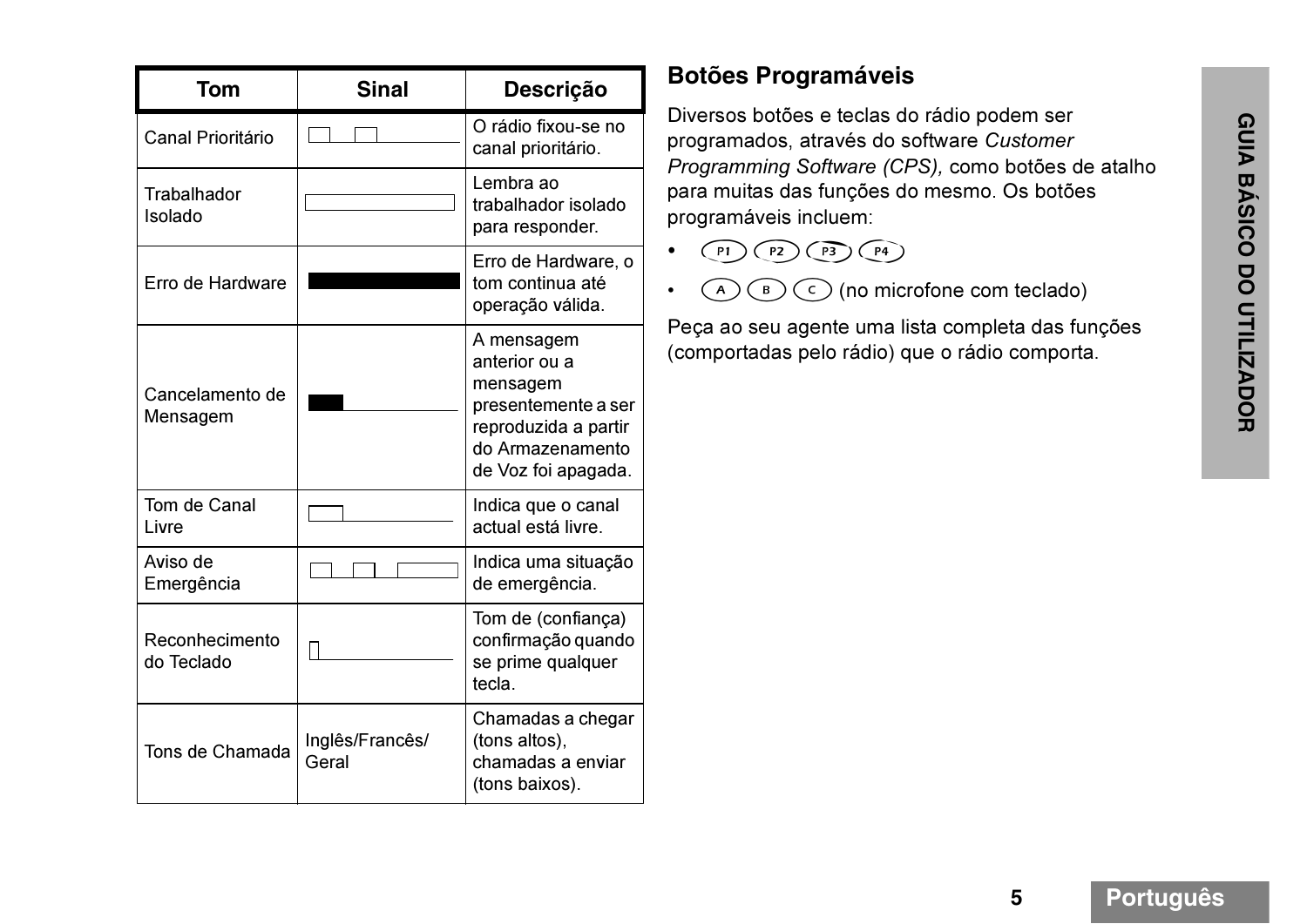#### **Teclas de Menu**



#### *Tecla Menu/Selecção*c

Utilizada para aceder ao Modo Menu. Quando estiver no Modo Menu, esta tecla pode também ser utilizada para fazer selecções de menu.

**Nota:** Quando o rádio está no ESTADO DE INACTIVIDADE, (premir) premindo qualquer uma das teclas de menu  $\mathcal{D}(\mathbf{X})\mathcal{D}(\mathbf{X})$ provoca a entrada do rádio no modo Menu.

#### *Tecla de Saída*  $\widehat{\mathbf{x}}$

Utilizada para aceder ao nível superior seguinte do Menu. Quando se selecciona o menu do nível máximo, esta tecla é utilizada para abandonar o Modo Menu.

# *Tecla Cima/Baixo* **/**  $\bigcirc$

Utilizada para se deslocar no Modo Menu. Incrementa/ decrementa (Aumentar/reduzir) o número do canal ou percorre a lista de endereços/ estados, o que estiver definido como ESTADO DE INACTIVIDADE.

# **Tecla Direita**  $\odot$

Utilizada como tecla de (Mais) Avanço para fornecer informações adicionais.

# *Tecla Esquerda*  $\textcircled{c}$

Utilizada como tecla de retrocesso e (de) eliminação, quando em edição.

Consulte o gráfico de navegação no menu para conhecer as funções que podem ser seleccionadas no menu.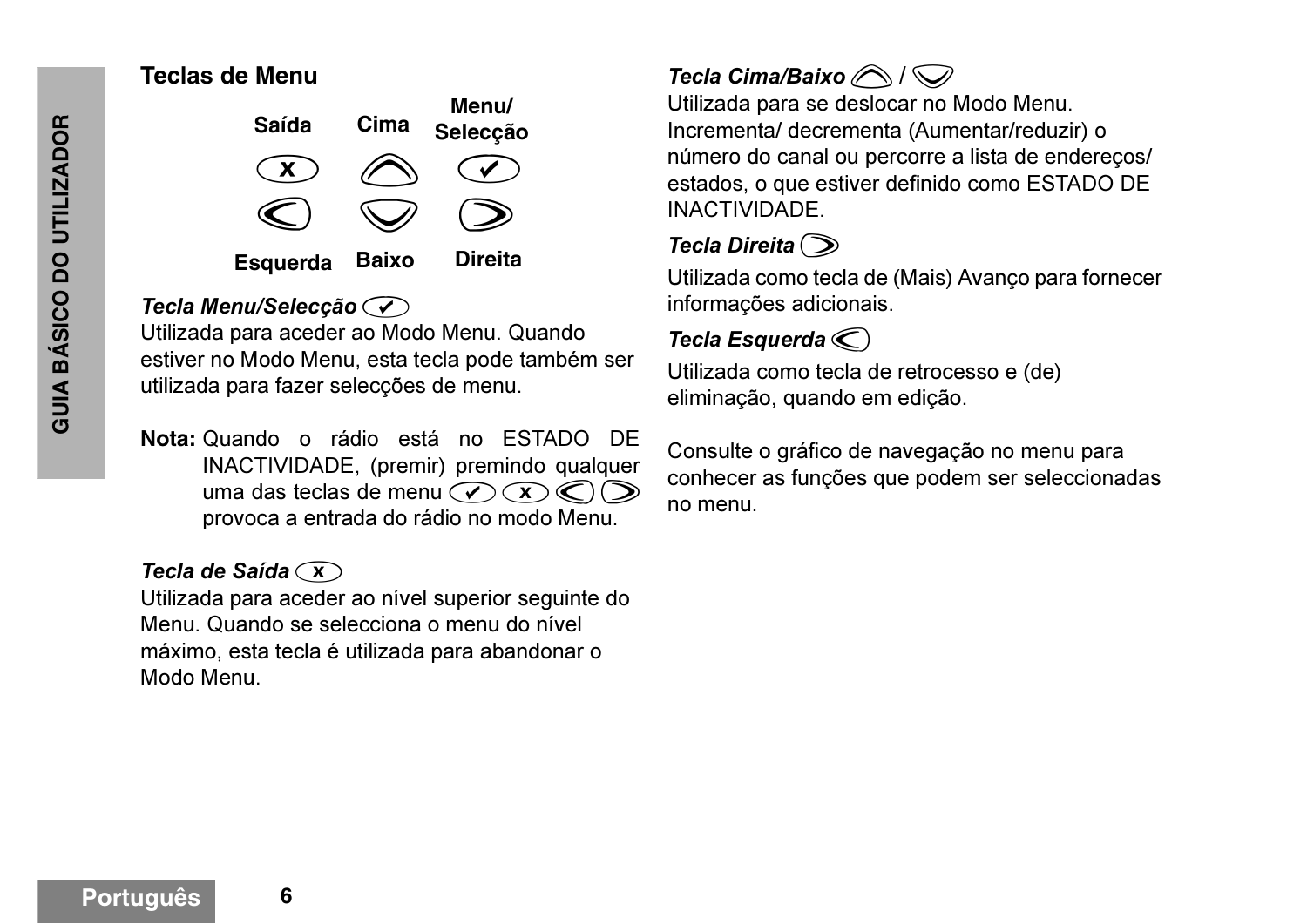

# **GUIA BÁSICO DO UTILIZADOR GUIA BÁSICO DO UTILIZADOR**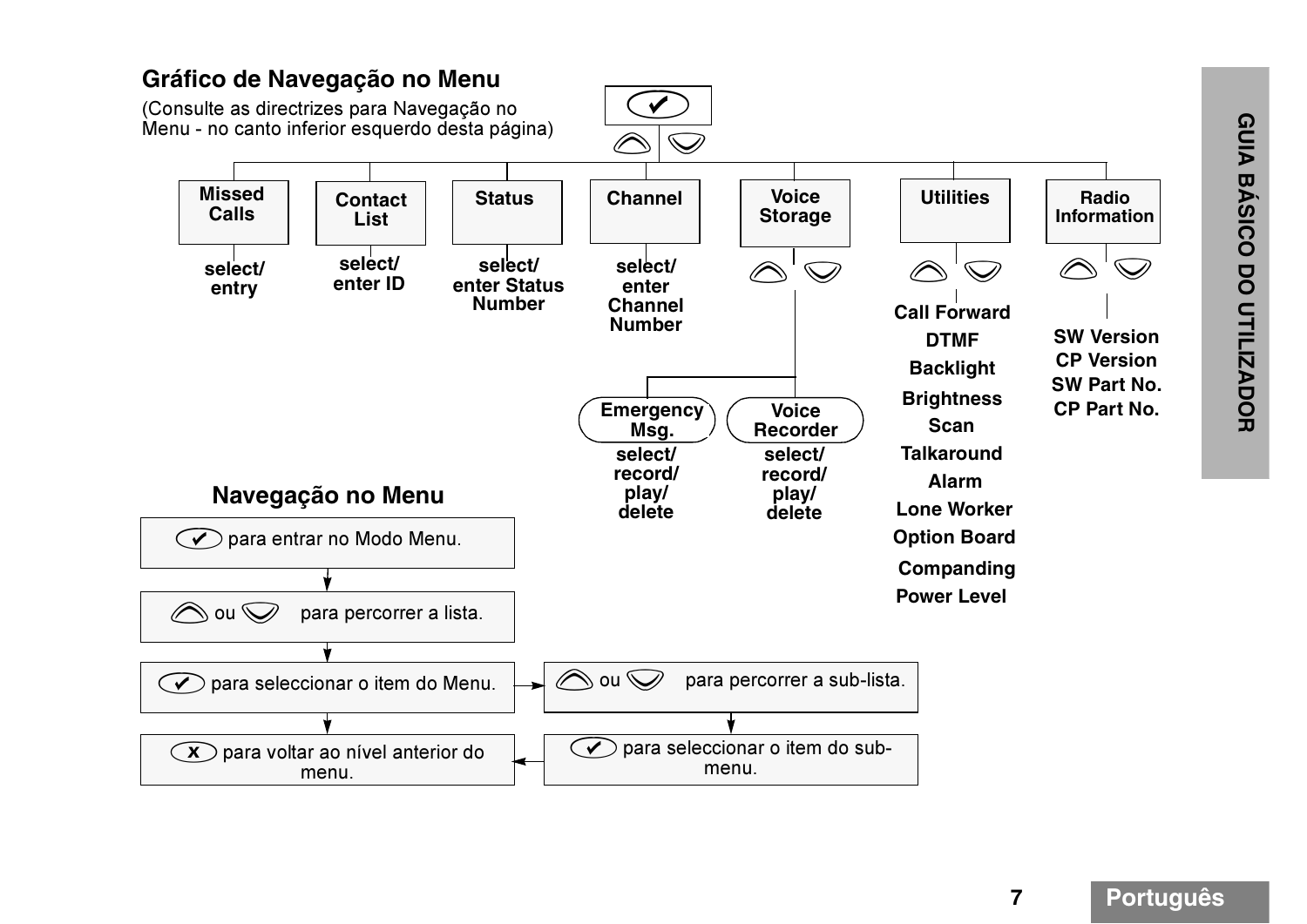# **VISOR DE CRISTAL LÍQUIDO (LCD) E SÍMBOLOS**



Exibe informações sobre o canal, menu e estado do rádio. A fila de cima do ecrã mostra símbolos indicadores do estado do rádio, os quais estão descritos na tabela seguinte:

| <b>Símbolo</b> | Nome e descrição                                                                                                                                                                                            |
|----------------|-------------------------------------------------------------------------------------------------------------------------------------------------------------------------------------------------------------|
|                | <b>Indicador XPAND™</b><br>Indica que o rádio tem (o recurso) a facilidade<br>de compressão activada.                                                                                                       |
| ιH             | Indicador do Nível de Potência<br>"L" acende-se quando o rádio está<br>configurado para transmitir em Potência<br>Baixa. "H" acende-se quando o rádio está<br>configurado para transmitir em Potência Alta. |
|                | <b>Indicador do Monitor</b><br>Ligado, indica squelch na portadora.<br>Desligado, indica squelch na sinalização.                                                                                            |
|                | Indicador de Dictafone<br>Indica que existem mensagens ou<br>memorandos armazenados no dictafone.                                                                                                           |

| <b>Símbolo</b> | Nome e descrição                                                                                                                                                                                                                  |
|----------------|-----------------------------------------------------------------------------------------------------------------------------------------------------------------------------------------------------------------------------------|
| $\angle$ .     | <b>Indicador de Busca</b><br>Indica que está a fazer uma busca de canais.<br>O ponto acende-se durante o modo de busca<br>prioritário.                                                                                            |
|                | Indicador de Bloqueio de Teclado<br>Ligado, indica que o teclado e as teclas do<br>menu estão bloqueadas. Desligado, indica<br>que estão desbloqueadas.                                                                           |
|                | Indicador do Quadro de Opções<br>Indica que está activado um quadro de opções.                                                                                                                                                    |
|                | <b>Indicador DTMF</b><br>Indica que o DTMF está activo.                                                                                                                                                                           |
| $\blacksquare$ | Indicador de Chamadas Perdidas<br>Ligado - indica a existência de uma chamada<br>na lista.<br>Desligado - indica a não existência de<br>chamadas na lista.<br>Intermitente - indica a existência de uma nova<br>chamada na lista. |
| $\rightarrow$  | Indicador de Reciprocidade (Talkaround)<br>Indica que a reciprocidade está activada.                                                                                                                                              |
|                | Indicador de Alarme Externo<br>Indica a activação do alarme externo.                                                                                                                                                              |

**Nota:** Com temperaturas extremamente baixas, poderá verificar-se um ligeiro atraso na visualização de novas informações. Isto é normal e não afecta o funcionamento do seu rádio.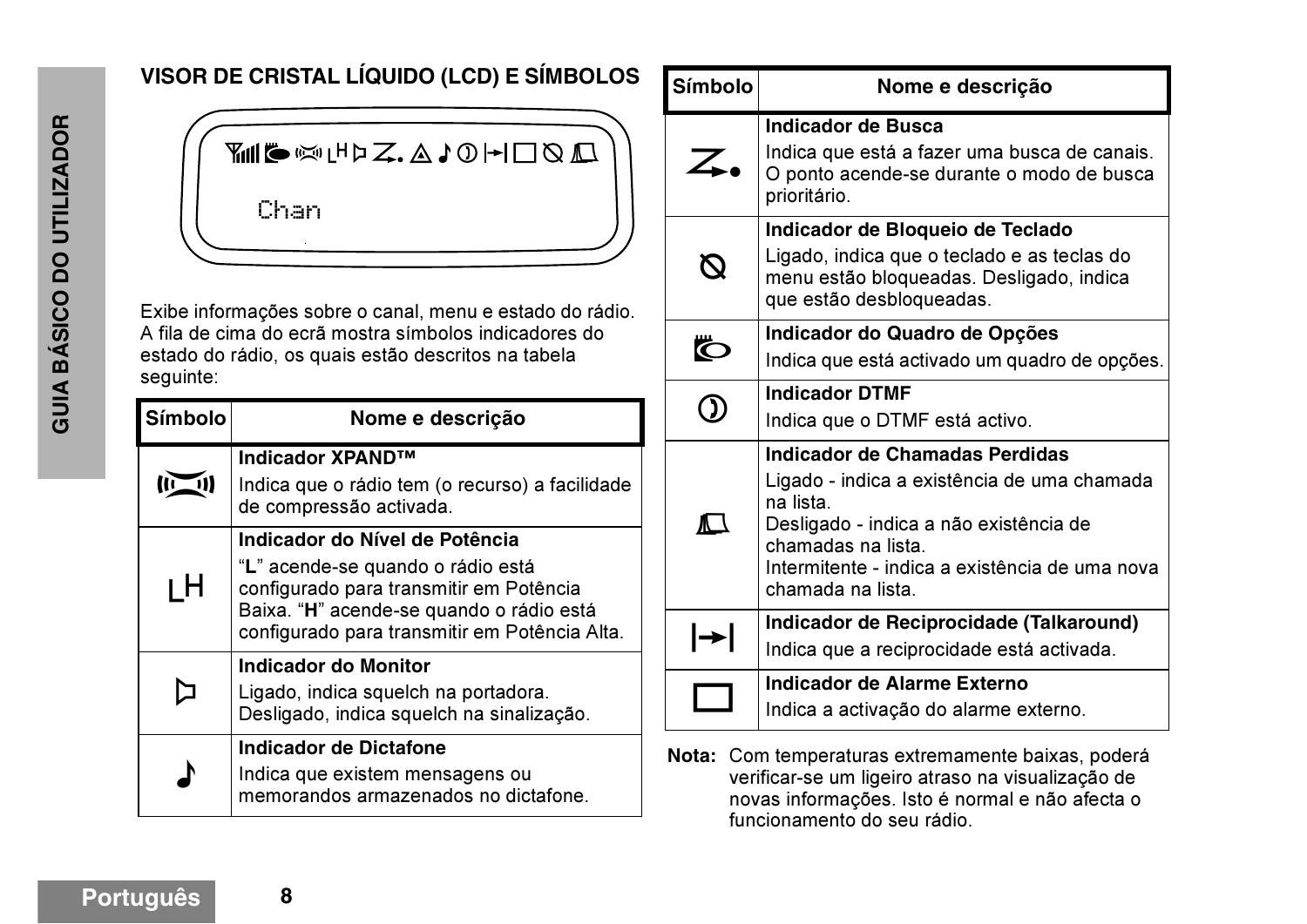# **INICIAÇÃO**

#### **Ligar-Desligar o Rádio**



| <b>LIGAR</b>              | <b>DESLIGAR</b>          |
|---------------------------|--------------------------|
| Prima o botão de          | Prima o botão de Ligar/  |
| Ligar/Desligar/           | Desligar/Controlo de     |
| <b>Controlo de Volume</b> | Volume até ouvir um      |
| até ouvir um estalido.    | estalido e o visor ficar |
|                           | limpo.                   |

#### **Controlo do Volume**

Rode o botão de **Ligar/Desligar/Controlo de Volume** no sentido dos ponteiros do relógio para aumentar o volume ou no sentido contrário para diminuir o volume.

#### **Mensagem de rádio ligado**

Quando for ligado, o rádio exibirá uma mensagem personalizada pelo agente, como, por exemplo:

Radio On

Depois deste texto ter sido exibido, o rádio fará um auto-teste de rotina. Após conclusão de um autoteste bem sucedido, o rádio exibirá:

Channel

Poderá ser representado por um número ou uma designação prévia e será correspondente ao canal actual. Em alternativa e se necessário, o rádio poderá exibir uma mensagem personalizada pelo agente, como, por exemplo

Ready

Se o rádio falhar a rotina de auto-teste, consulte o seu agente.